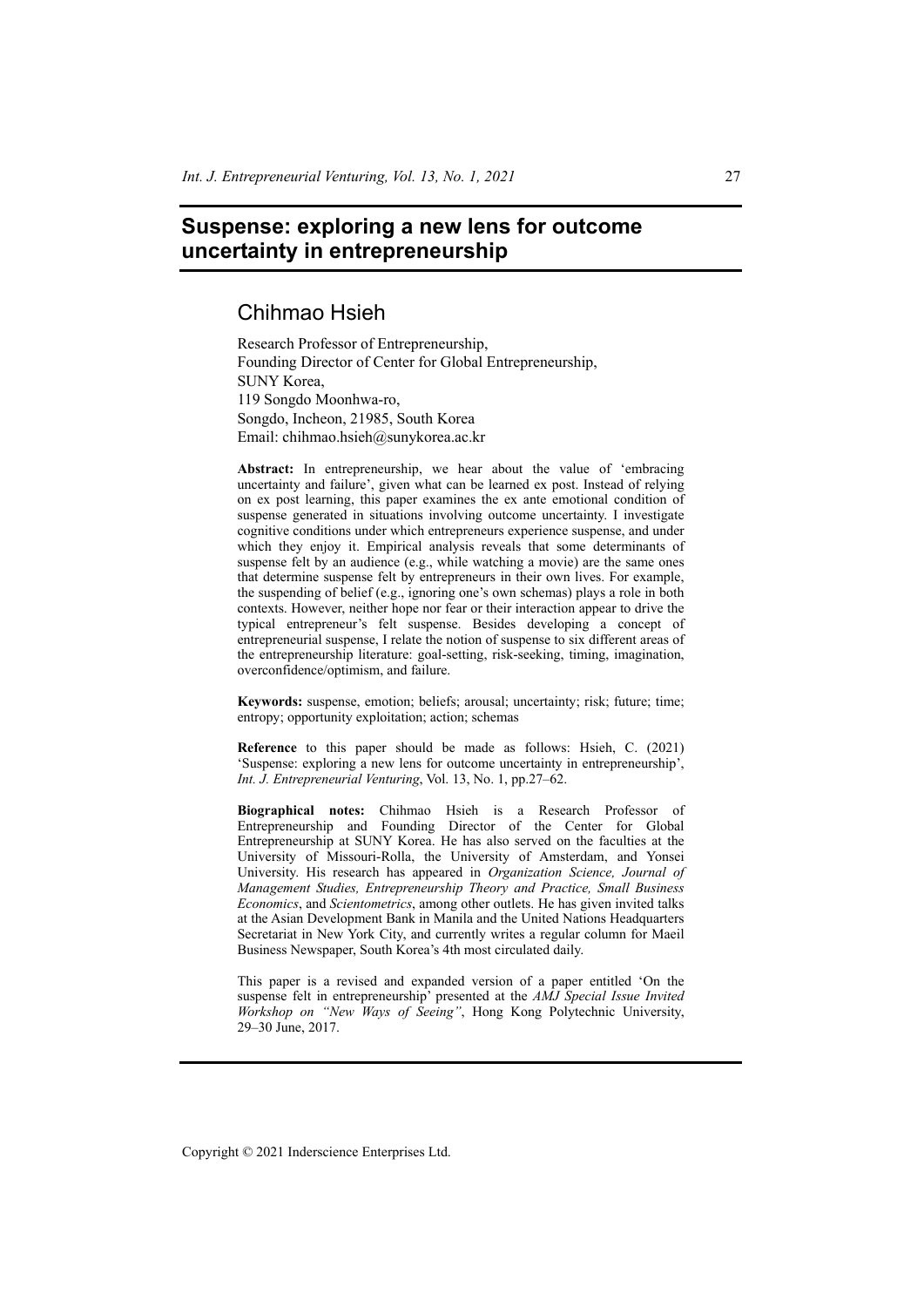### **1 Introduction**

Entrepreneurship involves uncertainty, and we often hear about 'embracing uncertainty' or 'embracing failure', given the value of learning from failure (Blank, 2011; Dweck, 1986; González-López et al., 2019; Schlesinger et al., 2012; Walcutt, 2016; York and Venkataraman, 2010, p.454). Generally this research points to Knightian uncertainty, comprised of a partially unknowable future in a partially unknowable market with a potentially unknowable demand for a product or service (e.g., Ucbasaran et al., 2013). However, even in settings where all possible outcomes and probabilities are known perfectly, we can still find 'outcome uncertainty': I may know for a fact that the odds of a coin flip are 50% heads vs. 50% tails, where Knightian uncertainty is basically zero, but outcome uncertainty is high until I actually flip the coin.

Even before addressing Knightian uncertainty or relying on the ex post value of any lessons after failure, outcome uncertainty itself may be framed as enriching the entrepreneurial experience ex ante. Because critical moments (or even longer timeframes) in the entrepreneur's life can lead up to *either* triumphant success or miserable failure, it can *simultaneously* bring out respective hope and fear. According to some scholars, wherever situations draw out both hope and fear, the door opens for suspense (e.g., Madrigal and Bee, 2005; Moulard et al., 2012; Ortony et al., 1988, p.131).

As I review below, 'suspense' has been conceptualised as a potentially satisfying state or condition, in awaiting the uncertainty of a decision or outcome, that involves positively valenced feelings of hope or excitement, usually accompanied by negatively valenced feelings of apprehension, anxiety, or fear (Lehne and Koelsch, 2015; Vorderer et al., 1996). Suspense owes its emergence to the outcome uncertainty of the environment, as well as the schemas and information available to the problem-solving cognition of an imperfectly or boundedly rational observer (Ohler and Nieding, 1996). Its enjoyment is typically driven according to morality considerations and different structural aspects of anticipation and resolution of outcomes (Zillmann, 1996).

The concept of suspense has thus far been mainly investigated in the context of narrative studies, but it may also describe an affective or cognitive condition experienced by entrepreneurs themselves in anticipation of significant outcomes. Entrepreneurial action has been described as a dynamic fine-grained highly iterative process of engaging activities and experiences (Shepherd, 2015), and in terms of high intensity periods that offer positive experiences or a source of utility to the entrepreneur (Schindehutte et al., 2006). That said, entrepreneurs might not recoil from risky and highly-intensive engaging activities in so far that the resulting *suspense* itself contributes to enjoyment, especially when the entrepreneur's own choices contribute to dramatic outcomes (see Shane et al., 2003). By not accounting for the emotional condition of suspense, we are neglecting a mechanism by which entrepreneurs might be willing or even prefer to 'embrace uncertainty' in the face of failure. Not only can suspense be a valuable positive emotional condition that increases (up to a point) with the likelihood of failure, but it can serve as a pathway by which one embraces the possibility of failure without relying on expectations (or requiring) that valuable lessons will emerge after the fact.

What factors contribute to the amount of suspense felt by entrepreneurs? What contributes to the entrepreneur's enjoyment of suspense? Those are my main research questions. In this paper, I first review the broad research on the concept of suspense, predominantly drawing from discourse and film studies, and media psychology. Then I elaborate on the relevance of suspense to entrepreneurship, and propose a conceptual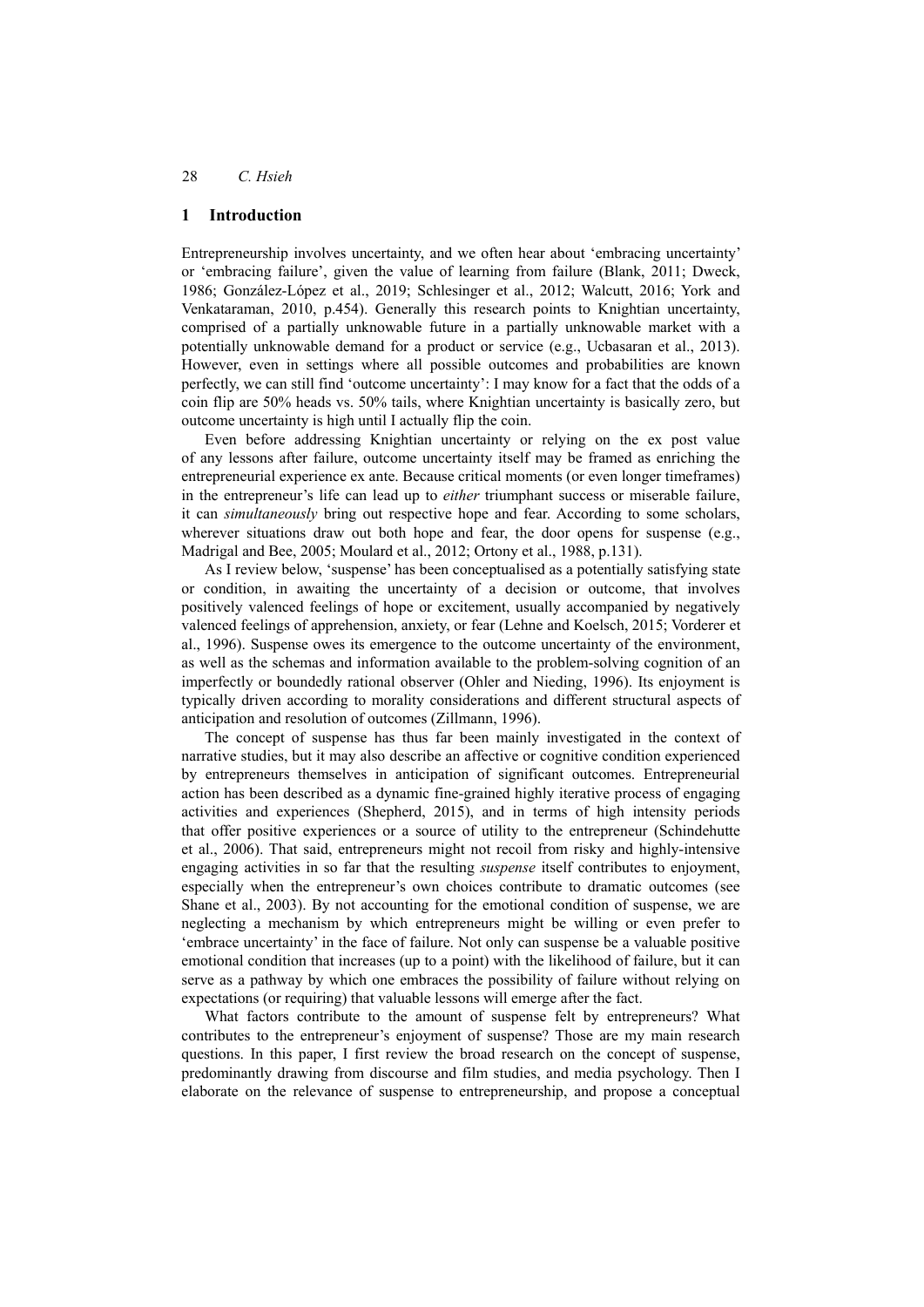baseline for entrepreneurial suspense. Survey data is analysed via crosstabs and regression to better understand how suspense relates to entrepreneurship. Throughout I address a handful of major conversations in the entrepreneurship literature where the entrepreneurial suspense concept could play a role.

# **2 The concept of suspense in narrative studies**

While suspense has not yet been conceptualised at all in entrepreneurship research, it is addressed variously across other literatures. In discourse and film studies, suspense is a state of feeling that relates fundamentally to a mixed array of emotions about future outcomes and expectations of them. Carroll (1990, p.137) identified suspense as an emotional state at the intersection of an observer's cognitive activities, because suspense is a subcategory of anticipation (and apprehension). Other scholars in psychology relate suspense to general affects of excitement and apprehension, and specifically the emotions of hope and fear. Ortony et al. (1988) state that suspense involves a hope emotion and a fear emotion coupled with the cognitive state of uncertainty, and Mikos (1996) frames suspense as an experience between fear and pleasure. According to Zillmann (1980, p.135), suspense derives, in principle, from

- fear that a favoured outcome is not forthcoming
- fear that a deplorable outcome is forthcoming
- hope that a favoured outcome is forthcoming
- hope that a deplorable outcome is not forthcoming, or
- any possible combination of these hopes and fears.

The fears could include bankruptcy, injury, or sudden death, while hope relates to survival, welfare, or success. The hope and fear often attributed as components of suspense derive from the structure of suspenseful events. In the balance of this section, I introduce the basic structure of suspenseful events, addressing when suspense emerges and when it is enjoyed.

# *2.1 Structure of suspenseful events*

The phenomenon of the feeling of suspense, as described in much of the literature, is stimulated by a so-called 'initiating event', and ends with an outcome residing in the future; in the middle is an undefined course of intermediary events (see Vorderer et al., 1996). The initiating event typically reflects a problem or dilemma that is perceived as a threat or situational opportunity and causes one to become concerned so much that the problem or dilemma needs to be resolved (Brewer and Lichtenstein, 1982). In contrast to conditions of curiosity and surprise, this initiating event generates an extrapolation and expectations about possible events and the possible outcome, where the outcome is appraised as containing uncertainty; thus the initiating event is situated in a field of possible developments (Hoeken and van Vliet, 2000; Wulff, 1996). Observers anticipate a set of possible, neatly opposing outcome alternatives, broadly two types: fearing an unfavourable outcome, while hoping for a favourable one (Zillmann, 1996). Under this setup, suspense is felt in the moments leading up to the uncertain outcome, until one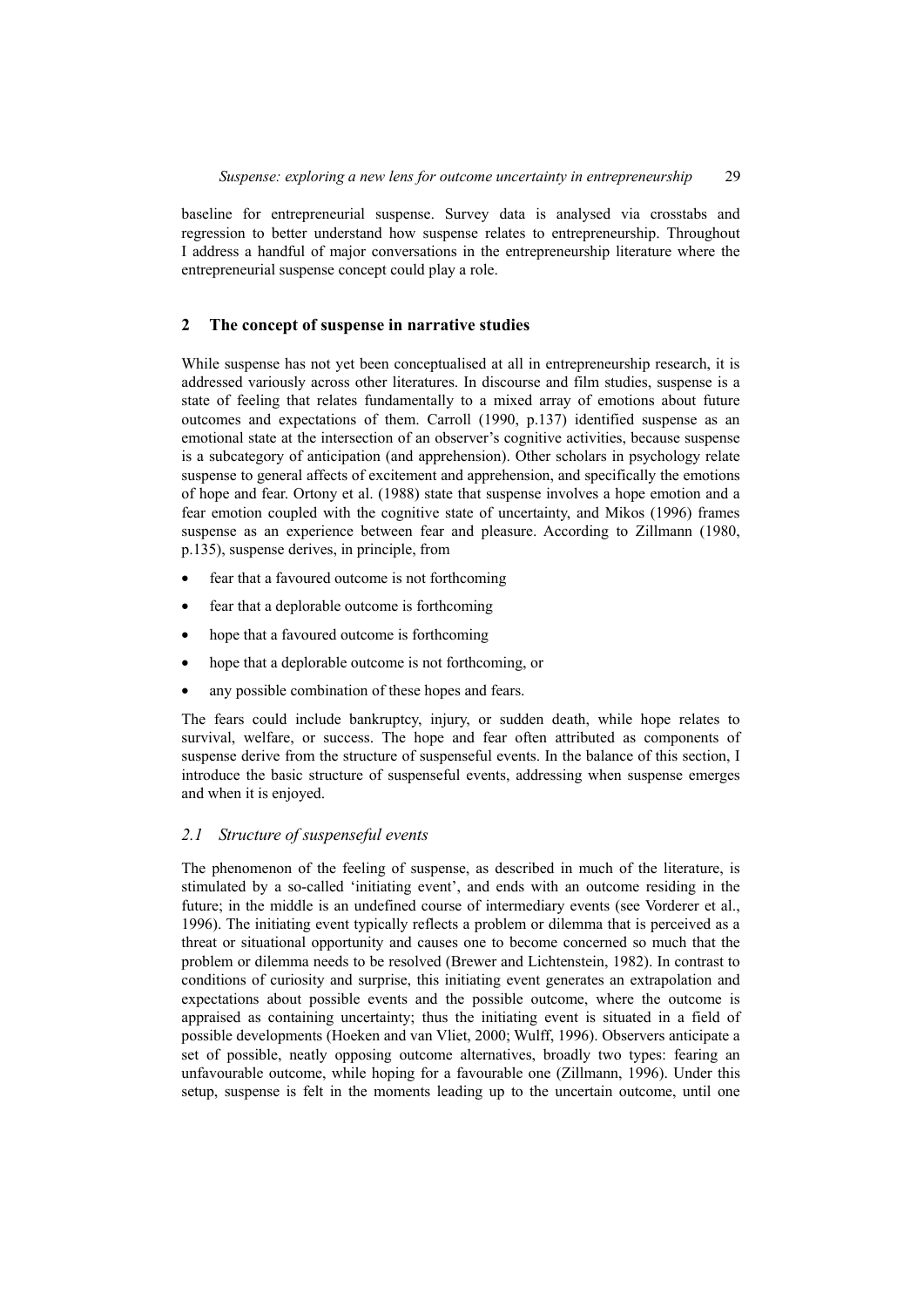competing alternative emerges (Carroll, 1984, p.71). Observers hang on to see whether or not the event outcome meets their expectations. After the outcome materialises, suspense dissipates.

The amount of suspense depends on the relative likelihoods of favourable vs. unfavourable outcomes. First consider the matter of likelihood. Some scholars like Brewer (1996) and Carroll (1990) suggest that the highest suspense emerges when the desirable outcome has a non-zero probability far less likely (more improbable) than the unfavourable outcome; an outcome known to have a zero chance would not offer any suspense. Other scholars suggest that the highest suspense emerges when outcome uncertainty (similar to Claude Shannon's classic concept of 'entropy') is highest; that is, when we have 50/50 chances of the favourable and unfavourable outcomes (Abuhamdeh et al., 2015; Zillmann, 1996).

What determines favourability of outcomes is also a focus of discourse studies, where suspense is studied in the context of fictional narratives (e.g., Ohler and Nieding, 1996). In fictional narratives we observe protagonists and antagonists, and outcome favourability relates to audience perception of those characters (Zillmann, 1996). When protagonists are sufficiently liked or sympathised, and are judged to have good morals thus deserving of good outcomes and undeserving of bad outcomes, then the audience fears for their acute injury, financial suffering, or death (typical unfavourable outcomes), while hoping for their good physical welfare, survival, and financial success (typical favourable outcomes) (Knobloch-Westerwick and Keplinger, 2007; Vorderer et al., 1996). When antagonists are sufficiently disliked, and are judged to be evil thus deserving of bad outcomes and undeserving of good outcomes, then the audience hopes for their injury, financial distress, or death, while fearing that they will benefit from physical welfare, survival, and success.

Scholars tend to agree that suspense increases if the audience cares about and is given an emotional stake in the (uncertain) outcome, and that audience determination of the morality of protagonist and antagonist plays a big part in generating that stake (e.g., Carroll, 1996). As characters act and behave in ways that observers deem moral, a favourable affective disposition toward them is formed; and as characters do things that observers deem immoral, an unfavourable affective disposition is formed (Raney, 2011). These dispositions then mediate the morality judgement of subsequent actions and events.

Finally, research suggests that the feeling of suspense also relates to control or lack thereof (e.g., Grodal, 2000). Specifically, protagonists and antagonists should show some ability and willingness to control any changing course of events; and furthermore the audience is presumed to have nominal to no control over outcomes that the characters experience. Oh et al. (2014) find that the more control viewers have over interactive trailers of suspenseful movies, the less mentally involving those trailers are. Research has also only recently looked at suspense felt by videogamers, which begins to combine the observer with the actor (Abuhamdeh et al., 2015).

### *2.2 On cognition of suspense*

Schemas play a significant role in suspense (e.g., Wuss, 1996). In order to feel suspense, observers must draw up scenarios of what is coming based on what information has been presented. Research finds that audience suspense depends on schemas regarding protagonists vs. antagonists (Krakowiak and Oliver, 2012), and audiences also search for significant cues that will help anticipate how the protagonist will manage the problems or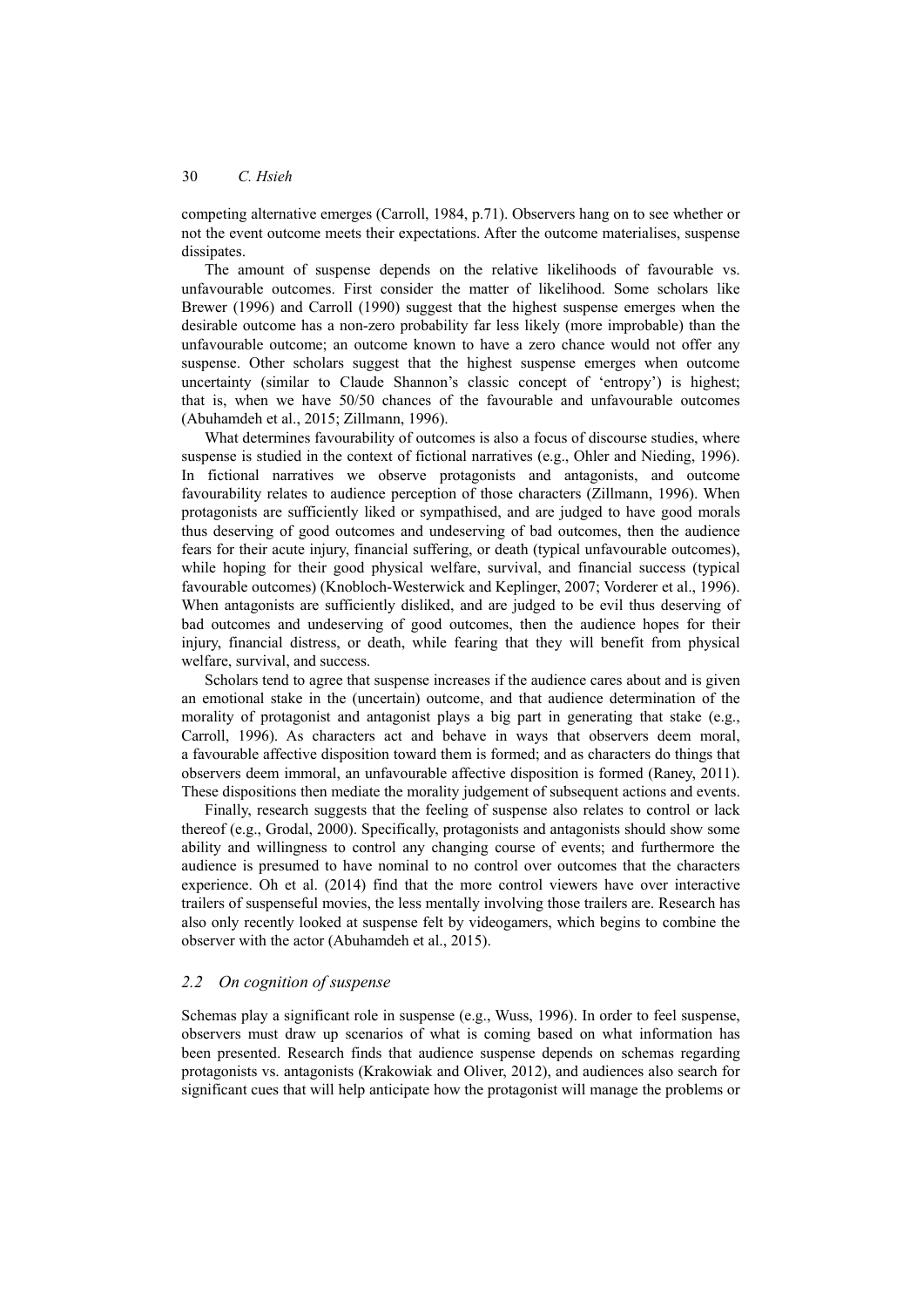dilemmas of the initiating event (Ohler and Nieding, 1996). Schemas about the rules and conventions of the current environment also help make sense of incoming information, and the uncertainties associated with the value of that information. As Gerrig (1996) writes. "We cannot... have a theory of suspense that ignores the patterns of experiences (and their uncertainty) that accumulate over observers' lifetimes".

Hitchcock once remarked that generating suspense requires that the audience possess enough information to envision the possibilities across a range of outcomes, while unable to determine which of those outcomes will actually emerge (see Gerrig, 1996). Gerrig and Bernardo (1994, p.460) have also addressed the importance of knowledge by suggesting that suspense (in narrative fiction) is essentially produced when the reader believes that the quantity or quality of paths through the hero's problem space has become diminished. Yet information and knowledge play at least four additional key roles in the concept of suspense. First, researchers suggest that the audience must be able to define the character's information deficit to experience suspense (e.g., Wuss, 1996). From here, two versions of explanations have been presented. On one hand, so-called identification theory suggests that observers can only feel suspense insofar that they identify with the character, knowing only what the character knows (Zillmann, 1994). Other explanations suggest that observers who have deviating knowledge can still experience suspense: What if an audience knows that a protagonist's drink contains poison, but the protagonist is unaware of this? Research has thus countered that the audience can feel suspense even if the protagonist does not (see Brewer, 1996). Second, beyond whether or not I know what the characters know, suspense requires a lack of desired information concerning the outcome in the future (Hoeken and van Vliet, 2000; Sternberg, 1978, p.65). This lack of information generates the hope and fear presumed necessary for suspense. Any given information not only moves an audience toward a good or bad ending, but can also be regarded as the starting point for future developments in a story, social situation, or course of events (Wulff, 1996). Third, suspense tends to be linked to non-complex information environments and/or non-complex cognitive effort (Cupchik, 1996). When information environments or cognitive effort become too complicated, and attention is directed towards trying to explain current events instead of predicting future ones, feelings of suspense tend to wane.

Finally, the feeling of suspense has also been tied to suspension of belief – that is, ignoring schemas – according to a commonly observed paradox: moviegoers typically report experiencing suspense even when they have watched a movie before. If uncertainty is fundamental to suspense, and viewing a movie in the past is enough to know all outcomes in the movie, then how can one still experience suspense when re-watching the movie? (see Yanal, 1996). Description of suspension of belief begins by differentiating between believing in an event *p* vs. thinking of an event *p*:

"…[O]ne can engender emotional states by holding propositions before the mind unasserted. Thus, when I stand near the edge of the roof of a high building and I entertain the thought that I am losing my footing, I can make myself feel a surge of vertigo. I need not believe that I am losing my footing; I merely entertain the thought. And the thought, or the propositional content of the thought (that I am losing my footing), can be sufficient for playing a role in causing the chill of fear in my bloodstream. For emotions may rest on thoughts, and not merely on beliefs." (Carroll, 1996)

This reliance on mere thought instead of belief could also drive the sensation of suspense when making sense of fiction. Most suspenseful movies follow a kind of formulaic genre,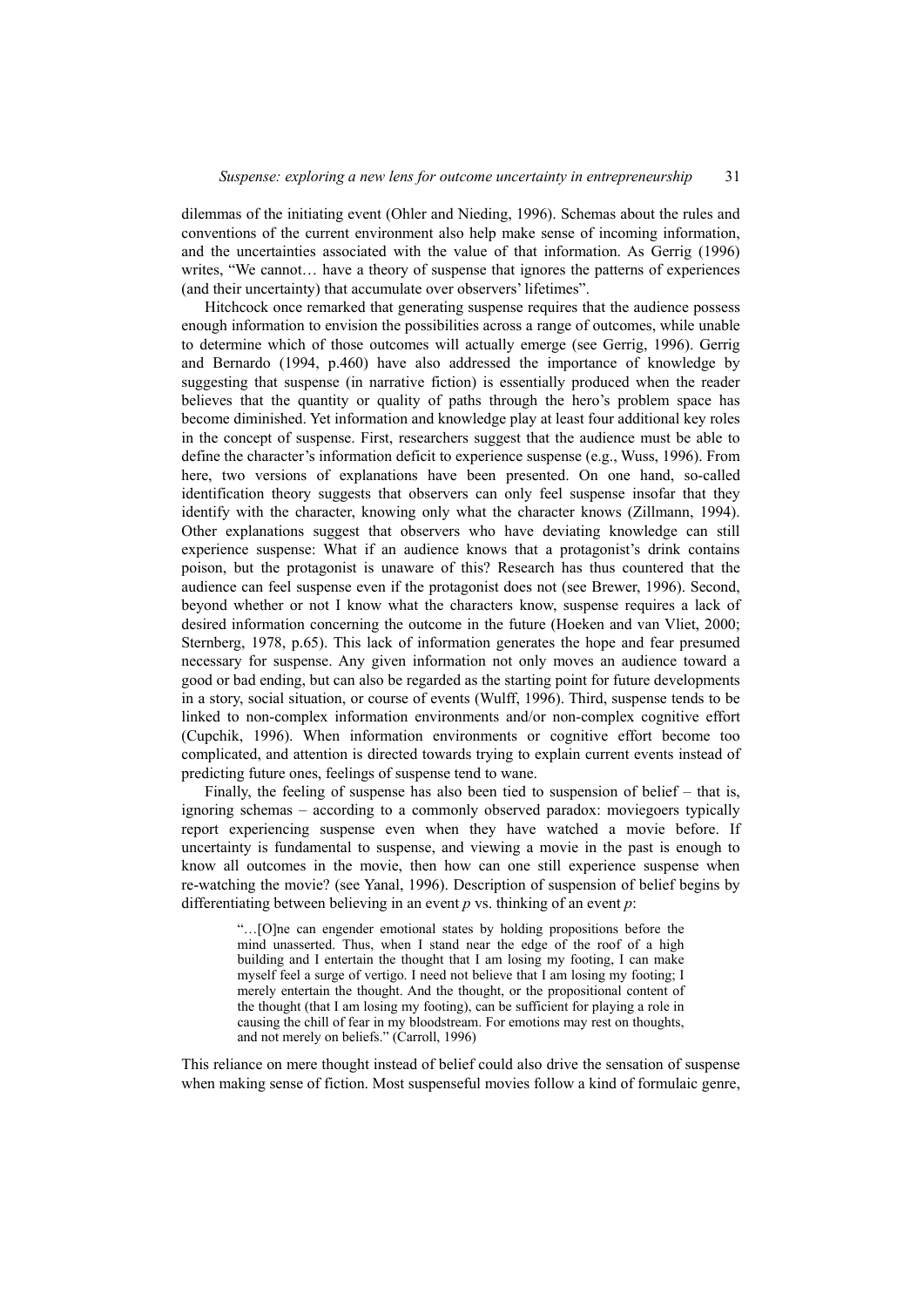whereby it is virtually a requirement that good characters have good, favourable outcomes; and within that framework, we would expect no uncertainty about the character's fate. Yet, while watching a movie, observers are willing to calculate odds of favourable and unfavourable outcomes under some form of suspension of belief, in which the observer ignores the genre schema and actually calculates odds strictly within the world of the story.

Remarkably, this notion of the suspension of belief applies to non-fictional world facts as well. Gerrig (1989) showed that in stories about historical and well-known events, readers temporarily forget, neglect, or disbelieve facts that they normally know immediately after suspense has been created. When suspense is introduced, apparently imagination steps in, introducing thoughts that conflict with actual beliefs.

### *2.3 Suspense and satisfaction*

Some research also recognises the satisfaction value of suspense (recently Peterson and Raney, 2008). Many people apparently enjoy suspense, despite the level of anxiety or discomfort normally associated with its experience (Brewer, 1996). While most of the research looks at audience reaction to film, recent work has also looked at enjoyment of suspense by gamblers, sports spectators and videogame players (Bizzozero et al., 2016; Hahn et al., 2013; Shafer, 2014).

A couple major seminal frameworks for suspense satisfaction dominate the literature. Woodworth (1921, p.489) stated that the joy of escape more than pays for the momentary unpleasantness of fear. Suspenseful stimulation activates distress, which manifests itself in elevated noxious arousal; and relief manifests itself in a sharp drop of the elevated noxious arousal. Berlyne (1960, p.198) stated that a positive valence is produced when the drive is aroused to a moderate extent, and the arousal is promptly followed by relief. Thus both arousal drops and arousal boosts may be rewarding and pleasantly experienced. Then if arousal levels are proportional with the intensity of experienced suspense, relief from the noxious experience of distress should be most intensely experienced, when the preceding arousal level is highest (Zillmann, 1996).

Empirical research does support this view that satisfaction comes from both that tension and the resolution of (and thus relief from) the suspense (e.g., Madrigal et al., 2011). Zillmann et al. (1975) found that unresolved suspense television programs with higher suspense showed higher liking ratings. They also found that experimentally produced television programs with clearly resolved outcomes were liked better than programs with less clearly resolved outcomes. Brewer and Lichtenstein (1981) examined story liking for texts with an initiating event and resolution (i.e., suspense discourse structures) and for texts without an initiating event (i.e., control texts). The texts with a resolved suspense discourse structure were given considerably higher liking ratings than were the control texts. Another approach posits that any mild form of arousal – even noxious ones – can itself have an intrinsically positive valence. Hebb (1955, p.250) stated that up to a certain point, threat and puzzle have positive motivating value, and beyond that point negative value.

Stories in which good characters receive good outcomes and bad characters receive bad outcomes tend to lead to joyful reactions full of satisfaction, but stories in which good characters receive bad outcomes and bad characters receive good outcomes tend to be dissatisfying (Raney, 2011; Zillmann, 1991). Jose and Brewer (1984) suggest that this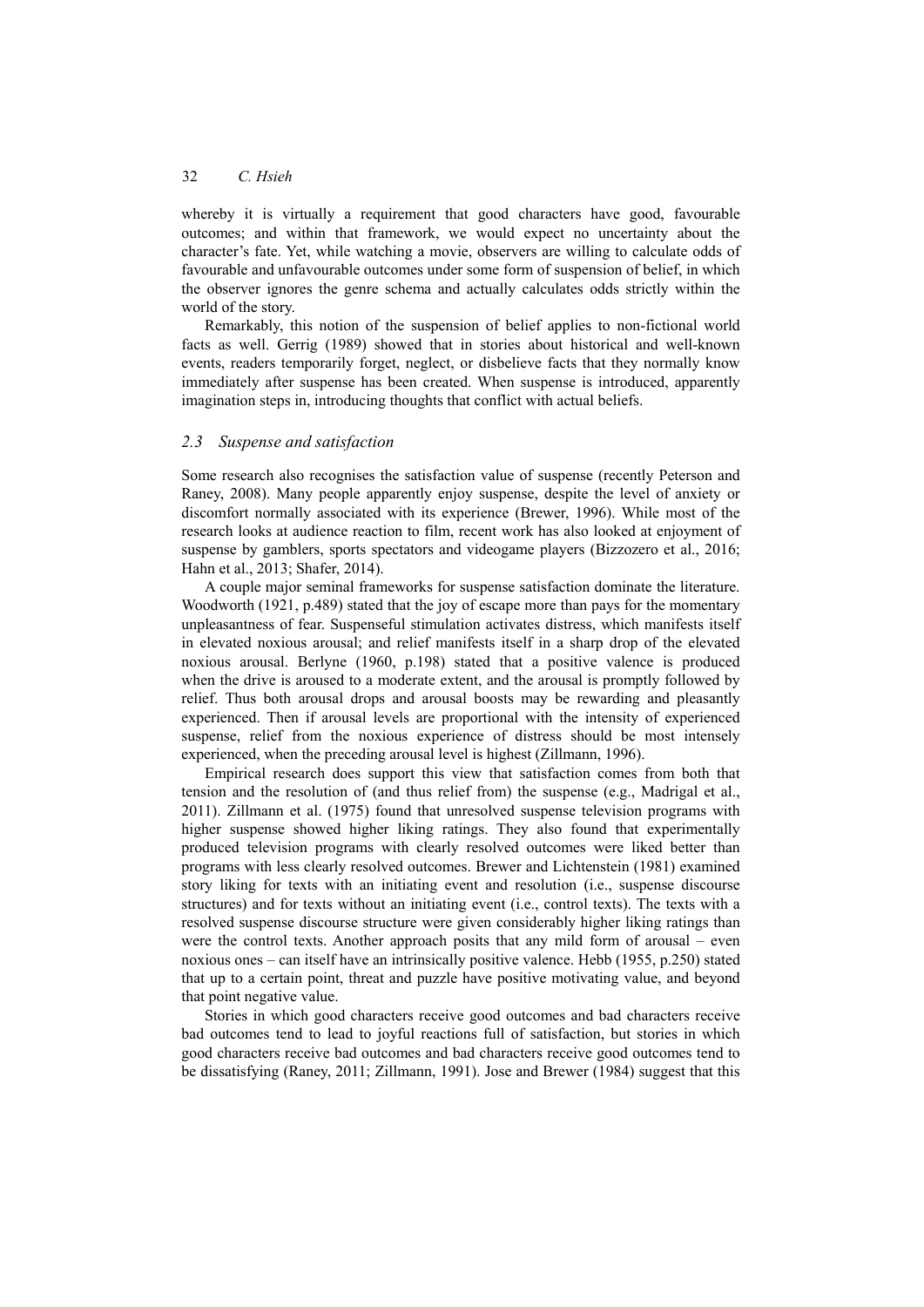pattern reflects beliefs in a 'just world' that derive from a more general sense of moral justice.

The preceding section has reviewed the literature – predominantly in narrative studies – that theoretically and empirically examines the concept of suspense. Overall, the key aspects of suspense, such as anticipation and prediction, uncertainty and risk, and timing all also can be fundamentally found in the entrepreneurship literature, to which I now turn.

# **3 Exploring the application of suspense in entrepreneurship**

In terms of theory-building, although narrative has been examined in a Special Issue of JBV (esp. see Gartner, 2007), and suspense has been studied for decades in narrative studies regarding stories and film, suspense has not yet been studied in the context of management or entrepreneurship, even though it could offer insights. Three aspects fundamental to the concept of entrepreneurship can be viewed from the perspective of suspense: goal setting, risk-seeking, and timing.

# *3.1 Goal-setting and planning*

Entrepreneurs have many goals, including financial, emotional, or vocational ones (Hechavarria et al., 2012). Some entrepreneurship research has highlighted how goalsetting and planning help an entrepreneur to develop and update strategies for testing the sensibility of ideas (Timmons, 1978). McCann and Vroom (2015) show that engagement in planning by nascent entrepreneurs throughout their entrepreneurial process is associated with a decrease in perceptions of *environmental uncertainty* but an increase in perceived individual self-efficacy and business performance expectations. What is less covered is that ongoing goal-setting and business planning helps entrepreneurs to calculate and update their perceived likelihoods of success and might add to their feelings of suspense. Mitchell and Daniels (2003, p.235) point out that the goal striving or in-the-moment aspect of motivation has not been examined in anywhere near the same depth in organisational psychology as has the more proactive and forward-looking goal setting (also see Kanfer et al., 2008, p.626). In order to deal with the challenges that lead to or define the entrepreneurial endeavour (Miller and Breton-Miller, 2016), entrepreneurs must be able to handle the outcome uncertainty that remains even after planning and preparation, as well as emotional states like suspense that result fundamentally from that uncertainty.

# *3.2 Risk-seeking in entrepreneurship*

The concept of suspense can potentially address a wide range of research regarding riskseeking in entrepreneurship. Xu and Ruef (2004) find that nascent entrepreneurs are more risk-averse than non-entrepreneurs and conclude that the motivations that individuals have for founding business ventures are non-pecuniary in nature. I would suggest that the psychological enjoyment of suspense could actually make up for financial risks. Furthermore, the enjoyment of suspenseful situations – typically characterised by moderate risk – may help explain why Caliendo et al. (2010) found that persons whose risk attitudes are in the medium range survive significantly longer as entrepreneurs than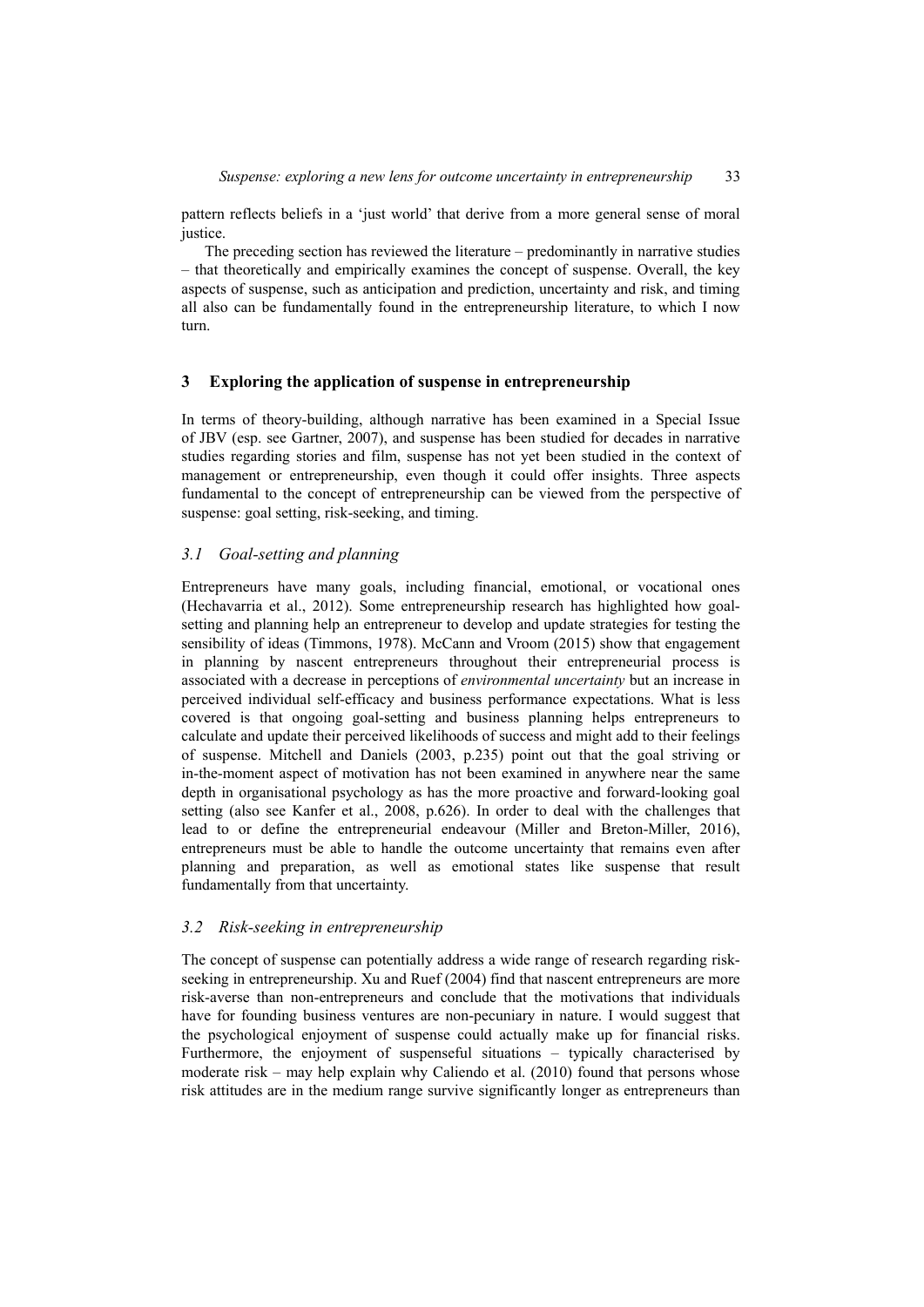do persons with particularly low or high risk attitudes. An explanation based on suspense aligns with Meredith et al.'s (1982, p.25) claim that entrepreneurs avoid low-risk situations because there is a lack of challenge and avoid high-risk situations because they want to have a chance to succeed. Palich and Bagby (1995) conclude that entrepreneurs may not think of themselves as being any more likely to take risks than nonentrepreneurs, but they are nonetheless predisposed to think of business situations more positively; this finding also can be explained via an entrepreneurial preference for suspense. Koudstaal et al. (2016) find that entrepreneurs have a lower degree of loss aversion than non-entrepreneurs, and one reason may relate to the particular enjoyment of the suspense associated with that potential loss.

## *3.3 Timing*

Certainty, entrepreneurship and its decision-making can relate specially to suspense, in terms of high uncertainty, time pressure, and potentially consequential extremes (see Shepherd et al., 2015). Because entrepreneurial outcomes can be so time-dependent, the associated behaviour can characterised by psychological variables such as peak performance, peak experience, and flow (Schindehutte et al., 2006). While Uy and Foo (2010) study how entrepreneurial in-the-moment motivation is influenced by the dynamic relationships among affect, perceived progress, and effort, other research has focused on how entrepreneurial behaviour is affected by a focus on the future. Markowska et al. (2019) study the impact of prior experience and the environmental context on the development of the prediction orientation of nascent entrepreneurs. The extent to which an individual focuses on prediction and anticipates their own behaviour or personal outcomes precisely relates to suspense. Spoerrle et al. (2009) tested the influence of situational characteristics and individuals' cognitive appraisal on the entrepreneurial evaluation of the situation, and found that profit margin, probability of success of a given opportunity, and secondary appraisal (i.e., the extent to which the individual perceives himself to be able to master a potential failure within the situation) all emerged as significant predictors of entrepreneurial evaluation. As covered earlier, these elements can be re-framed in suspense-related terms of success vs. failure, likelihoods of those outcomes, and amount of control.

From the perspective of practice, entrepreneurship is renowned for being defined by uncertainty, and there are clearly enough milestones in the entrepreneurial process that can involve suspense. Getting one's business license application approved, making the first sale of a new or novel product or service, and striking the first deal with investors can all represent uncertain moments where one hopes for a successful, favourable outcome. Stories abound of entrepreneurs who bootstrap their ventures by putting at risk their career potential and life savings, and those that strike it big from sheer effort or chance. From such dramatic potential for failures and successes, entrepreneurs may experience suspense. Beyond the potential uncertainty experienced by an individual founder, there is often uncertainty among a startup's uncompensated or undercompensated teammates, all looking to make sure that they are not left out when the venture strikes it rich.

Overall I focus this paper on how the potentially enjoyable condition of felt suspense may be determined by one's informational environment, perceived control, and beliefs. Table 1 shows a list of defining characteristics of suspense in discourse and film studies, as captured by the abovementioned review, along with a proposed (baseline) analogue in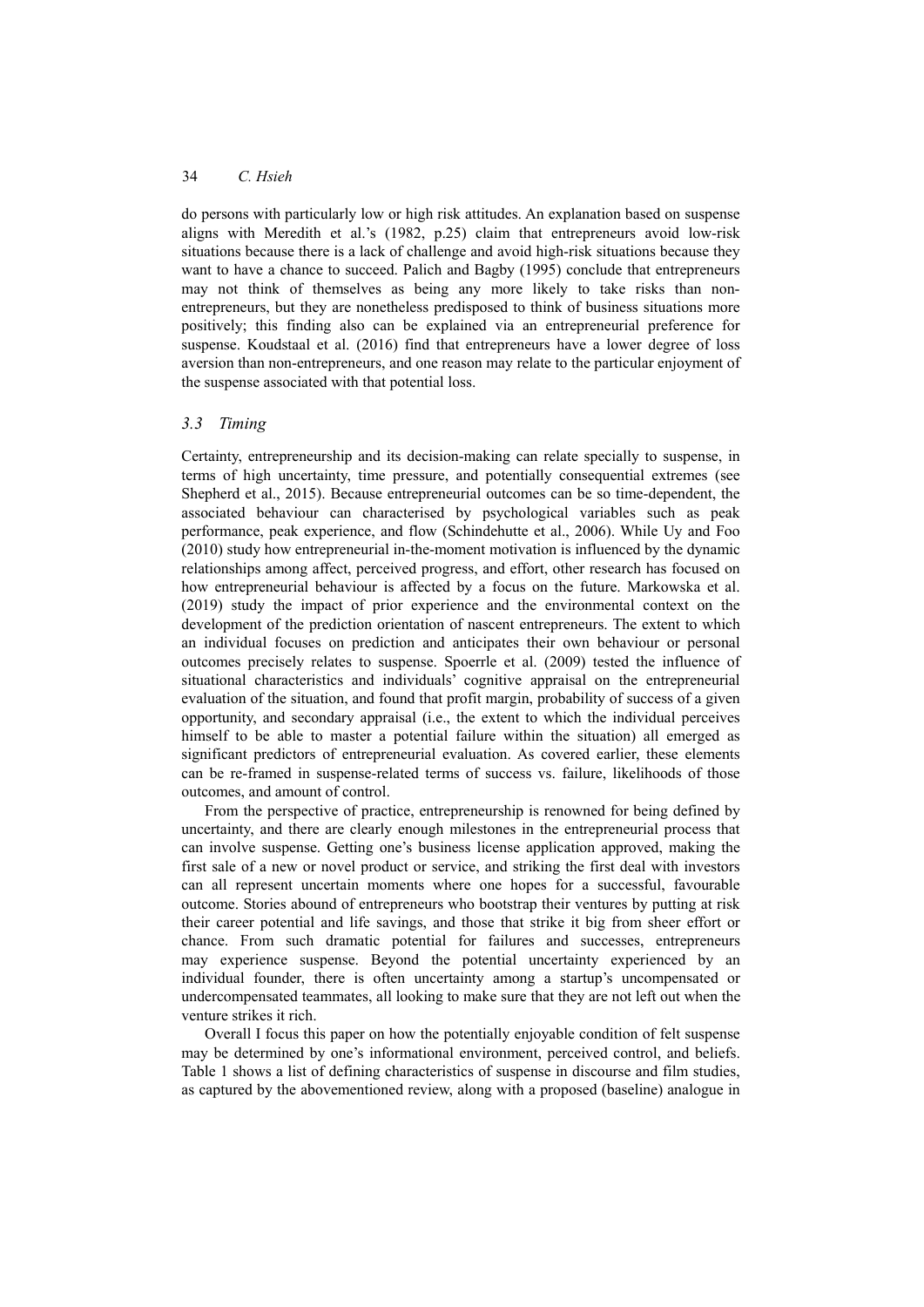entrepreneurship and the relevant or supporting academic references in the entrepreneurship literature. Due to differences in conceptual frameworks, I expect that there will be differences between the kind of suspense found and experienced in those studies, vs. in entrepreneurship. A handful of general observations are noteworthy about Table 1. First, while suspense scholars have debated whether more suspense is felt under a 50/50 condition or a  $\varepsilon/(1-\varepsilon)$  one, there is no such discussion in the entrepreneurship literature. Second, whereas discourse studies argues for the relevance of the battle between moral protagonist and amoral antagonist, entrepreneurship often involves no such heroic rivalry; the creation of new industry or market segments often means that there is no meaningful antagonist to speak of in the first place. Thus, suspense is often felt by the entrepreneur in anticipation of his own future success in the face of failure.

| Criterion                             | Suspense in narrative<br>and film studies                                       | Proposed baseline<br>concept for<br>entrepreneurial suspense                                                                                                                            | Key relevant or<br>supporting academic<br>$reference(s)$ , if any     |
|---------------------------------------|---------------------------------------------------------------------------------|-----------------------------------------------------------------------------------------------------------------------------------------------------------------------------------------|-----------------------------------------------------------------------|
| Key economic<br>variable              | Outcome uncertainty                                                             | Outcome uncertainty                                                                                                                                                                     |                                                                       |
| Key emotions                          | Hope, fear, confidence,<br>excitement, anxiety,<br>fear, terror, despair        | Hope, fear                                                                                                                                                                              | Cacciotti and Hayton<br>$(2015)$ , Foo $(2011)$                       |
| Problem-driven?                       | Yes (initiating event)                                                          | Yes                                                                                                                                                                                     | Hsieh et al. $(2007)$                                                 |
| Outcome-oriented?                     | Yes                                                                             | Yes                                                                                                                                                                                     | Hessels et al. (2008)                                                 |
| Expectations-<br>oriented?            | Yes                                                                             | Yes                                                                                                                                                                                     | Cassar $(2010)$                                                       |
| Concerns for moral<br>righteousness   | Yes                                                                             | Yes                                                                                                                                                                                     | <b>Bryant</b> (2009)                                                  |
| Typical favourable<br>outcomes (FC)   | Survival, physical<br>welfare, success                                          | Fulfilling one's passion,<br>reaching financial success,<br>solving valuable<br>consumer problems<br>(major); making a sale,<br>striking a deal, forcing<br>rivals to surrender (minor) | n/a                                                                   |
| Typical unfavourable<br>outcomes (UC) | Injury, sudden death,<br>bankruptcy                                             | Bankruptcy, loss of family n/a<br>life or relationships, loss<br>of work reputation<br>(major); product lawsuits,<br>technological<br>obsolescence, waning<br>customer demand           |                                                                       |
| Odds delivering<br>maximum suspense   | 50% failure/50%<br>success or $99\%/1\%$ have<br>both been proposed             | unknown                                                                                                                                                                                 | n/a                                                                   |
| Basic conceptual<br>framework         | The protagonist is a<br>hero, and the audience<br>want to identify with<br>him. | The entrepreneur's future<br>self would be a kind of<br>hero, and the present-day<br>entrepreneur wants to<br>identify with him.                                                        | Reich (1987), Khalil<br>$(1997)$ and<br>Schindehutte et al.<br>(2006) |

**Table 1** Proposed baseline analogue for entrepreneurial suspense, before data collection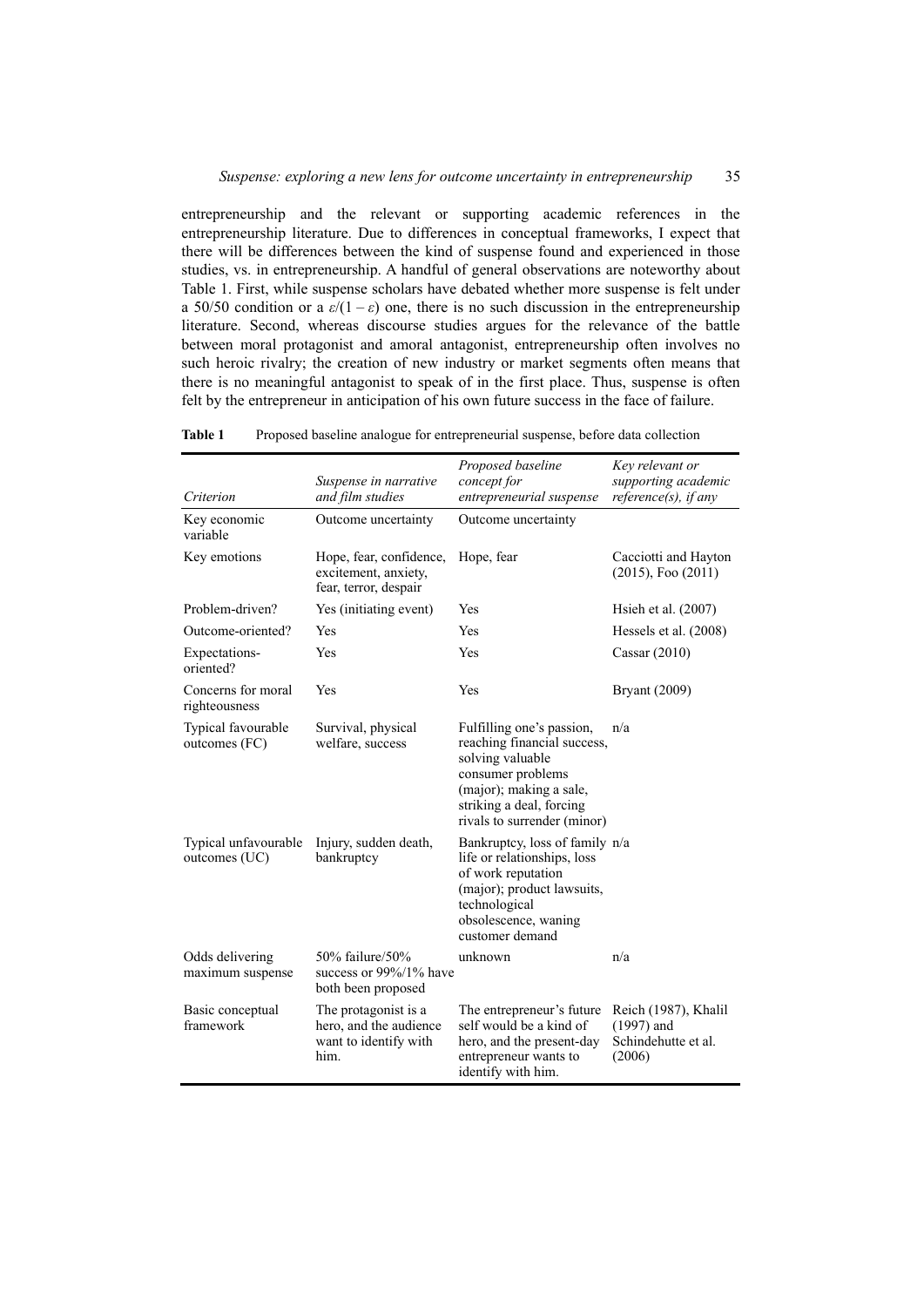| Criterion                                                                     | Suspense in narrative<br>and film studies                                                                                                                                                      | Proposed baseline<br>concept for<br>entrepreneurial suspense                                                                                                                                                               | Key relevant or<br>supporting academic<br>$reference(s)$ , if any |
|-------------------------------------------------------------------------------|------------------------------------------------------------------------------------------------------------------------------------------------------------------------------------------------|----------------------------------------------------------------------------------------------------------------------------------------------------------------------------------------------------------------------------|-------------------------------------------------------------------|
| suspense is felt when: liked                                                  | Ceteris paribus, higher the protagonist is well-                                                                                                                                               | the entrepreneur holds his Farmer et al. (2011),<br>self in high esteem                                                                                                                                                    | Khalil (1997)                                                     |
|                                                                               | the protagonist has good<br>morals                                                                                                                                                             |                                                                                                                                                                                                                            |                                                                   |
|                                                                               | the antagonist is disliked                                                                                                                                                                     |                                                                                                                                                                                                                            |                                                                   |
|                                                                               | the antagonist has evil<br>morals                                                                                                                                                              |                                                                                                                                                                                                                            |                                                                   |
| How does control<br>affect suspense?                                          | Suspense and its<br>enjoyment require that<br>protagonists and<br>antagonists should have their future selves have<br>ability and willingness to control over situations<br>control situations | Suspense and its<br>enjoyment require that<br>entrepreneurs believe that                                                                                                                                                   | n/a                                                               |
|                                                                               | Suspense and its<br>enjoyment require that<br>and are helpless to<br>control situations                                                                                                        | Suspense and its<br>enjoyment require that<br>observers have no ability entrepreneurs believe that<br>their present selves have<br>(limited) control over<br>current situations;<br>entrepreneurs can act on<br>situations | Anderson (1977)                                                   |
| Possible results of<br>taking action                                          | none                                                                                                                                                                                           | self-pride, guilt                                                                                                                                                                                                          | n/a                                                               |
| Information's role in<br>suspense                                             | Suspense requires<br>audience to define the<br>nature of the character's<br>information deficit                                                                                                | Suspense requires<br>entrepreneur to define the<br>nature of the informational<br>deficit                                                                                                                                  | n/a                                                               |
|                                                                               | Audience realises that<br>they lack information to they lack information to<br>deduce uncertain<br>outcome with perfect<br>certainty                                                           | Entrepreneur realises that Lans et al. (2010)<br>deduce uncertain outcome<br>with perfect certainty                                                                                                                        |                                                                   |
|                                                                               | The more complex the<br>for the audience, the less for the entrepreneur, the<br>the suspense                                                                                                   | The more complex the<br>information environment information environment<br>less the suspense                                                                                                                               | Davis et al. (1991) and<br>Garrett and Holland<br>(2015)          |
|                                                                               | The more complex the<br>cognitive effort for the<br>audience, the less the<br>suspense                                                                                                         | The more complex the<br>cognitive effort for the<br>entrepreneur, the less the<br>suspense                                                                                                                                 | Garrett and Holland<br>(2015)                                     |
| Does suspending of<br>belief end up<br>generating the feeling<br>of suspense? | Yes                                                                                                                                                                                            | Yes                                                                                                                                                                                                                        | n/a                                                               |

| Table 1 | Proposed baseline analogue for entrepreneurial suspense, before data collection |
|---------|---------------------------------------------------------------------------------|
|         | (continued)                                                                     |

# 36 *C. Hsieh*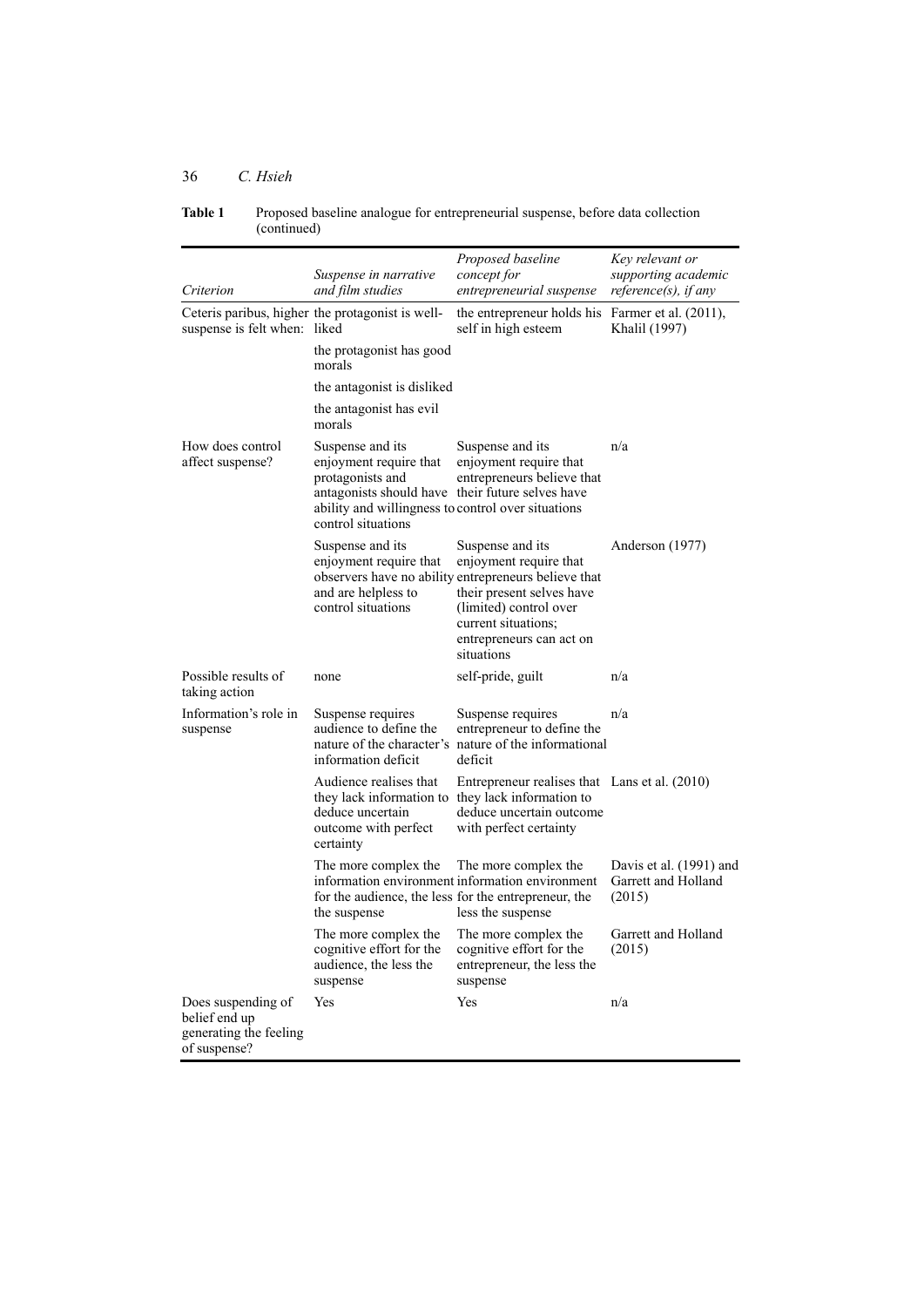| Criterion                                                                                                        | Suspense in narrative<br>and film studies | Proposed baseline<br>concept for<br>entrepreneurial suspense | Key relevant or<br>supporting academic<br>reference $(s)$ , if any |
|------------------------------------------------------------------------------------------------------------------|-------------------------------------------|--------------------------------------------------------------|--------------------------------------------------------------------|
| Does satisfaction of<br>(mere) anticipation of<br>uncertain events<br>contribute to<br>enjoyment of<br>suspense? | Yes                                       | Yes                                                          | n/a                                                                |
| Does satisfaction of<br>resolution of uncertain<br>events contribute to<br>enjoyment of<br>suspense?             | Yes                                       | Yes                                                          | n/a                                                                |
| Does satisfaction of<br>lack of outcomes<br>contribute to<br>enjoyment of<br>suspense?                           | Yes                                       | Yes                                                          | n/a                                                                |
| Does the satisfaction<br>of unfavourable<br>outcomes contribute to<br>enjoyment of<br>suspense?                  | Yes                                       | Yes                                                          | n/a                                                                |

**Table 1** Proposed baseline analogue for entrepreneurial suspense, before data collection (continued)

Third, the number of roles may differ across context. For example, in film suspense, there are usually separate individuals taking the role of director, actor-character, and observeraudience. With video games, we could distinguish between video game designer and player-observer. For both cases, the directors essentially manipulate what information is available, via script and cinematography and game play. In entrepreneurship, from the perspective of action, presumably the same person could direct, act, and observe himself or herself simultaneously. Fourth, in film suspense, the observer-audience can know something about a movie situation that the actor-character still does not yet know. In entrepreneurship, this would equate to the entrepreneur's present self knowing something that the entrepreneur's future self does not know, which of course is basically impossible. Fifth, there is also the matter of the difference between audience and entrepreneur when it comes to taking action. In film studies, it is commonly understood that the audience cannot take action to change the fate of the on-screen character, and thus affect felt suspense. Video games offer a bit more control. In entrepreneurship, the entrepreneur has a wider array of behaviours at disposal and presumably can affect own suspense. For example, an entrepreneur can choose to stop taking action days before a deadline or continue to work until the last moment. Also, taking action can have further consequences for one's self-concept or self-identity. Finally, while audience members cannot feel guilt or pride insofar that they are not taking action based on ethical decisions, entrepreneurs can (e.g., Singh, 1989). Entrepreneurs have been conceptualised as a kind of hero, with their own hero-based identities (Anderson and Warren, 2011). In other words, I surmise that morality and sensitivity to morality could relate to the entrepreneur's enjoyment of suspense.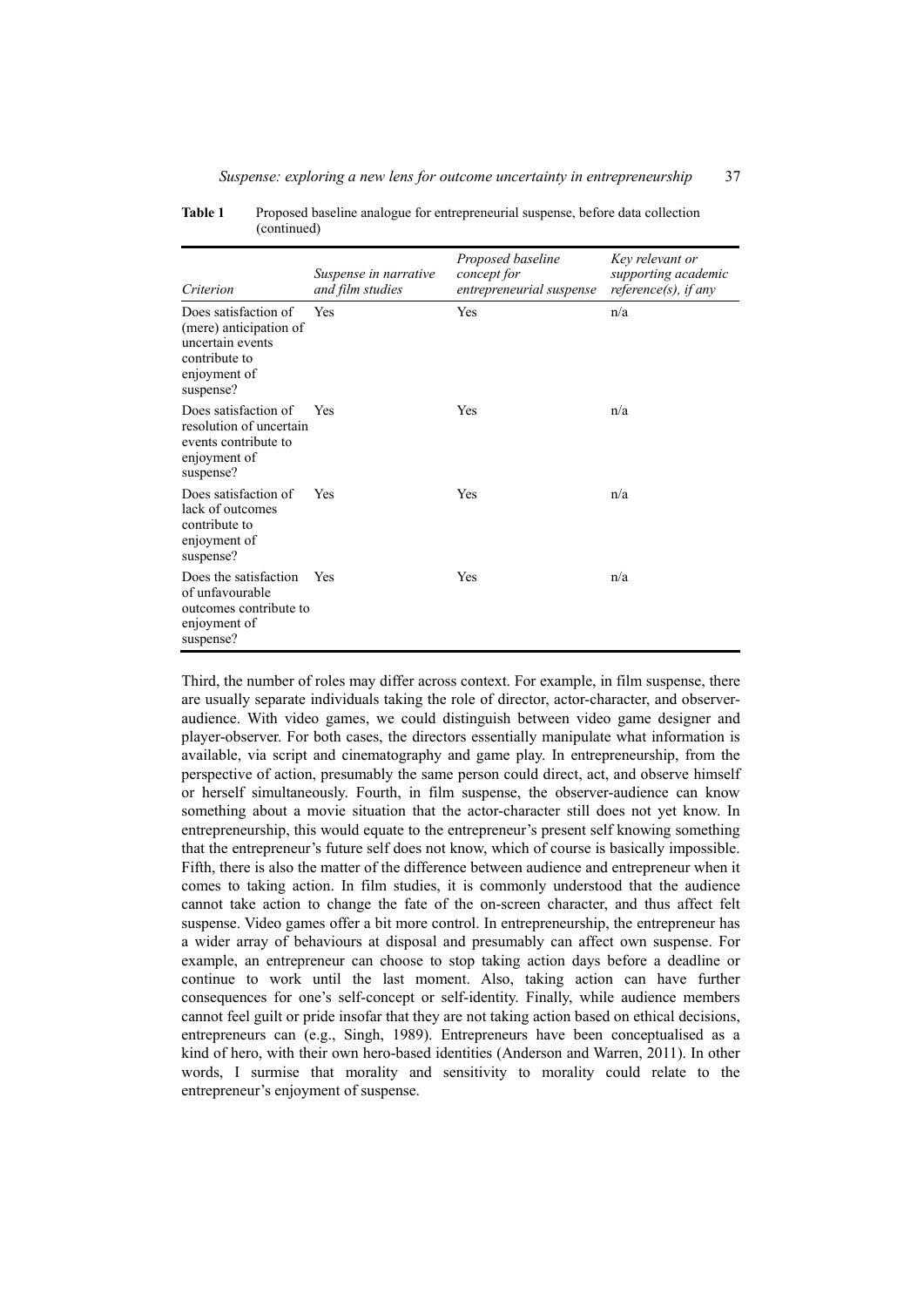## **4 Data and methods**

To obtain survey data from a generalisable sample of entrepreneurs, I turned to the comprehensive professional network made available in Linkedin. Linkedin is a business and employment-oriented online social networking service. Launched in the USA in 2003, it is mainly used for professional networking, allowing users (workers and employers) to create profiles and 'connect' to each other in an online social network. Employers post jobs while job seekers post CVs. As of September 2016, LinkedIn had more than 467 million accounts. LinkedIn Users can invite anyone to become a connection. For October 2016, the site had an Alexa Internet ranking as the 14th most popular website in the world.

In January 2017, my search for 'founder' on Linkedin yielded 4.10 million people, and a search for 'entrepreneur' yielded 1.26 million people. Filtering only those operating from the USA reduced those numbers to 1.85 million and 495,000, respectively. Although my own immediate professional network of (891) first-degree colleagues might be biased along some similarity, people two or three degrees away would be far more heterogeneous in background. I purchased Linkedin's individual subscription, and spent roughly two whole months scrolling through systematically among people two or three degrees away in Linkedin for entrepreneurs who would be good candidates for this study.

The overall process of identifying the respondent pool quickly revealed itself to be tedious and time-consuming. Both terms 'founder' and 'entrepreneur' in Linkedin are highly imperfect, for a variety of reasons. First, both search terms basically return any profile with the word 'founder' or 'entrepreneur' in it, which led to many false positives that did not pass my 'entrepreneur test' (e.g., self-employed professionals, freelancers, franchisees). These kinds of self-employment I reasoned would involve far less environmental or procedural uncertainty than experienced by incorporated small businesses. Secondly, of those that did pass this entrepreneur test, many did not pass a 'professional legitimacy' test (not currently an entrepreneur, business showing no legitimate sign as operating). The rest of the survey specifically asked respondents to consider their responses specifically in the context of their entrepreneurial venture.

As of January/February 2017, Linkedin only allowed paid subscribers to scroll through a maximum of 10,000 profiles. From those 10,000 profiles, 1970 entrepreneurs were identified. The survey was sent via email to these entrepreneurs, and sent again a week later in a follow-up email (Additional technical details of the survey administration are available upon request).

The survey was created from scratch; there is zero extant work on this topic of entrepreneurial suspense. Following the literature review above, a wide variety of variables were considered. The first section of the survey asks respondents for some basic background information: their age, gender, and education, as well as some details about their current entrepreneurship and venture development situation (i.e., how many years they have been part of venture teams, how old their current venture is, what stage their current venture is in, and how many members on their team). The second section of the survey asked them about their attitude towards expectations, and the role of information in those expectations. The third section of the survey inquired about their attitudes toward themselves, in the present as well as in relation to the future. The fourth section of the survey asks them about their perception of complexity and problem-solving behaviour as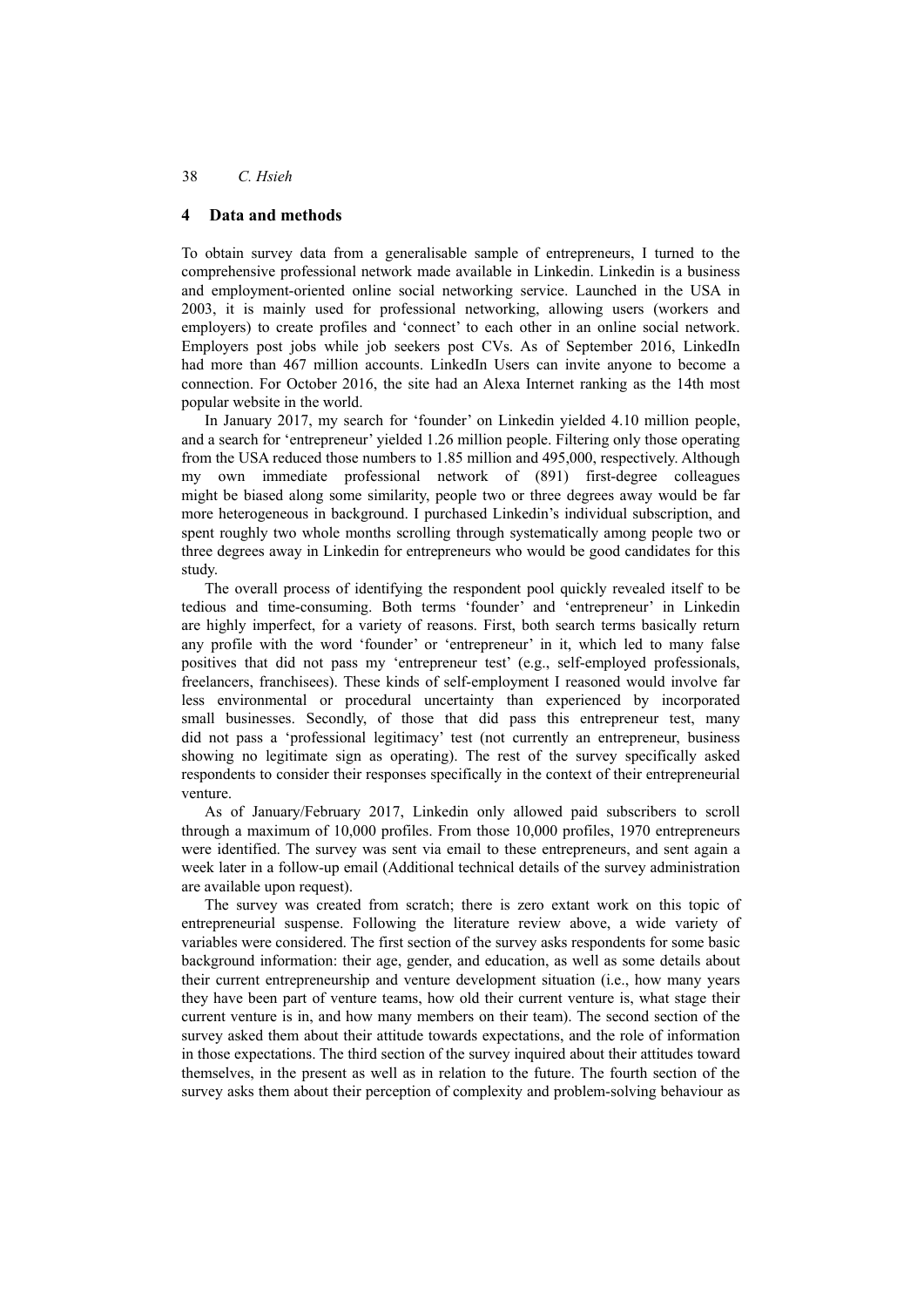it relates to their entrepreneurship. The final section asked them questions about their perception of suspense during their entrepreneurship experience: among other questions, which expected outcome probabilities they associated with suspense, how much suspense they experienced in their work life, whether they enjoyed the suspense they experienced, and whether they would prefer an entrepreneurial life with more or less suspense.

When deciding how to put together this survey, it seemed best to give respondents the choice to be 'Not Sure' about any of their answers regarding how much suspense they experience, and how much they enjoy any suspense. Some respondents, for example, indicated in some short answers that they had never really focused on their amount of suspense, and had to 're-live' or reflect upon their past critical entrepreneurial moments in order to answer some of the questions. Virtually all the data was collected as multiplechoice response, but at a few locations in the survey I also made text boxes available for optional typed comments (The survey was designed deliberately to minimise sources of common method bias. For example, not only was the concept or word 'suspense' not used until the last handful of questions in the entire survey, but questions in each section were randomised). Table 2 lists variables and controls, the associated survey items, and frequencies of responses.

|             | Dependent<br>variables |                                                                                                                                                                                                                                  | Labels and frequencies                                                                          |
|-------------|------------------------|----------------------------------------------------------------------------------------------------------------------------------------------------------------------------------------------------------------------------------|-------------------------------------------------------------------------------------------------|
|             | amountsuspense         | How much suspense does your current<br>entrepreneurial life give to you?                                                                                                                                                         | None $(0)$ , a little $(10)$ , some<br>$(54)$ , a lot $(76)$                                    |
|             | enjoysuspense          | Whenever your entrepreneurial life gives Always enjoy it (9), usually<br>you suspense, do you enjoy the<br>suspense?                                                                                                             | enjoy it (56), enjoy it half<br>the time (48), seldom enjoy<br>it $(15)$ , never enjoy it $(3)$ |
|             | experienced            | Independent variables for studying amount of suspense                                                                                                                                                                            | Labels and frequencies                                                                          |
|             | amountuncertainty      | How much outcome uncertainty<br>does your current entrepreneurial<br>life give to you?                                                                                                                                           | None $(0)$ , a little $(9)$ , some<br>$(32)$ , a lot $(100)$                                    |
|             | anticipatesuccess      | Do you look forward to the moments<br>when you will reach important                                                                                                                                                              | y(158)/n(4)                                                                                     |
|             |                        | entrepreneurial successes?                                                                                                                                                                                                       |                                                                                                 |
| Expectation | fgenexpect             | In entrepreneurial life, usually there are<br>moments where important outcomes<br>are uncertain. How often do you generate seldom (24), never (3)<br>expectations (i.e. guessing the outcome)<br>before those uncertain moments? | always $(32)$ , usually $(86)$ ,<br>about half the time $(20)$ ,                                |
|             | suspendbelief          | How often do you suspend or ignore<br>your actual belief or disbelief about<br>real world probabilities, during<br>entrepreneurship?                                                                                             | always $(7)$ , usually $(36)$ ,<br>about half the time (28),<br>seldom $(47)$ , never $(16)$    |

**Table 2** Variables addressed in the survey (frequencies of response in parentheses)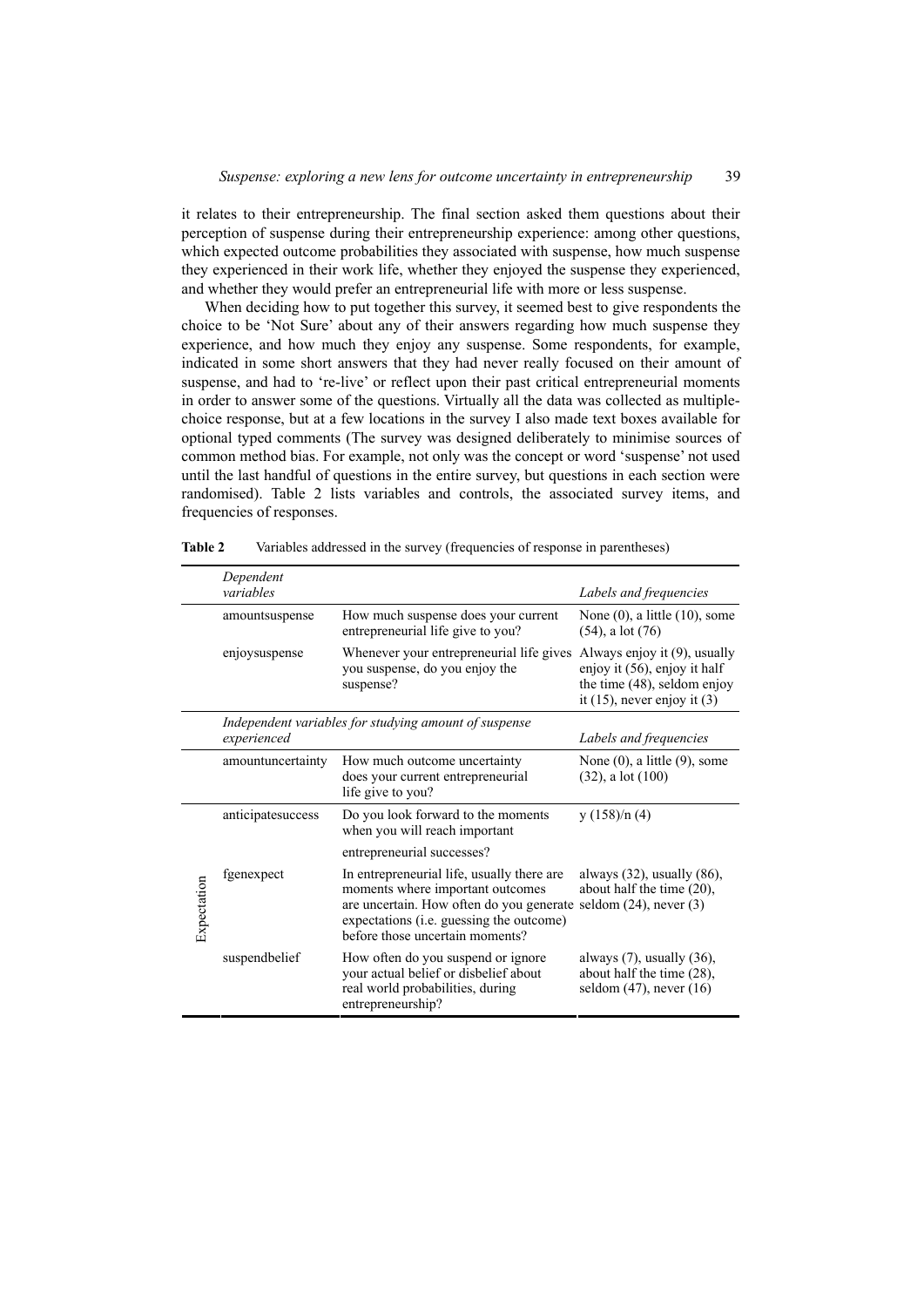|                             | experienced        | Independent variables for studying amount of suspense                                                                                                                                                         | Labels and frequencies                                                                                                                                                     |
|-----------------------------|--------------------|---------------------------------------------------------------------------------------------------------------------------------------------------------------------------------------------------------------|----------------------------------------------------------------------------------------------------------------------------------------------------------------------------|
|                             | knownaturebefore   | Right before uncertain outcomes,<br>typically how often do you know the<br>nature of the information you lack<br>that separates you from success?                                                             | always $(6)$ , usually $(73)$ ,<br>about half the time $(43)$ ,<br>seldom $(33)$ , never $(2)$                                                                             |
|                             | realizenoinfo      | How often do you realise that you<br>don't have all the information to deduce about half the time $(25)$ ,<br>an entrepreneurship outcome with<br>perfect certainty?                                          | always $(46)$ , usually $(82)$ ,<br>seldom $(13)$ , never $(0)$                                                                                                            |
| Information                 | manageinfo         | How well do you believe that you<br>simplify and/or manage the information<br>environment (external to your<br>entrepreneurial venture)?                                                                      | Extremely well (14)/very well<br>(52)/moderately well<br>$(35)/$ slightly well $(23)/$ not<br>well at all $(4)/I$ don't simplify<br>or manage my info<br>environment $(5)$ |
|                             | infocomplex        | What level of complexity would you<br>say that your information environment<br>(external to your entrepreneurial<br>venture) has?                                                                             | Extremely high (35)/high<br>$(66)/$ moderate $(31)/$ low<br>(2)/extremely low complexity<br>(0)                                                                            |
|                             | cogcomplexity      | What level of complexity is in the<br>logic that you use for your venture?                                                                                                                                    | Extremely high (32)/high<br>$(71)$ /moderate $(35)$ /low<br>$(2)/$ extremely low $(1)$<br>complexity                                                                       |
|                             | trybeforemoment    | Before an important entrepreneurial<br>moment, do you usually try to act to<br>minimise chances of failure all the way<br>until the last available moment, or do<br>you stop trying and let the event unfold? | Always trying until last<br>moment (104)/stop trying<br>hours before (24)/stop trying<br>days before $(6)$                                                                 |
| $\mathop{\mathrm{Control}}$ | controlovercurr    | Do you believe that you (i.e., your<br>current self) have control over your<br>current venture situation?                                                                                                     | strongly believe so $(107)$ ,<br>weakly believe so (50), don't<br>believe so $(10)^*$                                                                                      |
|                             | futureselfcontrols | Do you believe that your future self<br>will have control over the venture<br>situation in the future?                                                                                                        | strongly believe so (115),<br>weakly believe so (33), don't<br>believe so $(12)^*$                                                                                         |
|                             | currselfesteem     | Do you hold your current self in high,<br>moderate, or low esteem?                                                                                                                                            | High $(103)/$ moderate $(63)/$ low<br>esteem $(2)$ <sup>*</sup>                                                                                                            |
| Morality                    | futureselfesteem   | Do you hold your future self in high,<br>moderate, or low esteem?                                                                                                                                             | High $(129)$ /moderate $(30)$ /low<br>esteem $(0)$ <sup>*</sup>                                                                                                            |
|                             | feelmorallyright   | Do you feel that your venture's<br>mission is morally righteous?                                                                                                                                              | y(140)/n(9)                                                                                                                                                                |
|                             | hope               | How often do you feel hope in your<br>current entrepreneurial venture?                                                                                                                                        | Always (80), most of the time<br>$(72)$ , about half the time $(10)$ ,<br>sometimes $(4)$ , never $(2)$                                                                    |
| Emotion                     | fear               | How often do you feel fear in your<br>current entrepreneurial venture?                                                                                                                                        | Always (13), most of the time<br>$(29)$ , about half the time $(32)$ ,<br>sometimes $(79)$ , never $(15)$                                                                  |
|                             | hope*fear          |                                                                                                                                                                                                               |                                                                                                                                                                            |

**Table 2** Variables addressed in the survey (frequencies of response in parentheses) (continued)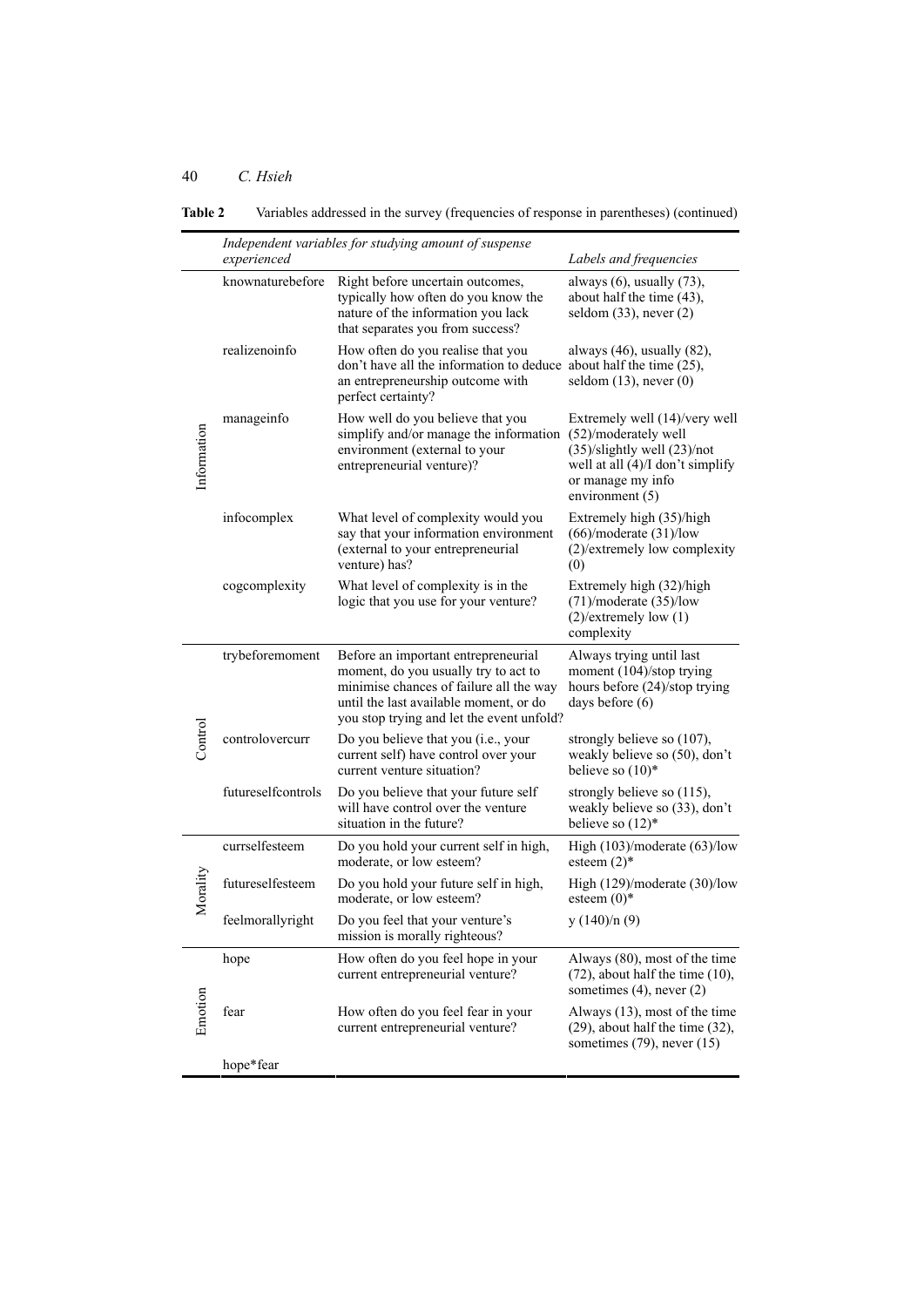|                            |                   | Independent variables for studying enjoyment of suspense                                                                                                                                    | Labels and frequencies                                                                                                                |
|----------------------------|-------------------|---------------------------------------------------------------------------------------------------------------------------------------------------------------------------------------------|---------------------------------------------------------------------------------------------------------------------------------------|
|                            | successfutureself | Do you imagine your future self<br>when you imagine future success?                                                                                                                         | y $(120)/n(29)$                                                                                                                       |
|                            | currselfesteem    | Do you hold your current<br>self in high, moderate, or low esteem?                                                                                                                          | High $(103)$ /moderate $(63)$ /low<br>esteem $(2)$                                                                                    |
|                            | futureselfesteem  | Do you hold your future<br>self in high, moderate, or low esteem?                                                                                                                           | High (129)/moderate (30)/low<br>esteem $(0)$                                                                                          |
| Morality and moral justice | feelmorallyright  | Do you feel that your venture's<br>mission is morally righteous?                                                                                                                            | y(140)/n(9)                                                                                                                           |
|                            | caremorallyright  | Do you feel that your venture's mission $y(134)/n(18)$<br>is morally righteous?                                                                                                             |                                                                                                                                       |
|                            | anticipatesatis   | Is (the mere) anticipation of<br>uncertain entrepreneurial outcomes<br>usually emotionally satisfying or<br>dissatisfying to you?                                                           | Usually satisfying<br>(49)/sometimes satisfying<br>sometimes dissatisfying<br>$(53)$ /usually dissatisfying<br>$(19)/$ neither $(17)$ |
| Structure                  | ressatis          | Is resolution of uncertain<br>entrepreneurial events usually<br>emotionally satisfying or dissatisfying<br>to you?                                                                          | Usually satisfying<br>$(108)$ /sometimes satisfying<br>sometimes dissatisfying<br>(24)/usually dissatisfying<br>$(3)/$ neither $(2)$  |
|                            | unfavsatis        | From your perspective, how often are.<br>favourable resolutions to suspenseful<br>entrepreneurial events more emotionally sometimes (10), never (0)**<br>satisfying than unfavourable ones? | Always (9), most of the time<br>$(79)$ , about half the time $(37)$ ,                                                                 |
|                            | nooutcome         | If there is an uncertain entrepreneurial<br>event, and there is no outcome or<br>resolution, is this usually emotionally<br>satisfying or dissatisfying?                                    | Usually satisfying<br>(7)/sometimes satisfying<br>sometimes dissatisfying<br>(25)/usually dissatisfying<br>$(91)$ /neither $(13)$     |
|                            | hope              | How often do you feel hope in your<br>current entrepreneurial venture?                                                                                                                      | Always (80), most of the time<br>$(72)$ , about half the time $(10)$ ,<br>sometimes $(4)$ , never $(2)$                               |
| Emotion                    | fear              | How often do you feel fear in your<br>current entrepreneurial venture?                                                                                                                      | Always (13), most of the time<br>$(29)$ , about half the time $(32)$ ,<br>sometimes $(79)$ , never $(15)$                             |
|                            | hope*fear         |                                                                                                                                                                                             |                                                                                                                                       |
|                            |                   | Control variables (see summary statistics)                                                                                                                                                  | Labels and frequencies                                                                                                                |
|                            | age               |                                                                                                                                                                                             | in years                                                                                                                              |
|                            | numventures       | For how many ventures are you<br>currently on the founding team?                                                                                                                            | one (part time, coded .5); one<br>(full time, coded 1); two;<br>three or more                                                         |
|                            | timethisventure   | How much time have you spent in your<br>current venture?                                                                                                                                    | in years                                                                                                                              |

**Table 2** Variables addressed in the survey (frequencies of response in parentheses) (continued)

 $\overline{a}$ 

Note that number of responses per item may vary in cases where respondents did not fill in some answers, or otherwise chose 'not sure'.

\*This was coded (0, 0.5, 1). \*\* Reverse-coded.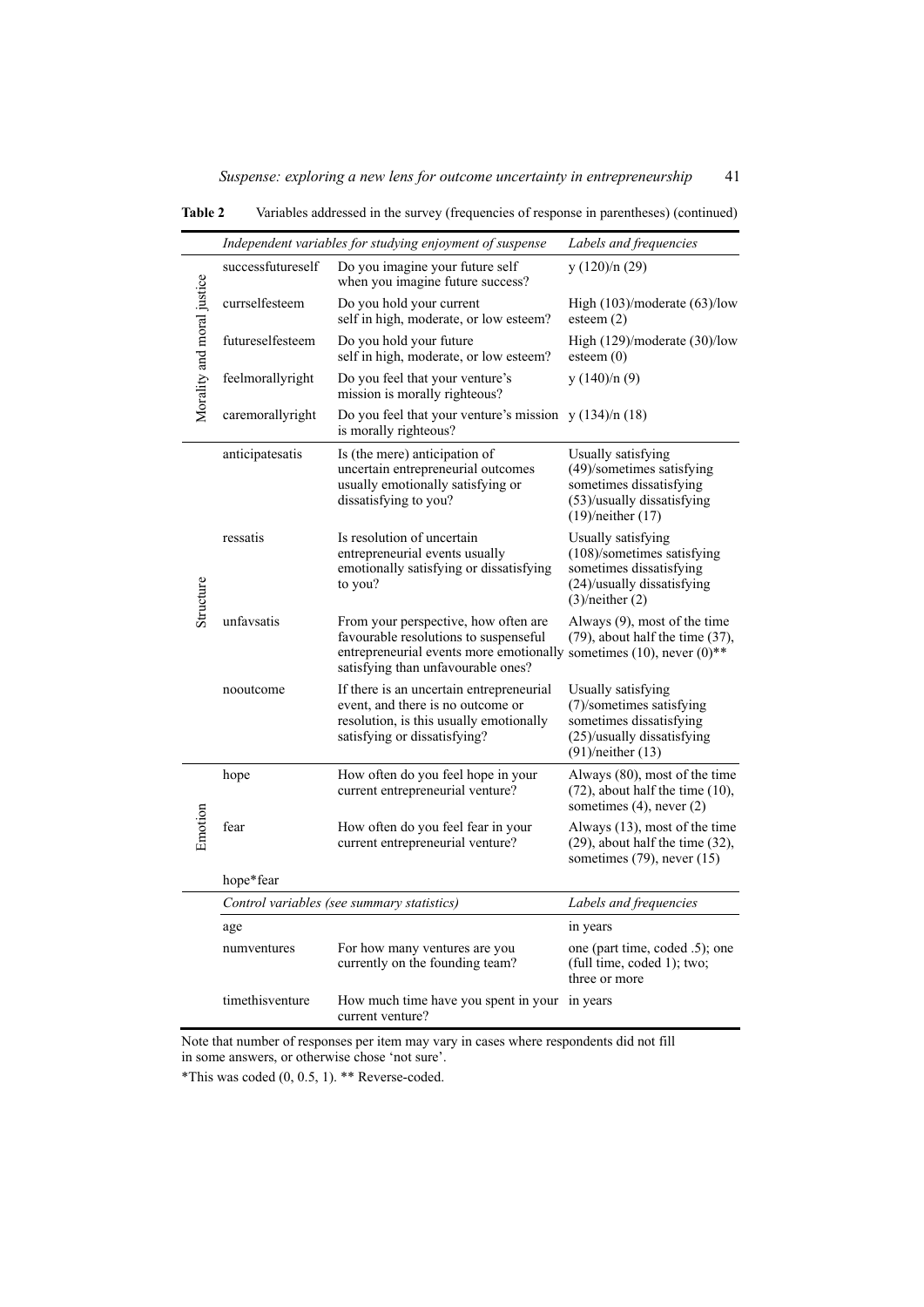## 42 *C. Hsieh*

## *4.1 Dependent variables*

*Amount of suspense*. The amount of suspense experienced was measured by a single item, asking respondents "How much suspense does your current entrepreneurial life give to you?" I did indicate to our respondents that they should consider felt suspense in terms of emotional reactions to individual events with both potentially positive and negative outcomes. Respondents were free to answer 'None', 'A little', 'Some', 'A lot', or 'Not sure'.

*Enjoyment of suspense*. The enjoyment of suspense was measured by a single item, presented when respondents indicated they experienced suspense: "Whenever your entrepreneurial life gives you suspense, do you enjoy the suspense?" Respondents were free to answer "I never enjoy it", "I seldom enjoy it", "I enjoy it half the time", "I usually enjoy it", "I always enjoy it", "I'm not sure whether I enjoy it", and "My entrepreneurial life gives me zero suspense". Both these questions regarding suspense were among the last couple questions in the entire survey, to prevent biasing other related responses.

## *4.2 Explanatory variables*

Table 2 also shows the list of independent variables and their categorisation, based on the determinants of suspense reviewed earlier. I also added some biographical control variables. Again, while there is no previous or existing literature directly examining the effects of one's biography on the felt experience of suspense, I expanded on Uy et al. (2013) who proposed and found that more experienced entrepreneurs make more effective use of avoidance coping, compared to those with less startup experience – and reasoned that age, amount of current entrepreneurial exposure, and duration of past experience in the current entrepreneurial venture all could contribute to the emotional response to uncertainty, and specifically felt suspense. As people become older, they may regulate their emotions systems to be less prone to suspense. Most of my respondents were involved in only one venture full time, but many were also involved on multiple distinct entrepreneurial venture teams at the same time, and one respondent was on a venture part-time. The more exposure to entrepreneurship, the greater the overall exposure to uncertainty, as I reasoned. And finally, as with age, I decided to measure the length of tenure to date in the current venture, to account for the possible mitigating effects of experience within a certain venture and with its sources of uncertainty. I also used one survey item (*succmostsuspense*) to collect data from respondents regarding the probability of success that they associate with the most suspense. Answer choices were success rates of 1%, 10%, 30%, 50%, 70%, 90%, and 99%. That data is summarised in Figure 1.

The survey overall thus attempts to explore the 'big picture' of suspense, and there is a significant tradeoff to get this breadth of data. Specifically, because there are so many factors mentioned in the suspense literature, and many of these survey questions are highly introspective in nature, I ran the risk of turning off respondents from completing the survey. I decided to stick with single-item scales. Despite the obvious advantages of brevity, single-item scales have been criticised on a number of grounds (e.g., McKennell, 1974). With reliance on a single item, the variance due to the specific wording of an item cannot be averaged out. Ultimately my respondents took an average of 40 minutes to fill out the survey. While there's a chance of forcing respondents to fill out such a long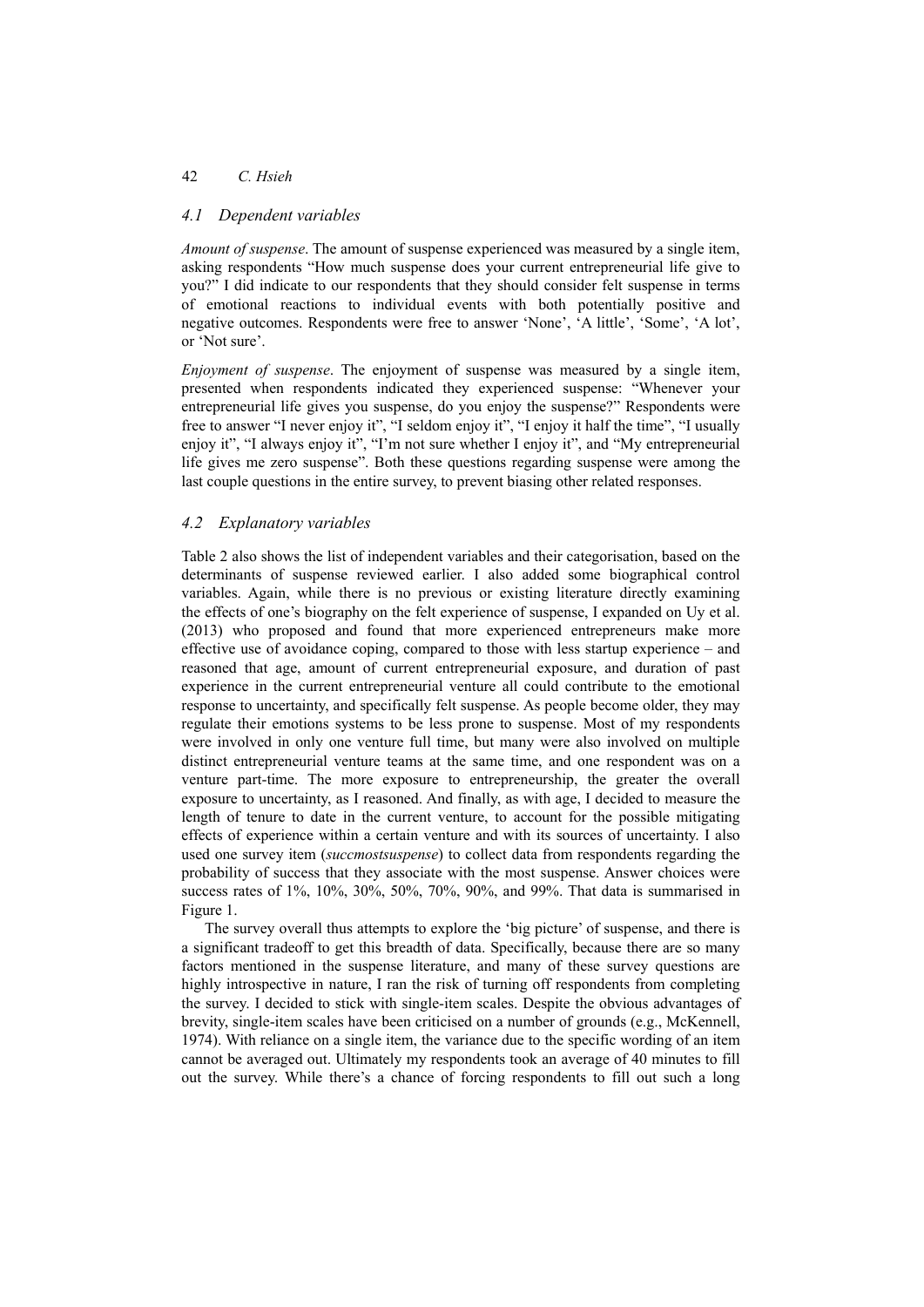survey (say) if they are forced to do so, that would also require some kind of selection. In my case, my sample was drawn from a broad pool of thousands of entrepreneurs in the **USA** 



#### Figure 1 Notable cross-tabs from the data

Figure 1(j) shows data on one survey item (succmostsuspense) regarding the probability of success that respondents associated with the most suspense. Answer choices were success rates of 1%, 10%, 30%, 50%, 70%, 90%, and 99%.

# *4.3 Methods*

Due to the nature of the variables, cross-tabs and ordinal logistic regression were used to analyse the data quantitatively. Because the survey included a variety of optional shortanswer questions, I also can show many interview answers.

# **5 Survey return and results**

One hundred ninety surveys were returned, including incomplete ones – effectively a 9.6% survey response rate. Survey respondents were almost all of American nationality, with venture operations headquartered predominantly in the USA. Most were male (148/190), with age roughly evenly distributed between late 20s and early 60s, with a slight bump for the late 30s statistic. Virtually all respondents were bachelors' or masters' graduates. Summary statistics are provided in Table 3.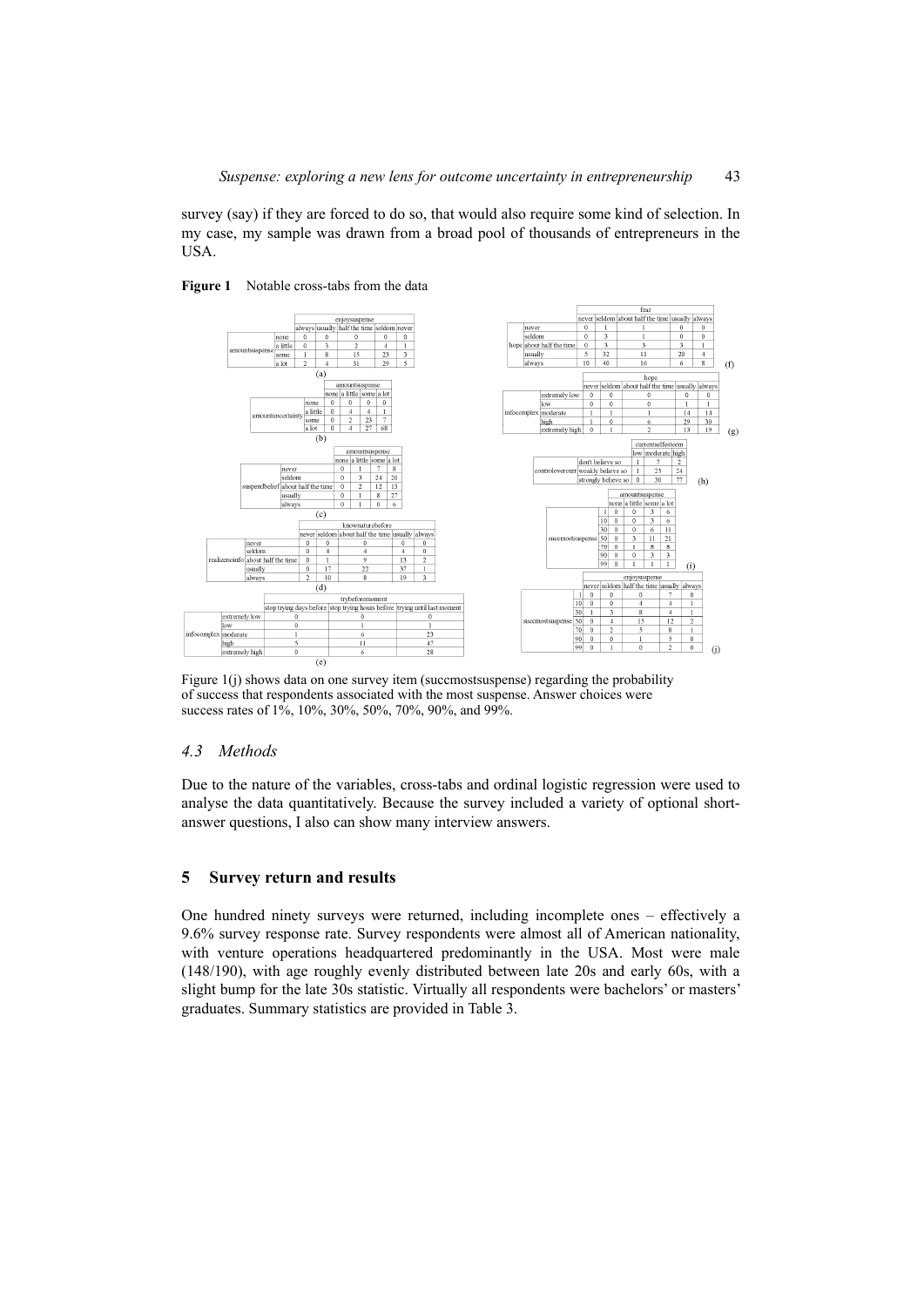| Table 3 | Summary statistics |
|---------|--------------------|

|                              |                    |                  |        |                 |         |   |            |           |            |               |           |          |          | Correlation coefficients |            |                |             |          |           |                |            |            |
|------------------------------|--------------------|------------------|--------|-----------------|---------|---|------------|-----------|------------|---------------|-----------|----------|----------|--------------------------|------------|----------------|-------------|----------|-----------|----------------|------------|------------|
|                              |                    |                  |        |                 |         |   | Э          | T         | ල          | $\mathscr{F}$ | 0         | $^\circ$ | E        | ⊗                        | S          | $\tilde{g}$    | $\tilde{q}$ | (12)     | (13)      | $\mathcal{F}U$ | (15)       | $(16)$     |
|                              | amountsuspense     | 140              | 2.471  | 628             |         |   |            |           |            |               |           |          |          |                          |            |                |             |          |           |                |            |            |
|                              | enjoysuspense      | $\overline{131}$ | 2.405  | 866             |         |   | 0.0464     |           |            |               |           |          |          |                          |            |                |             |          |           |                |            |            |
| €                            | amountuncertainty  | $\overline{141}$ | 2.645  | 599             |         |   | $0.4684*$  | 0.015     |            |               |           |          |          |                          |            |                |             |          |           |                |            |            |
| €                            | anticipatesuccess  | 162              | 0.975  | 156             |         |   | 0.0644     | 0.03      | $-0.102$   |               |           |          |          |                          |            |                |             |          |           |                |            |            |
| ⊙                            | fgenexpect         | 165              | 2.727  | 996             |         |   | 0.0862     | 0.008     | $-0.075$   | $-0.005$      |           |          |          |                          |            |                |             |          |           |                |            |            |
| ⊛                            | suspendbelief      | 134              | .784   | 126             |         |   | $0.2128*$  | 0.165     | 0.0939     | $-0.076$      | $-0.035$  |          |          |                          |            |                |             |          |           |                |            |            |
| ε                            | trybeforemoment    | 134              | Ē      | 537             |         |   | 0.0114     | $0.074\,$ | $-0.027$   | $-0.091$      | 0.101     | 0.06     |          |                          |            |                |             |          |           |                |            |            |
| ම                            | knownaturebefore   | 157              | 2.306  | 889             |         |   | 0.0624     | $0.1857*$ | $-0.059$   | $-0.131$      | 0.104     | 0.079    | $-0.051$ |                          |            |                |             |          |           |                |            |            |
| ම                            | realizenoinfo      | 166              | 2.970  | 863             |         |   | $0.1870*$  | $-0.078$  | $0.3333*$  | $-0.053$      | 0.038     | 0.093    | $-0.033$ | $-0.024$                 |            |                |             |          |           |                |            |            |
| $_{\tiny\rm 0}^{\tiny\rm 6}$ | manageinfo         | 133              | 3.256  | 178             |         |   | 0.029      | $0.014\,$ | $-0.058$   | 0.004         | 0.105     | $-0.032$ | 0.137    | 0.041                    | 0.047      |                |             |          |           |                |            |            |
| $\widehat{\Xi}$              | infocomplex        | 134              | 3.000  | 746             |         |   | $0.2532*$  | $0.115$   | 0.1493     | $-0.06$       | $-0.051$  | 0.121    | 0.077    | $0.2235*$                | 0.082      | 0.007          |             |          |           |                |            |            |
| (12)                         | cogcomplexity      | $\Xi$            | 2.929  | $\overline{71}$ |         |   | 0.1368     | $-0.062$  | 0.0379     | $-0.074$      | $-0.103$  | 0.128    | $0.07$   | 0.105                    | $-0.099$   | 0.079          | $0.4019*$   |          |           |                |            |            |
| $\frac{3}{2}$                | controlovercurr    | 167              | 0.790  | 302             |         |   | $-0.046$   | $0.2611*$ | $-0.101$   | $-0.11$       | 0.028     | 0.02     | $-0.021$ | $0.017\,$                | $-0.078$   | $0.2746*$      | 0.0351      | $-0.059$ |           |                |            |            |
| $\oplus$                     | futureselfcontrols | 160              | 0.822  | 309             |         |   | $-0.037$   | 0.104     | $-0.1$     | $-0.004$      | $-0.068$  | $-0.006$ | 0.027    | $-0.012$                 | $-0.128$   | 0.05           | 0.0507      | 0.026    | $0.5830*$ |                |            |            |
| $\frac{5}{2}$                | currselfesteem     | 168              | 0.801  | 257             |         |   | $-0.134$   | $0.2220*$ | $-0.1957*$ | 0.108         | 0.059     | $-0.034$ | 0.151    | 0.055                    | $-0.136$   | 0.154          | 0.0785      | $-0.07$  | $0.3359*$ | 0.3588*        |            |            |
| $\frac{6}{2}$                | futureselfesteem   | 159              | 0.906  | 196             |         |   | $-0.155$   | 0.095     | $-0.134$   | $-0.078$      | 0.04      | 0.033    | 0.075    | 0.132                    | $-0.123$   | 0.074          | $-0.136$    | $-0.096$ | $0.2927*$ | $0.2482*$      | $0.5236*$  |            |
| $\binom{7}{1}$               | successfutureself  | 149              | 0.805  | 397             |         |   | $0.2114**$ | 0.172     | $0.152$    | 0.021         | $0.1762*$ | 0.143    | $-0.087$ | 0.013                    | $-0.04$    | 0.041          | $-0.114$    | $-0.127$ | 0.133     | 0.069          | $-0.016$   | $-0.039$   |
| $\left( \frac{8}{2} \right)$ | hope               | 168              | 3.333  | 794             |         |   | 0.0269     | 0.156     | $-0.1730*$ | 0.016         | 0.082     | 0.026    | $-0.003$ | 0.079                    | 0.032      | $-0.084$       | 0.0635      | $-0.115$ | 0.119     | $-0.036$       | $0.1074\,$ | 0.0761     |
| $\binom{6}{1}$               | fear               | 168              | $-679$ | 102             |         |   | $0.2217*$  | $-0.067$  | $0.2262*$  | $-0.092$      | 0.014     | 0.112    | 0.054    | $-0.055$                 | $0.1553*$  | $\overline{c}$ | 0.0707      | 0.097    | $-0.02$   | 0.016          | $-0.1640*$ | $-0.1967*$ |
| (20)                         | hopefear           | 168              | 5.518  | 930             |         | ≌ | $0.2293*$  | 0.012     | $0.1808**$ | $-0.082$      | 0.041     | 0.12     | 0.044    | $-0.047$                 | $0.1719**$ | 0.065          | 0.0689      | 0.067    | 0.031     | $-0.005$       | $-0.113$   | $-0.1635*$ |
| $\widehat{a}$                | anticipatesatis    | 138              | 1.971  | 996             |         | 3 | $0.1767*$  | $0.2417*$ | 0.1403     | 0.053         | $-0.059$  | 0.122    | $-0.104$ | $0.057$                  | 0.033      | 0.098          | $0.071\,$   | 0.006    | 0.162     | 0.028          | 0.0344     | $-0.01$    |
| (22)                         | ressatis           | 137              | 2.737  | 0.572           | $\circ$ | 3 | 0.0192     | $-0.026$  | 0.082      | 0.002         | $-0.041$  | $-0.13$  | $-0.091$ | $-0.029$                 | 0.025      | 0.069          | 0.0992      | 0.085    | 0.115     | 0.163          | 0.0942     | 0.0291     |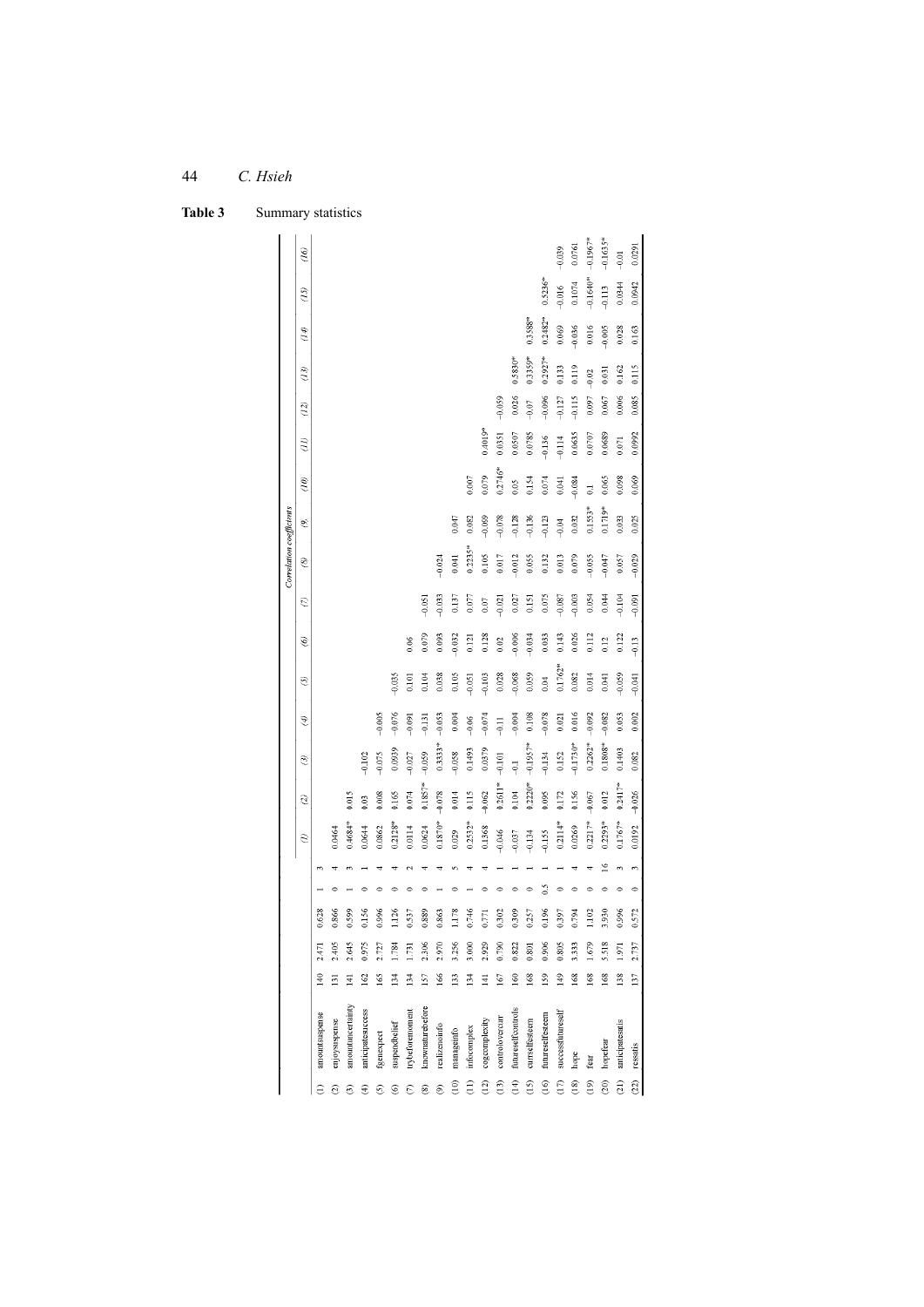Table 3 Summary statistics (continued)

|                 |                  |               |                  |        |                      |              |                    |                   |               |           |               |           |           | Correlation coefficients |           |                       |                |          |       |               |          |          |
|-----------------|------------------|---------------|------------------|--------|----------------------|--------------|--------------------|-------------------|---------------|-----------|---------------|-----------|-----------|--------------------------|-----------|-----------------------|----------------|----------|-------|---------------|----------|----------|
|                 |                  |               |                  |        |                      |              | $\widehat{e}$      | Q                 | $\mathcal{G}$ | D         | $\mathcal{O}$ | O)        | Q         | $\circledast$            | Ò         | $\mathcal{L}(\theta)$ | $\tilde{H}$    | (12)     | (13)  | $\mathcal{F}$ | (15)     | (16)     |
|                 | (23) unfavsatis  | 135           | 1.356            | 0.717  |                      |              | $-0.102$           | $-0.023$          | $-0.079$      | $-0.162$  | $-0.057$      | 0.131     | 0.037     | 0.059                    | $-0.134$  | 0.104                 | $\frac{11}{7}$ | 0.004    | 0.042 | 0.005         | 0.0569   | 0.0206   |
| $\widetilde{z}$ | nooutcome        | 136           | 1191             | 0.672  |                      |              | 0.0185             | 0.064             | 0.101         | $-0.008$  | $-0.096$      | 0.037     | $-0.121$  | $-0.006$                 | $-0.076$  | $-0.006$              | $-0.1778*$     | $-0.039$ | 0.091 | 0.164         | $-0.099$ | 0.0966   |
| (25)            | feelmorallyright | $149$         | 0.940            | 0.239  | 0                    |              | $-0.011$           | $-0.018$          | 0.0042        | $-0.038$  | $-0.071$      | $-0.039$  | 0.06      | $-0.066$                 | $-0.105$  | 0.059                 | 0.0124         | 0.107    | 0.065 | $-0.042$      | $-0.024$ | 0.0246   |
| (26)            | caremorallyright | 152           | 0.882            | 0.324  | $\circ$              |              | $-0.029$           | $-0.031$          | $-0.091$      | $-0.053$  | $-0.071$      | $-0.045$  | $-0.076$  | $-0.002$                 | $-0.142$  | $-0.158$              | $-0.075$       | $-0.065$ | 0.05  | $-0.013$      | $-0.088$ | $-0.033$ |
| (27)            | age              | $^{190}$      | ####             | 10.188 | ಸ                    | 76           | 6449               | 0.006             | $-0.108$      | 0.036     | $0.1542*$     | $-0.117$  | $-0.007$  | $-0.104$                 | 0.06      | 0.104                 | $-0.07$        | 0.059    | 0.058 | $-0.012$      | 0.1243   | $-0.04$  |
| (28)            | numventures      | 190           | 1.316            | 0.677  | $\frac{5}{2}$        | $\mathbf{e}$ | $-0.067$           | 0.079             | $-0.137$      | $-0.047$  | 0.036         | 0.085     | $-0.062$  | 0.131                    | $-0.063$  | $\overline{c}$        | $-0.097$       | $-0.065$ | 0.131 | 0.088         | 0.0553   | 0.0173   |
| (29)            | timethisventure  | 190           | 4.554            | 2.938  | $\ddot{\phantom{0}}$ | $\approx$    | $-0.1850*$         | $-0.063$          | $-0.2271*$    | 0.028     | 0.129         | $-0.094$  | 0.043     | 0.038                    | $-0.076$  | 0.107                 | 0.0295         | $-0.096$ | 0.053 | $-0.057$      | 0.0346   | $-0.055$ |
|                 |                  |               |                  |        |                      |              | $\left( 1 \right)$ | $\left(18\right)$ | (19)          | (20)      | (21)          | (22)      | (23)      | (24)                     | (25)      | (26)                  | (27)           | (28)     |       |               |          |          |
|                 |                  | $\frac{1}{2}$ | hope             |        |                      |              | $-0.002$           |                   |               |           |               |           |           |                          |           |                       |                |          |       |               |          |          |
|                 |                  | (19)          | fear             |        |                      |              | $0.1641**$         | $-0.089$          |               |           |               |           |           |                          |           |                       |                |          |       |               |          |          |
|                 |                  | (20)          | hopefear         |        |                      |              | $0.1729*$          | $0.2398*$         | $0.9280*$     |           |               |           |           |                          |           |                       |                |          |       |               |          |          |
|                 |                  | $\widehat{a}$ | anticipatesatis  |        |                      |              | $-0.057$           | $-0.016$          | $-0.015$      | $-0.031$  |               |           |           |                          |           |                       |                |          |       |               |          |          |
|                 |                  | $\widehat{c}$ | ressatis         |        |                      |              | $-0.06$            | 0.014             | $-0.012$      | $-0.008$  | 0.135         |           |           |                          |           |                       |                |          |       |               |          |          |
|                 |                  | (23)          | unfavsatis       |        |                      |              | 0.0584             | $-0.145$          | $-0.01$       | $-0.081$  | 0.055         | 0.003     |           |                          |           |                       |                |          |       |               |          |          |
|                 |                  | (24)          | nooutcome        |        |                      |              | 0.0957             | $-0.143$          | 0.0329        | $-0.013$  | $0.2901*$     | 0.087     | $0.1945*$ |                          |           |                       |                |          |       |               |          |          |
|                 |                  | (25)          | feelmorallyright |        |                      |              | $-0.046$           | 0.042             | $-0.098$      | $-0.082$  | 0.098         | $0.2727*$ | $-0.049$  | $-0.024$                 |           |                       |                |          |       |               |          |          |
|                 |                  | (26)          | caremorallyright |        |                      |              | 0.0652             | $-0.015$          | $-0.15$       | $-0.138$  | 0.079         | 0.018     | 0.159     | 0.125                    | $0.4745*$ |                       |                |          |       |               |          |          |
|                 |                  | (27)          | age              |        |                      |              | $-0.069$           | 0.105             | $-0.036$      | 0.009     | 0.015         | 0.031     | $-0.054$  | $-0.016$                 | $-0.085$  | $-0.043$              |                |          |       |               |          |          |
|                 |                  | (28)          | numventures      |        |                      |              | 0.0986             | 0.124             | 0.132         | $0.1813*$ | $-0.002$      | 0.103     | 0.002     | 0.059                    | $-0.079$  | $-0.083$              | 0.1298         |          |       |               |          |          |
|                 |                  | (29)          | timethisyenture  |        |                      |              | $-0.069$           | 0.118             | $-0.102$      | $-0.062$  | $-0.027$      | 0.029     | $-0.059$  | $-0.037$                 | $-0.091$  | $-0.094$              | $0.2724*$      | $-0.027$ |       |               |          |          |
|                 |                  |               |                  |        |                      |              |                    |                   |               |           |               |           |           |                          |           |                       |                |          |       |               |          |          |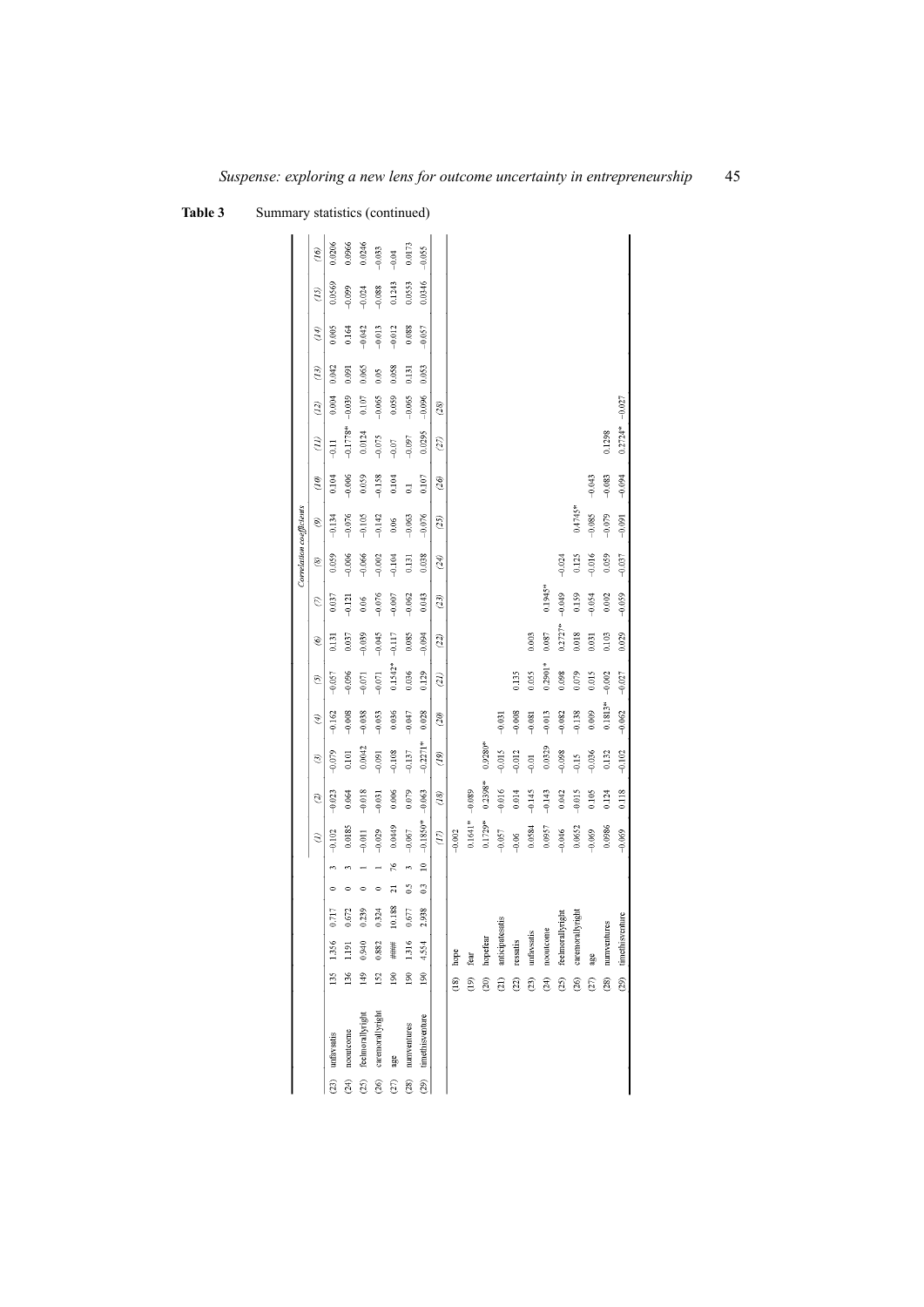The last column of Table 2 shows response frequencies of the survey items, thus showing characteristics of the sample. Some patterns are noticeable. For example, among 140 survey respondents that could answer (i.e., 'not sure' responses are not counted), a majority expressed that they felt a lot of suspense in their entrepreneurial life and not one respondent answered that they felt no suspense. On the whole, the enjoyment of suspense was roughly normally distributed; entrepreneurs apparently tend to enjoy suspense in moderate amounts. While most entrepreneurs in the sample do generate expectations before important uncertain outcomes, roughly 16% seldom or never generate expectations. These latter entrepreneurs might avoid disappointment and avoid grief from occasional failures. A large majority are always trying until the last moment to minimise failure before important uncertain outcomes, but about 22% stop trying in the days or hours before. The vast majority of respondents are also aware of the kind of knowledge that they lack that separates them from success, before uncertain outcomes. The entrepreneurs in the survey tend to hold themselves in high self-esteem and believe that they are in control of their current venture situation.

Figure 1 shows some notable cross-tabs. A wide variety of satisfaction levels were found for the anticipation of uncertain entrepreneurial outcomes (*anticipatesatis*); more found this anticipation satisfying than unsatisfying. Roughly 90% of respondents indicated that they felt hope always or most of the time. About 47% of respondents indicated that they felt fear only sometimes, while 25% reported that they felt fear always or most of the time. High percentages of respondents felt that their ventures were morally righteous and cared about whether their ventures were so.

Table 4 shows amount of suspense and enjoyment of suspense regressed on the respective sets of independent variables from Table 2, based on the literature review. The stata command 'omodel' was used to report an approximate likelihood-ratio test of whether the coefficients are equal across categories (i.e., a test of the logit's proportionalodds assumption). LR test results came back insignificant which validates the use of the ordinal logit. The table also shows ordinal logit regressions treating independent variables as continuous. I also ran the analysis treating our more irregular independent variables (i.e., *trybeforemoment*) as categorical, with no significant change in the quality or prescription of results.

|                   | $\left( l\right)$ |                   | (2)           |
|-------------------|-------------------|-------------------|---------------|
|                   | amountsuspense    |                   | enjoysuspense |
| amountuncertainty | $16.186***$       | successfutureself | 8.749***      |
|                   | (16.047)          |                   | (5.853)       |
| anticipatesuccess | 2325.518***       | currselfesteem    | 22.384*       |
|                   | (6,424.6)         |                   | (26.465)      |
| fgenexpect        | 1.265             | futureselfesteem  | 0.296         |
|                   | (0.508)           |                   | (0.454)       |
| suspendbelief     | $3.458***$        | feelmorallyright  | 2.961         |
|                   | (1.530)           |                   | (3.192)       |
| knownaturebefore  | 1.909             | caremorallyright  | $0.047***$    |
|                   | (0.911)           |                   | (0.048)       |

#### **Table 4** Regression analysis (ordinal logit)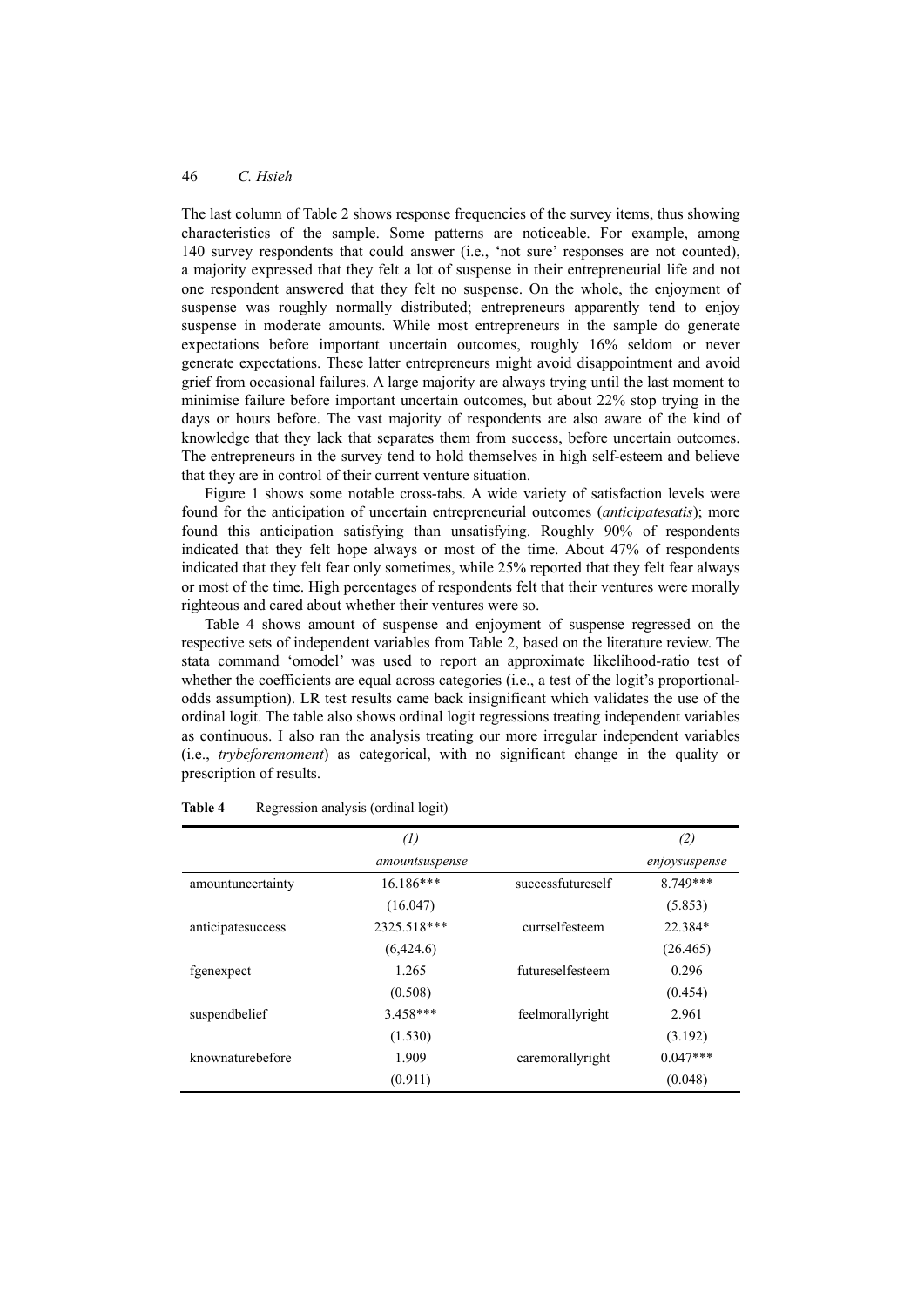|                    | (1)            |                 | (2)           |
|--------------------|----------------|-----------------|---------------|
|                    | amountsuspense |                 | enjoysuspense |
| realizenoinfo      | 1.249          | anticipatesatis | $2.627***$    |
|                    | (0.634)        |                 | (0.803)       |
| manageinfo         | 1.481          | ressatis        | 0.56          |
|                    | (0.557)        |                 | (0.231)       |
| infocomplex        | 1.245          | unfavsatis      | 1.047         |
|                    | (0.749)        |                 | (0.410)       |
| cogcomplexity      | 2.330          | nooutcome       | 1.510         |
|                    | (1.537)        |                 | (0.697)       |
| trybeforemoment    | 2.043          | age             | 0.983         |
|                    | (1.886)        |                 | (0.023)       |
| controlovercurr    | 0.647          | timethisventure | 0.911         |
|                    | (1.176)        |                 | (0.075)       |
| futureselfcontrols | 4.559          | numventures     | 0.714         |
|                    | (11.797)       |                 | (0.313)       |
| currselfesteem     | 0.009          |                 |               |
|                    | (0.022)        |                 |               |
| futureselfesteem   | 16.961         |                 |               |
|                    | (54.221)       |                 |               |
| feelmorallyright   | 1.883          |                 |               |
|                    | (2.840)        |                 |               |
| hope               | 1.101          |                 |               |
|                    | (1.194)        |                 |               |
| fear               | 0.327          |                 |               |
|                    | (0.715)        |                 |               |
| hopefear           | 1.537          |                 |               |
|                    | (0.955)        |                 |               |
| age                | $1.104*$       |                 |               |
|                    | (0.047)        |                 |               |
| numventures        | 0.279          |                 |               |
|                    | (0.191)        |                 |               |
| timethisventure    | 0.977          |                 |               |
|                    | (0.131)        |                 |               |
| N                  | 78             |                 | 73            |
| $R-sq$             | 0.460          |                 | 0.162         |

**Table 4** Regression analysis (ordinal logit) (continued)

Coefficients represent odds ratios. Coefficients are reported in terms of odds ratio indicates a positive relationship while  $\beta$ <sup>*i*</sup> < 1 indicates a negative relationship. Standard errors in parentheses.

 $*_{p}$  < 0.05, \*\**p* < 0.01, \*\*\**p* < 0.005.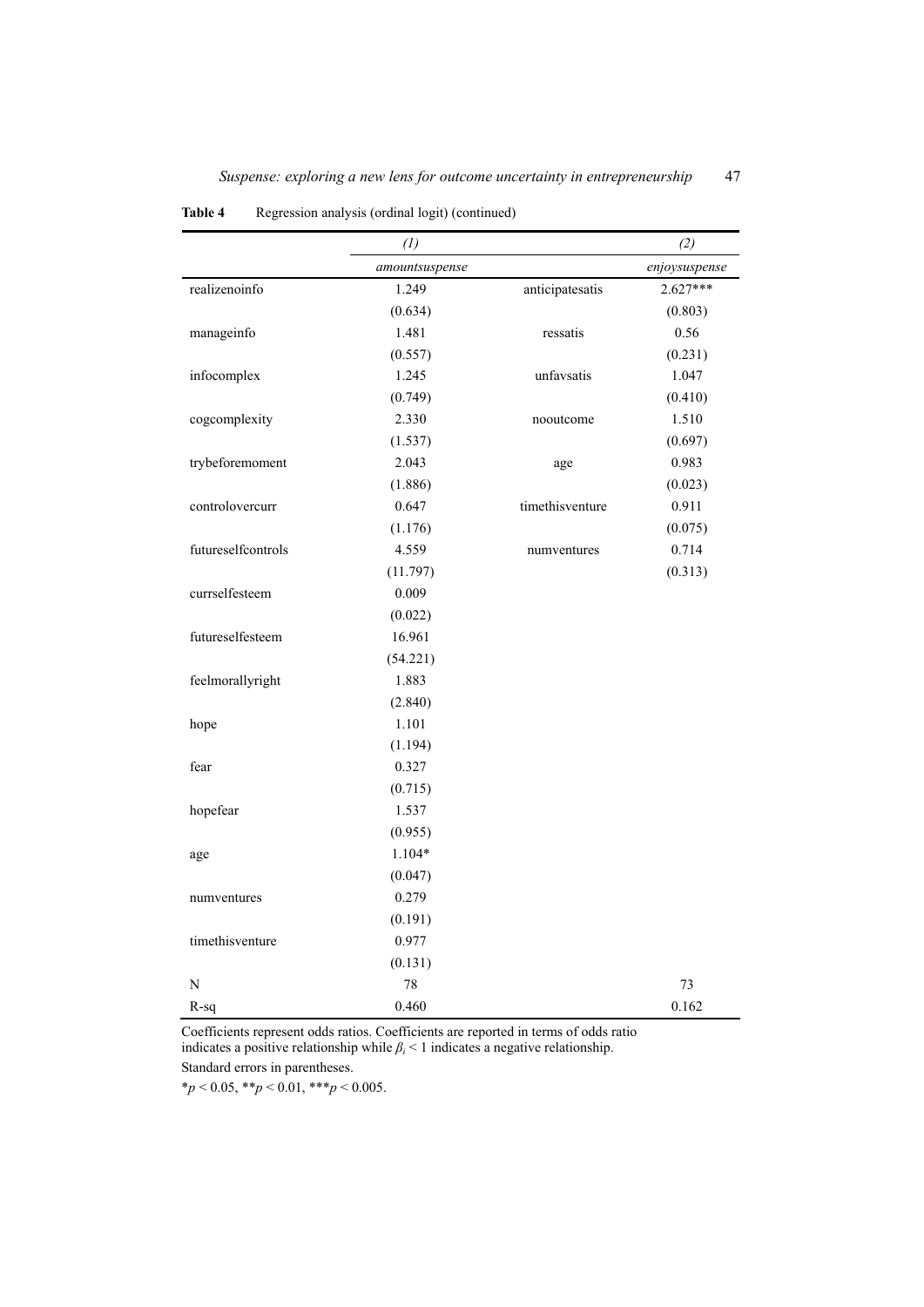Coefficients are reported in terms of odds ratios, and thus *βi* > 1 indicates a positive relationship while  $\beta$ <sup>i</sup> < 1 indicates a negative relationship. Exactly 78 of the 190 respondents answered enough of the questions to be included in Model 1. I find that the amount of perceived outcome uncertainty only explains about 17% of the variance in amount of suspense. Amount of perceived uncertainty, anticipation of entrepreneurial success, and the suspension of belief were all positively associated to how much suspense entrepreneurs experience at the 0.005 level of statistical significance. Even though there is moderate variation in how much hope and fear is felt across entrepreneurs, those emotions apparently have no effect on the felt experience of suspense. One of the well-cited definitions linking suspense to the *interaction* of hope and fear also receives no empirical support.

Model 2 shows regression of enjoyment of suspense. Fewer people were able to answer definitively about their enjoyment of suspense and the proposed underlying determinants (only 73/190). That said, focus on the future self in future success, the emotional satisfaction of mere anticipation of uncertain outcomes, and moral insensitivity are all found to be important to enjoying the suspense of the entrepreneurial experience. The amount of variance explained for enjoyment of suspense (16.2%) is overall far less than what was explained for amount of suspense (46.0%).

As mentioned earlier, the survey was mostly multiple-choice but also included some text boxes for respondents to elaborate on their responses (all of which were at the end after all the multiple choice questions had been answered, in order to maximise survey flow). Table 5 shows key comments made by respondents regarding moments in their entrepreneurial life that they still looked forward to, as well as the favourable and unfavourable outcomes they had already experienced so far. For the very last question of the survey, I asked respondent whether they could share any additional insights about the role of suspense in their entrepreneurial lives. Remarkably, there are a variety of perspectives about suspense captured by these comments. Some clearly discount suspense while others obviously enjoy it. One survey respondent called it 'addictive', while other respondents indicated that experience slowly tempers 'the highs and lows' underlying it. A sample of their answers can be found in Table 6.

### **6 Discussion**

Although much has been studied about emotions and also uncertainty in entrepreneurship, Shepherd (2015) implores that future research should begin to explore the reciprocal relationship between cognitions and emotions as individuals engage in challenging entrepreneurial tasks over time. Both Shepherd (2015) and Morris et al. (2012) also recently appealed to researchers to examine the temporal stream of emotional events that define the entrepreneurial process. Although much work has looked at the role of valenced emotion (e.g., Foo, 2011), perhaps there are other non-valenced affective conditions that can play a role too (see Hsieh, 2015, for a look at the role of humour). This paper sets out to investigate suspense as an affective state relevant to uncertainty across the entrepreneurial experience. It is a first study to document and investigate suspense in entrepreneurial life.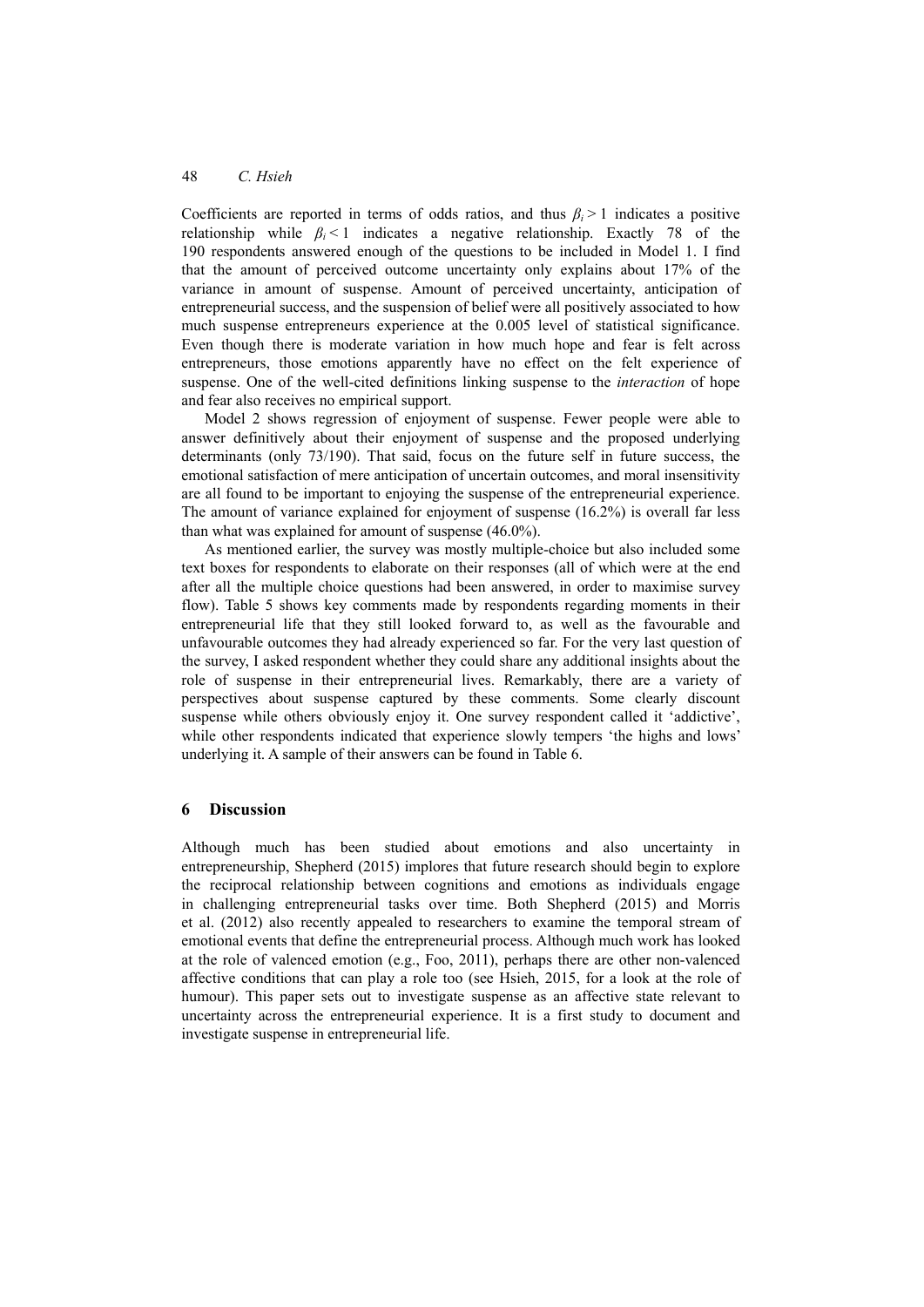#### **Table 5** Selected answers to optional text questions

*You answered that you are looking forward to moments when you will reach the highest entrepreneurial successes. Please elaborate.* 

- A special moment that I am anticipating now is when a total stranger registers for access to our free software. This is proof of concept that either it has been referred by another user or is going viral
- A major deal, such as licensing of IP or acquisition, would be the ideal scenario for both myself and my investors. Personally, I look forward to finalising this venture and beginning the next, because I know the next will be more successful based on what I have learned.
- Going IPO
- These special moments include bringing on a team full time and having positive cash flow and systems in place.
- Hearing from millions of patients telling us we helped them afford medications. My parents feeling extremely proud of my ability to do 'good' work and be successful
- I picture success in terms of freedom so for me it's when my organisation is run using more automation and less action from myself as well as other physical employees. Success to me is my business running almost on autopilot or as close as possible to that outcome.
- I picture the moment when the company reaches profitability.
- where I am financially secure enough to spend the majority of my time helping others for free
- I get most excited thinking about creating great products for our consumers and great jobs for our employees.
- yes, a good exit is one success I look forward to today
- Yes, being asked to be a speaker or panel member at a conference, or being on camera at an event as a "subject matter expert".
- I will have the ability to invest in other ventures and donate substantial money to charity.

*What are some typical favourable outcomes that you've experienced in entrepreneurship so far?* 

- The publication of three books. Successful new products that came out of our consulting assignments. Successful/extremely well-received keynotes, etc.
- Validating a hypothetical proof of concept with a simple question like "would you use a secure healthcare information platform if it saved you time in managing the healthcare of your family?"
- Receiving an Arch Grant, closing a funding round, being accepted to CES startup Village
- Closing a round of financing. Closing a big deal / contract. Making a great hire. Hitting a financial goal for the company. Seeing the company surpass a major milestone.
- First Release, First Downloads, First Comments, First Awards
- My first company went IPO. Another was successfully acquired by a large public company. Pride, satisfaction, sense of work that was meaningful and well-done
- Recognition of technology by a Fortune 50 company, adulation in demo scenarios, customers that 'love' the outcome
- Raising capital, finishing a prototype, landing a new client.
- Building and growing something from scratch. Being recognised for that which I created. Being a forward thinker. Hiring and building great teams.
- Closing deals, being published in media coverage, and talking with happy customers and users.
- Building a great team and having good relationships with partners. Being in control of my own schedule
- Product milestones, special speaking engagements, exists, big partnership agreements
- Innovation of plant based textiles, Bringing it to market, Starting a new way of distribution through e-commerce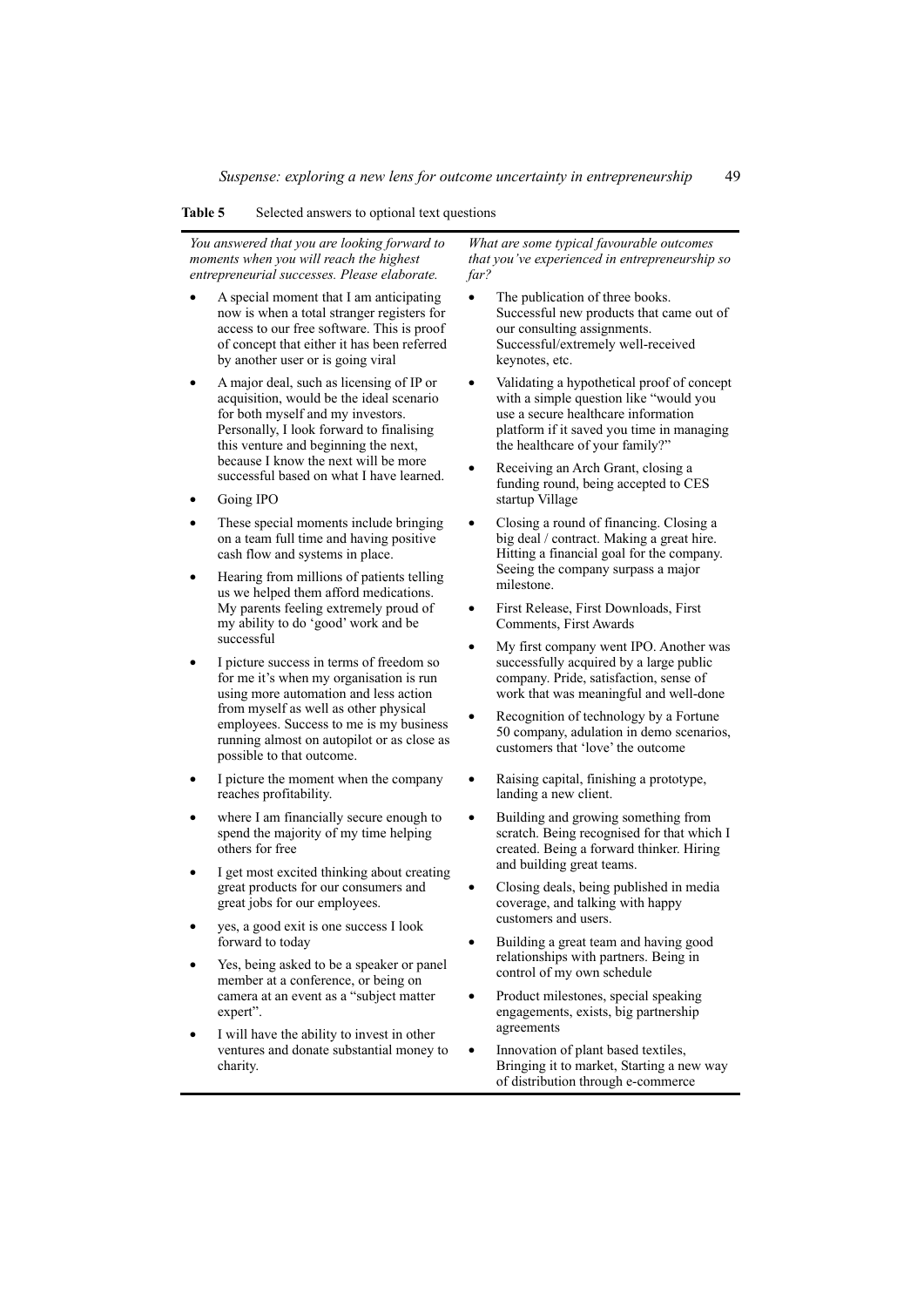#### **Table 5** Selected answers to optional text questions (continued)

- Hitting \$1M revenue, hitting cash-flow breakeven, closing an institutional investment.
- Being able to walk away and know I don't have you worry anymore.
	- Acquisition of customers in the US geography with our products
- Meeting with very senior people in the world of technology who continue to invite me back into meetings.
- Employees breaking performance records. Higher than expected profit. Closing big, competitive deals. I am a salesperson at heart.
- Investor saying yes to invest, deal closed, great new hire, new users joining, etc.

*What are some typical unfavourable outcomes that you've experienced in entrepreneurship so far?* 

- Email, Linked in campaigns to promote our services that didn't go anywhere. Another big one is great press coverage that doesn't lead to anything. This happens quite often.
- Not getting financing on time. Getting hung up on by a prospect
- Not getting a potential customer to make a deal with us after a lot of time invested in the efforts to get them to join up
- Broken deals, poor business acumen and even outright fraud from my affiliated founders, reneged agreements around success fees
- A lot of rejection from a lot of people.
- Promising customers not showing interest; receiving rejection from accelerators for three application cycles; receiving rejections from seed round VC's.
- Experience of negativity by others who do have much vision or creativity to sustain an entrepreneurial lifestyle
- Taking venture capital money and losing control of both the company ownership and the vision leaving me completely helpless. Basically losing it all after al the hard work over the years!
- Rejection by accelerators, splitting with cofounder
- Slower than expected product sales unexpected technical issues

Breach of trust between partners, collapse of deals, mismatched expectations with investors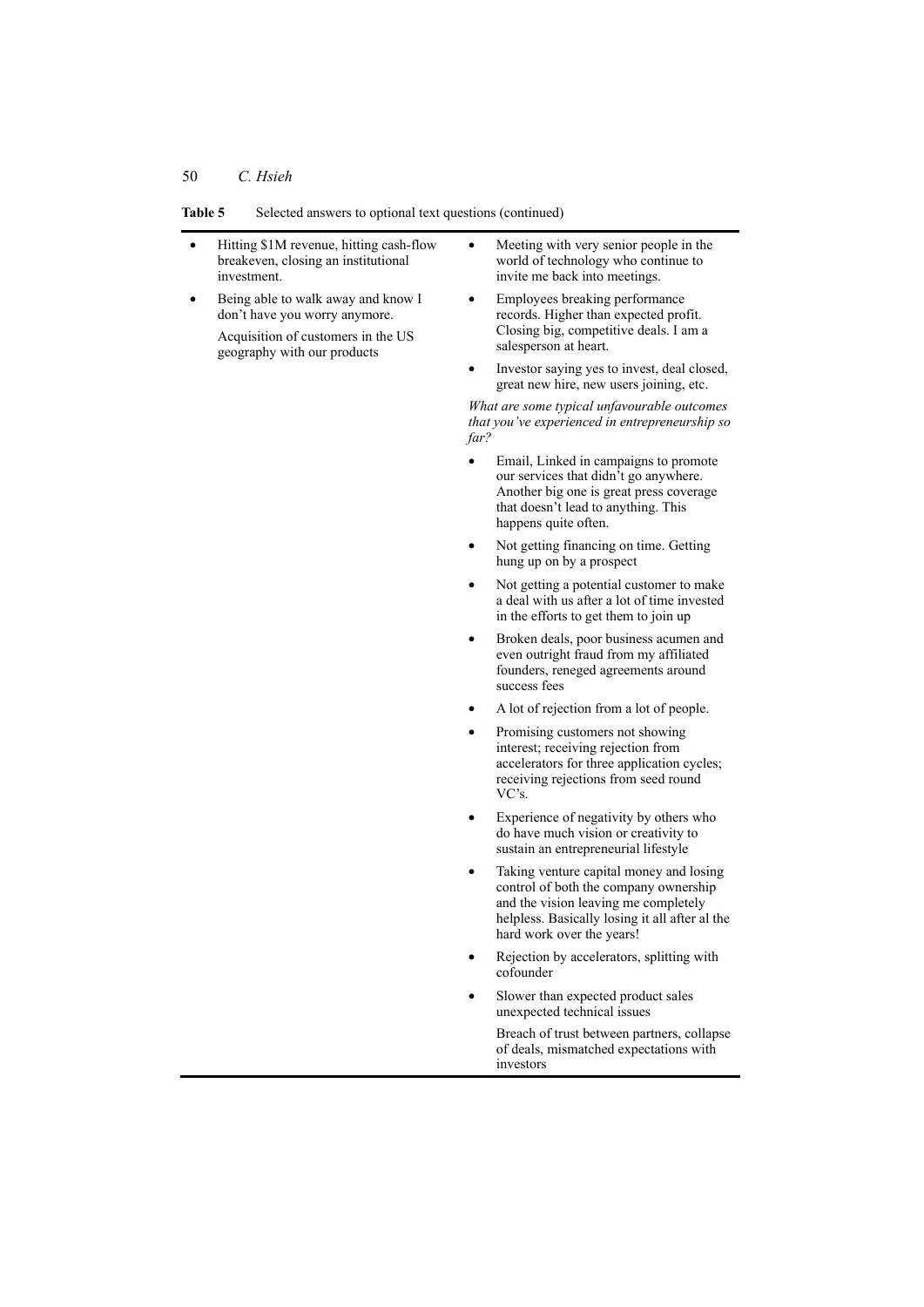**Table 6** Free (optional) responses from respondents given the invitation to offer their thoughts about suspense found in entrepreneurship

As an entrepreneur, suspense is a given... So I don't really focus on it. I do enjoy though constantly trying new things... So maybe I enjoy the excitement – the suspense if you will – of hoped-for/successful outcomes.

Entrepreneurs are people who believe they can fix something or add value and have a somewhat unrealistic or distorted expectation of risk/reward compared to others who wouldn't bother

I have never thought about suspense before this survey. Sometimes I anticipate outcomes but not much. Entrepreneurs have so many balls in the air, it's rare (for me) to have any single one that is so much more important than others that it creates a lot of suspense.

It took me a while to figure out how to combat the anxiety that results from entrepreneurial suspense. But I'm glad I went through the process. I have a framework in place now that allows me to confront uncertainty in entrepreneurial life and personal life alike. The frame-work is simple: have a core set of uncompromising values that you can rely on when you lose the coin toss.

Living the life of an entrepreneurial venture is suspenseful on a daily basis because you never know what opportunities will present themselves

This is an interesting idea that I have not given much thought to before this. I might have slightly different answers if I were to think about this concept a bit more thoroughly.

It becomes easier to handle as a serial entrepreneur. You temper the highs and the lows, and stay more even keeled.

Being an entrepreneur is a rocky road, the entire road. My nature is to not let the highs be so high and don't let the lows pull you down and be so low.

You have made this survey focused on outcomes but I focus on process and progress. When that occurs it usually ends in success.

Suspense is a result of pre-set expectations. By focusing on our purpose and the journey, we have actively tried to lower suspense.

The ADHD in me couldn't imagine doing anything else.

It wasn't until taking this survey that I realised how much suspense I have in my current venture (and how much I love it  $-i$  t made me think that perhaps this was why I was so bored at all the corporate jobs I had previously. They lacked suspense).

I think as you get older- your suspense declines. Your relative level of shock declines and levels out to a generally wary somewhat discounting of the joy and less heartache over the loss

There is a 'thrill of the chase' element to all entrepreneurship. I'm driven by the idea of solving big problems, and highly motivated when I can envisage a big win

I think many entrepreneurs may be suspense junkies. Part of the job is the thrill of pushing boundaries – this is inherently risky and suspenseful but also what makes it fun! I have realised that some people like to climb mountains or sky-dive... personally for me, doing company building is like that – a way to test yourself, hone a set of skills and always keep myself challenged in (hopefully) a productive and fun way!

There is a ton of entrepreneurial suspense. It's a roller coaster. But the highs are higher than you have if working for someone else. The lows are much lower too. They are heartbreaking soul crushing.

Be prepared for everything at all times (change is imminent), and when you plan and set goals triple the time and finance.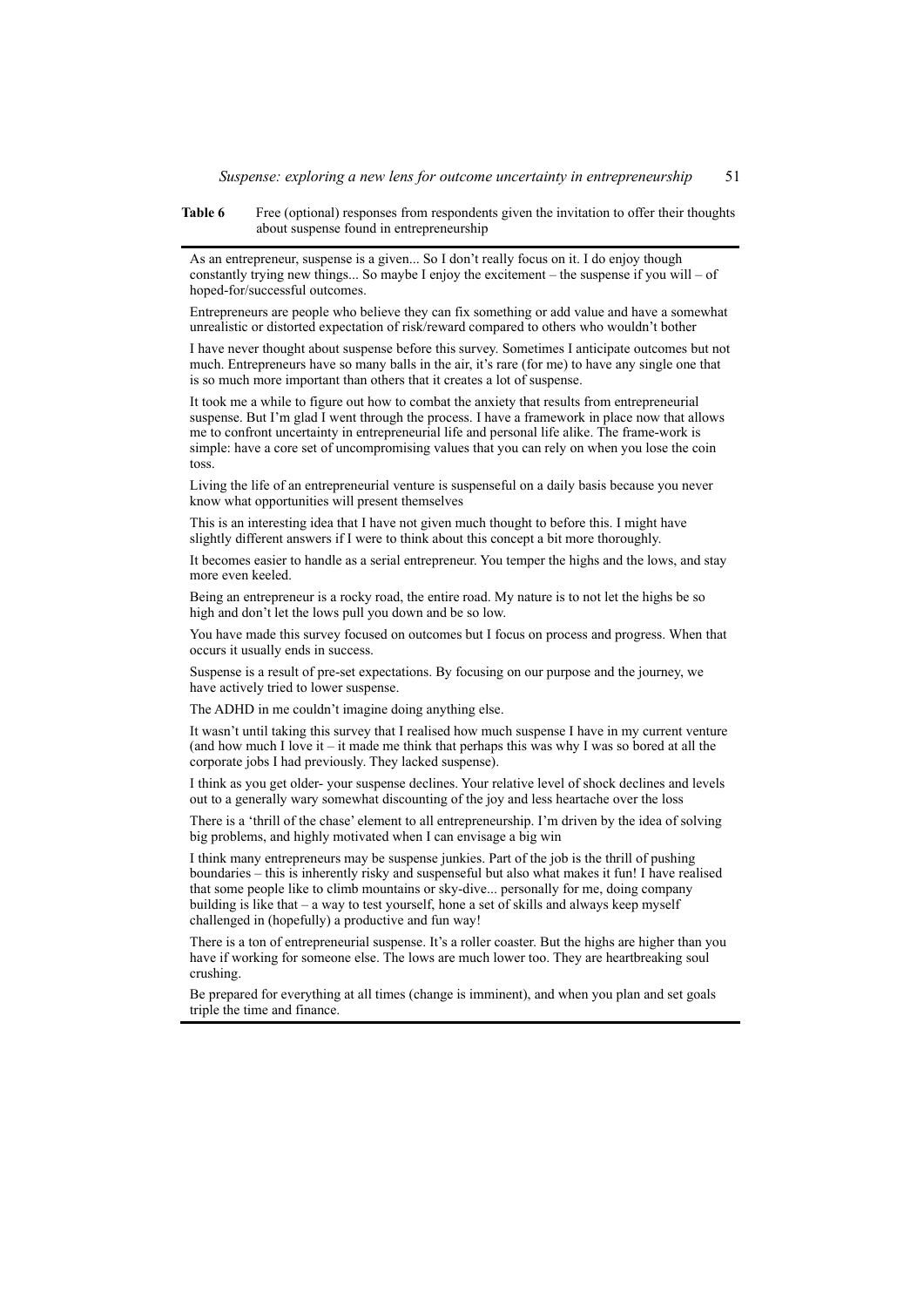#### 52 *C. Hsieh*

**Table 6** Free (optional) responses from respondents given the invitation to offer their thoughts about suspense found in entrepreneurship (continued)

The greatest suspense is how all your work will eventually make sense one day. How you choosing not to go down the easy corporate path has led to greater rewards.

I don't know what I'd do without it, though I'm constantly engineering around the idea that I can minimise suspense.

Suspense is created by our personal beliefs. It's a wonderful awareness you have created in this question. Thank you.

Entrepreneurial suspense is addictive. It's part of why I love doing startups. Of course good outcomes are preferred, but the illusion that you can affect them and the suspense make a startup much fun.

It feels like you are studying the possibility that suspense is a reason for entrepreneurship. Freedom is the reason to be an entrepreneur with suspense an evil of the choice.

According to my research, the kinds of variables theorised from media psychology and the discourse and film studies literatures to affect suspense were not all relevant to entrepreneurship. Perceived outcome uncertainty was a significant factor but did not alone tell the whole story. The kind of suspense felt by entrepreneurs tends to be driven by anticipation of success and suspension of belief in the face of outcome uncertainty, and has little to do systematically with hope, fear, or its interaction (cf. Hartmann et al., 2008). While entrepreneurs can certainly feel hope and fear in their work lives, those emotions are apparently neither necessary nor sufficient for experiencing suspense. Although it involves an affective sensation, suspense appears to be driven by expectations and cognition, more than emotion. In this sense, the suspense I've uncovered looks similar to the kind of suspense substantiated in recent economics research (Ely et al., 2015). I offer the following working definition for entrepreneurial suspense:

"the affective condition of anticipating entrepreneurial success under perceived uncertainty, typically involving suspension of belief about real-world probabilities.'

Notably, the second half of this working definition receives some support in past study. Shepherd et al. (2012, p.640) remark that "the doubt model of conjecture testing is characterised by the entrepreneur… engaging in an active and deliberate process to evaluate the conjecture through the skeptical suspension of belief". Shepherd (2015, p.491, emphasis added) also once prescribed that "future research can contribute to the understanding of opportunity by conceiving potential opportunities as plausible ways of thinking and talking about the world that prove useful (*through action*) but themselves are tentatively held and subject to revision as they enter and re-enter the environment".

Figure 2 shows a proposed diagram of entrepreneurial suspense, adapted from Lehne and Koelsch (2015). Whereas those authors included terms such as hope and fear in their original diagram, I have deleted those. Furthermore, I have added to their original diagram an explicit mention of the importance of the suspension of believe to the anticipation of outcomes. When this is added to the figure, it emerges that entrepreneur's suspense may depend on both prior knowledge and yet also on the suspension of belief.

Lining up with the multiple-choice data, none of my respondents mentioned hope or fear when they offered their remarks about the suspense they experience. Why apparently are these emotions or their interaction not relevant to the entrepreneur's suspense? I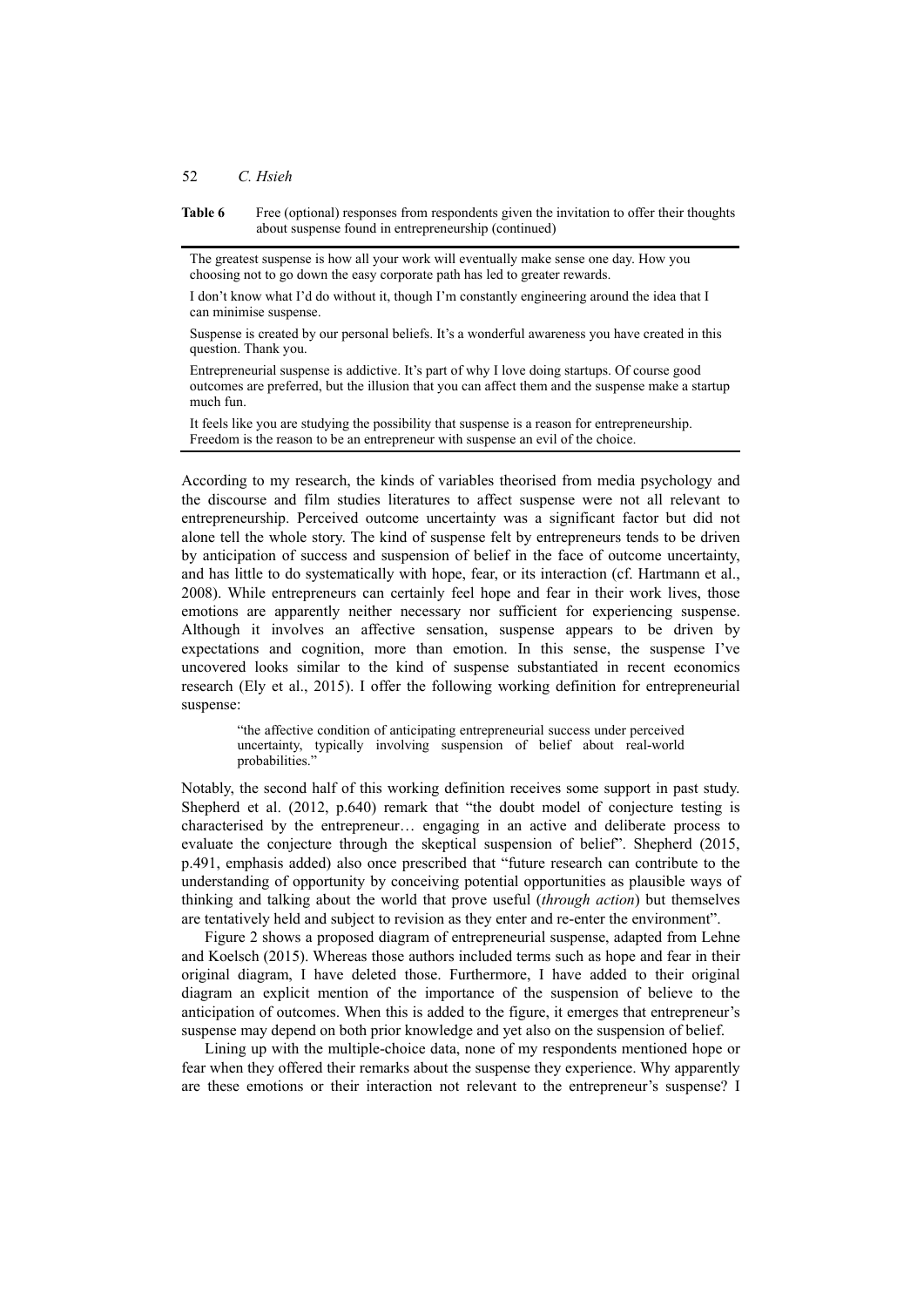believe there are at least a few possible explanations. First, perhaps fear of failure is regularly framed in terms of the valuable lessons learned ex post. Second, the entrepreneur's suspense may be for the vision of a far-off outcome event that is too indirectly related to the more immediate, discrete, and molecular outcome events amenable to hope and fear. After all, Das and Teng (1997) differentiate between shortrange risk and long-range risk. Third, maybe there is a certain intensity of hope and fear that must be present concurrently to feel suspense. Fourth, to explain the non-result for the interaction effect, entrepreneurs may feel hope in relation to a status quo in framing some situations, and fear in relation to a status quo in other situations, but never both hope and fear within the same situation.

This paper also examined determinants of the enjoyment of suspense, but I stop short of defining entrepreneurial suspense in terms of its enjoyment; in other words, I believe that the entrepreneur's suspense can indeed be unenjoyable. That said, what contributes to enjoyment of suspense, according to my results, include one's identification with a successful future self, and the process of anticipating outcomes. Why might the wait itself be emotionally satisfying? Is it because of the opportunity to dream or to use one's imagination? Table 6 shows one respondent acknowledging the anticipation from experimentation: "I do enjoy though constantly trying new things… the suspense if you will, of hoped-for/successful outcomes". In contrast, resolution of outcomes does not appear to make a difference to how much entrepreneurs enjoy suspense. Why not? The same table shows another respondent remarking that when one loses 'the coin toss', one must "have a core set of uncompromising values to rely on", and that perhaps dampens the sting of failure and even the meaningfulness of the resolution.



**Figure 2** Diagram outlining a working definition of **'**entrepreneur's suspense' (see online version for colours)

In the standard treatment of suspense as reviewed, morality theoretically should play a large role in generating the entrepreneur's feeling of suspense. People feel suspense when favourable outcomes are in the balance, and favourability of outcomes depends on the match between morality and the beneficiary. However, my data shows no such relationship in the entrepreneurship context. The data certainly shows that most entrepreneurs feel that their venture is morally righteous, and care about that dimension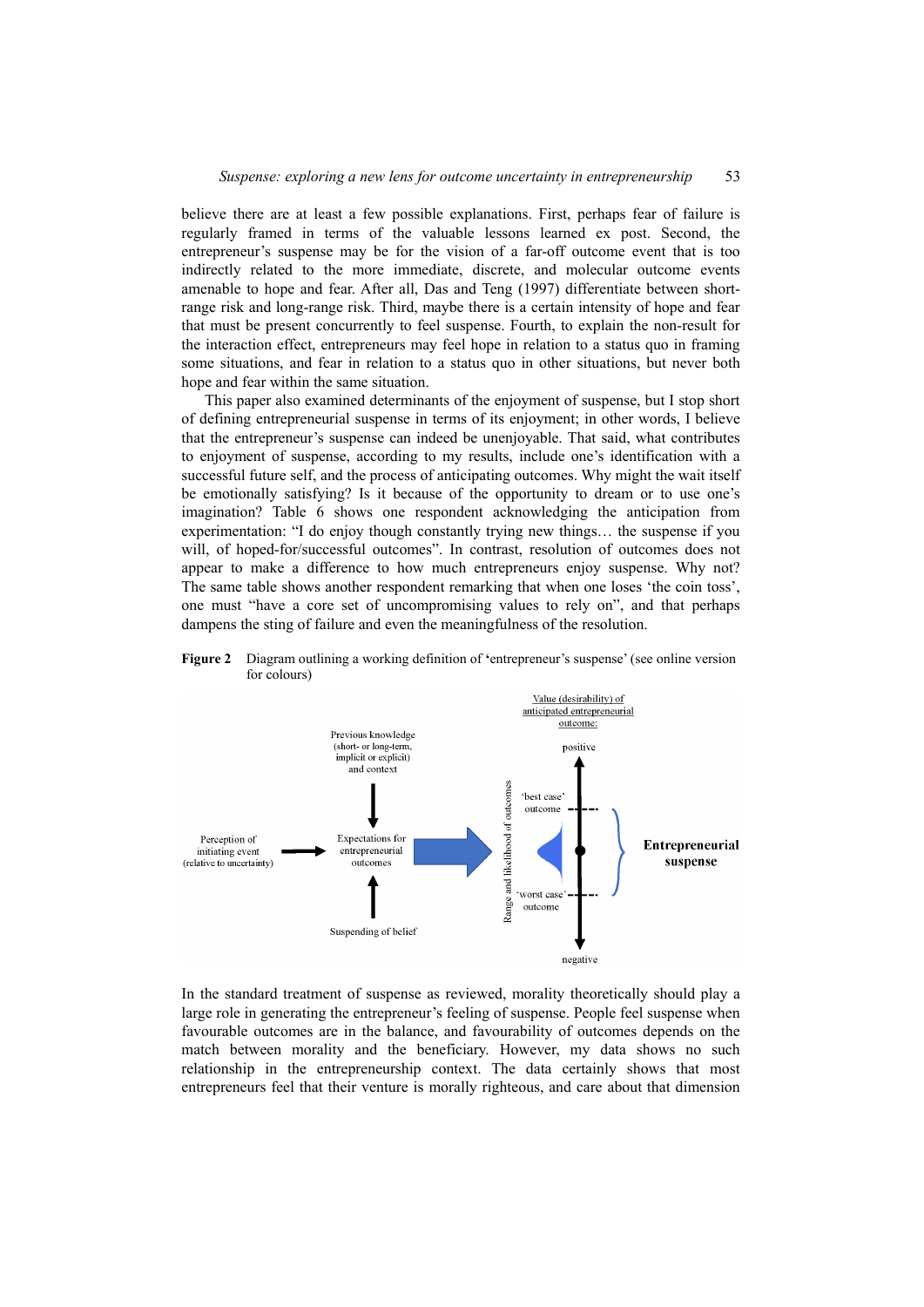(cf. James et al., 2016). But it is unclear why moral righteousness does not seem to affect suspense.

Yet arguably the most interesting empirical finding I uncover is that moral sensitivity seems to be negatively related to the enjoyment of suspense. Whether entrepreneurs feel that their venture is morally righteous is less important to suspense enjoyment than *how much they care whether* their venture is morally righteous in the first place. I suspect that the reason for the negative relationship has to do with enjoying the moment. If entrepreneurs are too caught up with the morality of their ventures (i.e., to the point of being concerned with all the potential negative externalities of the venture), then this can greatly complicate decision-making, as evidenced recently by McVea's (2009) findings; and then possibly they won't enjoy the suspense of the entrepreneurial experience.

My data shows that large percentages of entrepreneurs enjoy the feeling of suspense, and feel the most suspense when odds are at 50/50. For all enjoyment levels of suspense, more people indicated greatest suspense at the 50/50 mark than any other mark (see Figure  $1(i)$ ). Thus, it is not entirely illogical that entrepreneurs may, when encountering a situation where they have a high chance of success at a specific task (i.e., 90% success estimate), instead push some limits and take more risk to push odds closer to 50/50, in order to feel greater suspense and enjoyment. This may be just one more path by which entrepreneurs "manipulate their affective state to stay in the positive side, so that they are motivated and highly engaged in entrepreneurial activities" (Kato and Wiklund, 2011). A side-effect is that this manifests as overconfidence and optimism, which I address shortly.

### *6.1 Suspense and imagination*

This study on suspense can relate to a small but growing literature on the usefulness of imagination in entrepreneurship. Entrepreneurial imagination is a uniquely creative and generative act for supposing, conceiving, and considering various new possibilities for courses of entrepreneurial action (Felin and Zenger, 2009). What fuels this imagination are beliefs and expectations about courses of action, the shape of the environment, the potential value of resources, and the value of capabilities not yet acquired; and these beliefs emerge via experience, observation and various perceptual or cognitive mechanisms (e.g., Felin and Zenger, 2009). In contrast to that kind of theorising, as well as work on the use of imagination in ideation and entrepreneurial decisionmaking (McMullen and Kier, 2017; McVea, 2009), I investigate suspension of beliefs (another aspect of imagination) in the context of entrepreneurial exploitation and action. My findings suggest that entrepreneurs could consciously or purposefully manufacture suspense in their lives by suspending those beliefs. For example, the likelihood of successfully beating out competitors to get on the shelves of Wal-Mart could be miniscule, but an entrepreneur could set aside that belief, instead imagining a 50/50 chance of succeeding, fuelling their process with a felt suspense based on that imagination. While imagination allows for completely new thoughts and completely new imagined scenarios, it can also concoct entirely new sets of underlying event likelihoods.

Of course, if somebody lives strictly in an imagined world, their chances of becoming a successful entrepreneur are not high. Suspension of belief – a form of imagination – is temporary, and relates strongly to Gaglio's (2004) work on counterfactual thinking and the role that mental simulations play in entrepreneurial activity. When we walk into a movie theatre, we are aware that we are about to spend \$15 and two hours to suspend our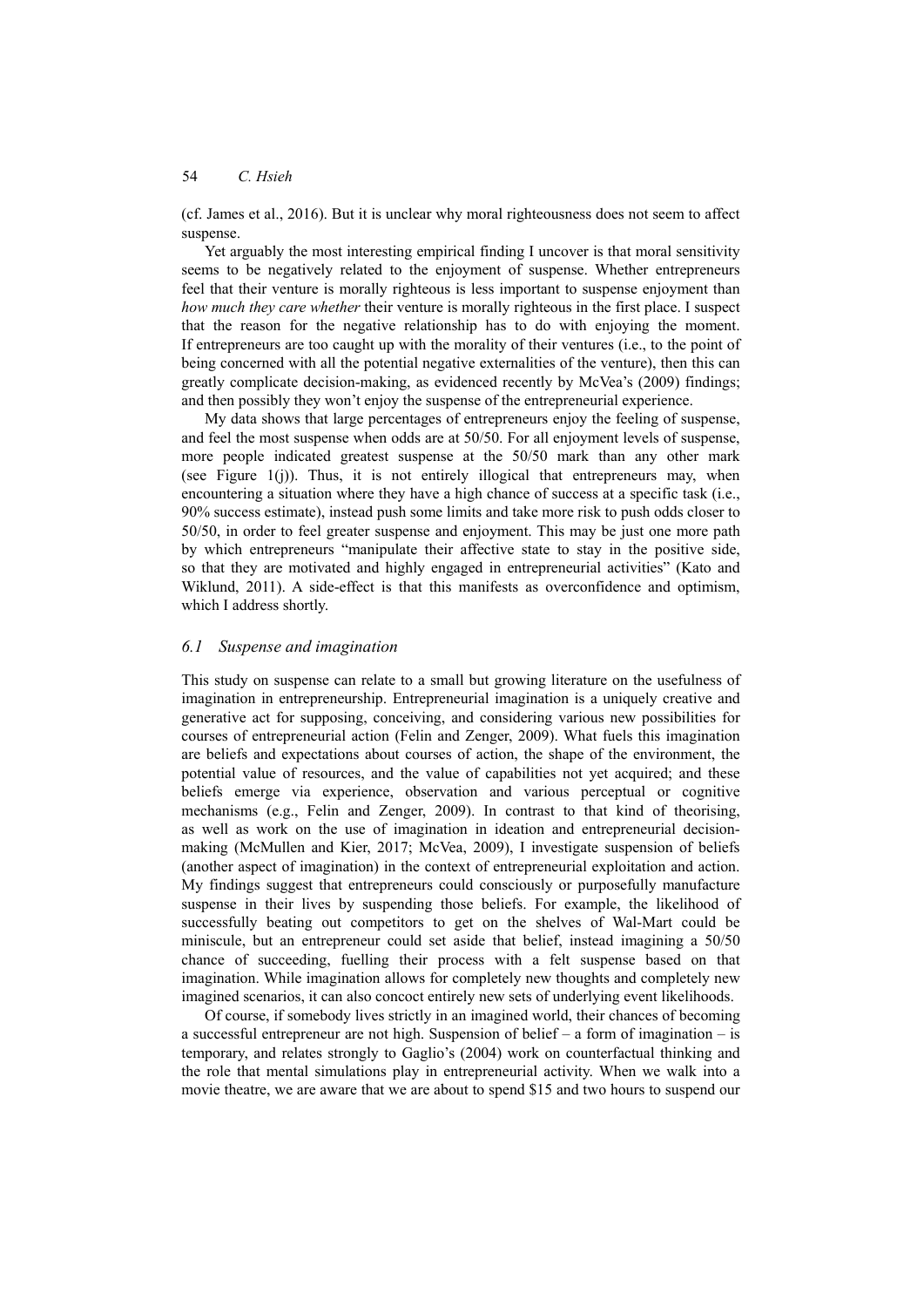belief about what the real world actually looks like. Aside from the documentary, it's a fictional world we step into. In similar ways, entrepreneurs also may acknowledge that they are imagining and playing in a fictional world, even during opportunity exploitation. Bouderbala (2019) highlights that emotional factors and future-oriented counterfactual thinking such as anticipated affect can explain entrepreneurial intention and behaviour.

## *6.2 Optimism, overconfidence, and self-efficacy*

Optimism, overconfidence, and self-efficacy have been regularly addressed in the entrepreneurship literature (e.g., Artinger and Powell, 2016; Chen et al., 1998; Dushnitsky, 2010; Hmieleski and Baron, 2008; Simon and Schrader, 2012; Thomas and Wolf, 2019; Trevelyan, 2008). Chen et al. (2018) suggest that entrepreneurs tend to enter markets and persist there too long. Hayward et al. (2010) look at why overconfidence in one's capabilities functionally persists and pervades amongst entrepreneurs. Parhankangas and Hellstrom (2007) find that in the presence of more pronounced perceptions of market and agency risk, partly stemming from their experience, investors seem to be willing to take more risks. Cassar (2010) finds substantial over optimism in nascent entrepreneurs' expectations, in that they overestimate the probability that their nascent activity will result in an operating venture and then overestimate the expected future sales and employment. He argues that nascent entrepreneurs that adopt formal business plans are more likely to be overly optimistic because they focus on details of the problem rather than outcomes of similar cases or base rate information (Baron, 1998). In a suspense framework, this is similar to the notion of suspension of belief. Within all these research findings, the persistence of entrepreneurial activity from the biases of optimism and overconfidence may be mediated by the enjoyment of suspense. Certainly, very little if any research acknowledges how optimism and overconfidence especially may manifest situationally in how people feel and how that feeling may be valuable. A message of this paper is not that entrepreneurs seek 50/50 odds for whatever they do; rather, suspense is one valuable, desirable emotion that can emerge with additional risktaking.

### *6.3 Suspense and failure*

Academics and the popular press in entrepreneurship occasionally talk about "embracing fear of failure", as if fear of failure could be a valuable experience in and of itself (Blank, 2011; Dweck, 1986). While traditionally research has suggested that fear is bad for entrepreneurship (Kets deVries, 1985; McGrath, 1999), some entrepreneurship scholars have more recently offered some interesting theories for the value or utility in embracing fear of failure. On one hand, one should embrace fear of failure insofar that failure itself is valuable in stimulating the learning process (Cope, 2011). On its face, this advice could be dubious, insofar that not all failures are intelligent ones, some failures may prove catastrophic precluding future entrepreneurial attempts, and not all people naturally treat failure as a good moment for learning (e.g., they may prefer to grieve instead: Shepherd, 2003). On the other hand, some say that fear of failure can push and motivate people to only experience success (Birney et al., 1969; Martin and Marsh, 2003). But when entrepreneurs first start out, they often test hypotheses with partial experiments where failure is typical but cheap (e.g., Sull, 2004). Thus, that 'failure motivation' story may not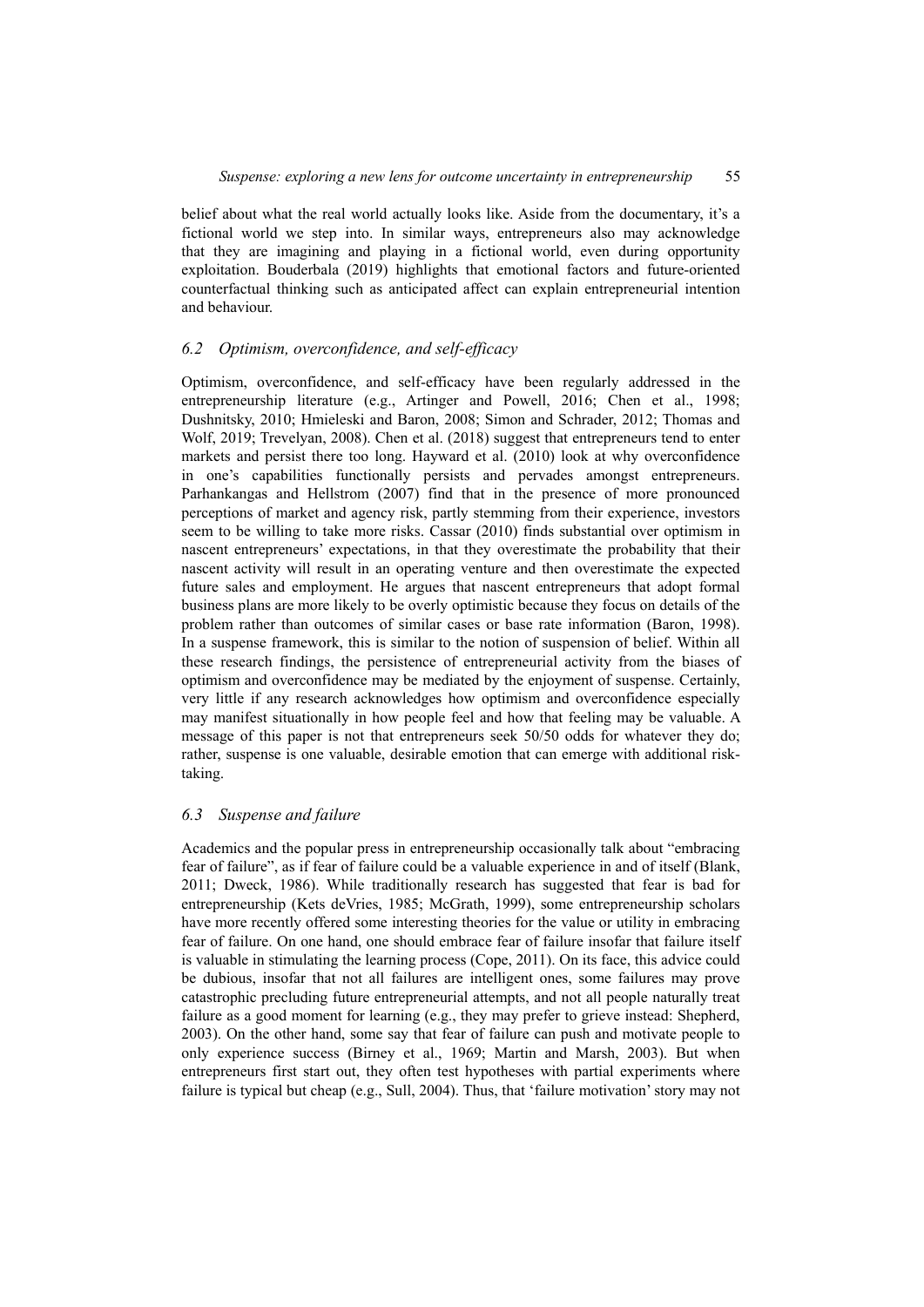be operable when entrepreneurs first begin to exploit. Aside from succeeding perfectly during a maiden run (which would generally require an atypical amount of luck), failure as a driving force for success actually requires suffering small losses or failures on the way, which inevitably involves continued trial-and-error. Embracing fear of failure can thus boil down to embracing experimentation, and the emotions that accompany the resulting uncertainties.

# *6.4 Limitations and future research*

Of course, there are limitations to this study. First, the data comes from predominantly US-based entrepreneurship from US citizens. Degree of risk aversion differs by country, and risk attitudes depend not only on economic conditions but also on cultural factors, such as Hofstede's uncertainty avoidance (Rieger et al., 2015). Second, this study only focuses on for-profit entities. Social entrepreneurship may differ from for-profit ventures in terms of how success is defined, and in terms of the relevance of ethics and morals. Third, this paper covered a breadth of topics in reviewing how the different facets of suspense relates to entrepreneurship. To get this 'big picture' required constructing a long survey that relied on a subset of single-item measures. Certainly, efforts to better understand the various facets of suspense in entrepreneurial life could benefit from more rigorous operationalisations.

Future research should investigate qualitatively the more interesting results from this study. First, what determines why entrepreneurs suspend belief? Over half the entrepreneurs in my survey claimed that they suspended their belief about real world probabilities at least half the time. Is this driven by personality, education, or life background; matters of the venture itself; or a match between the two? Second, what determines whether somebody appreciates the mere anticipation of outcomes? Is it a matter of personality or something else? And what is it about mere anticipation that is so satisfying to entrepreneurs, and producing enjoyment in suspense? Third, how does moral sensitivity or insensitivity lead to greater enjoyment of suspense? Does moral insensitivity foster satisfaction with other aspects of the entrepreneurial process? Fourth it's interesting that more entrepreneurs described that they experienced suspense at the 50/50 odds level, more than any other level. What determines why some entrepreneurs feel more suspense at one likelihood of success vs. another likelihood? Fifth, why are hope, fear, and the hope-fear interaction so absent from the entrepreneur's suspense? Or put another way, when do hope, fear, and the hope-fear interaction affect the entrepreneur's suspense?

# **7 Conclusion**

In this paper I reviewed suspense research, and collected survey data from entrepreneurs. I found that some determinants of suspense felt by an audience (e.g., while watching a movie) are the same ones that determine suspense felt by entrepreneurs as their own lives unfold. For example, the suspension of belief plays a role in both contexts. Not hope nor fear nor their interaction appears to drive felt suspense in entrepreneurship. But the data clearly shows that different entrepreneurs enjoy suspense to different degrees. Enjoyment of suspense appears to be driven by focus on the future self in future success, the emotional satisfaction of mere anticipation of uncertain outcomes, and moral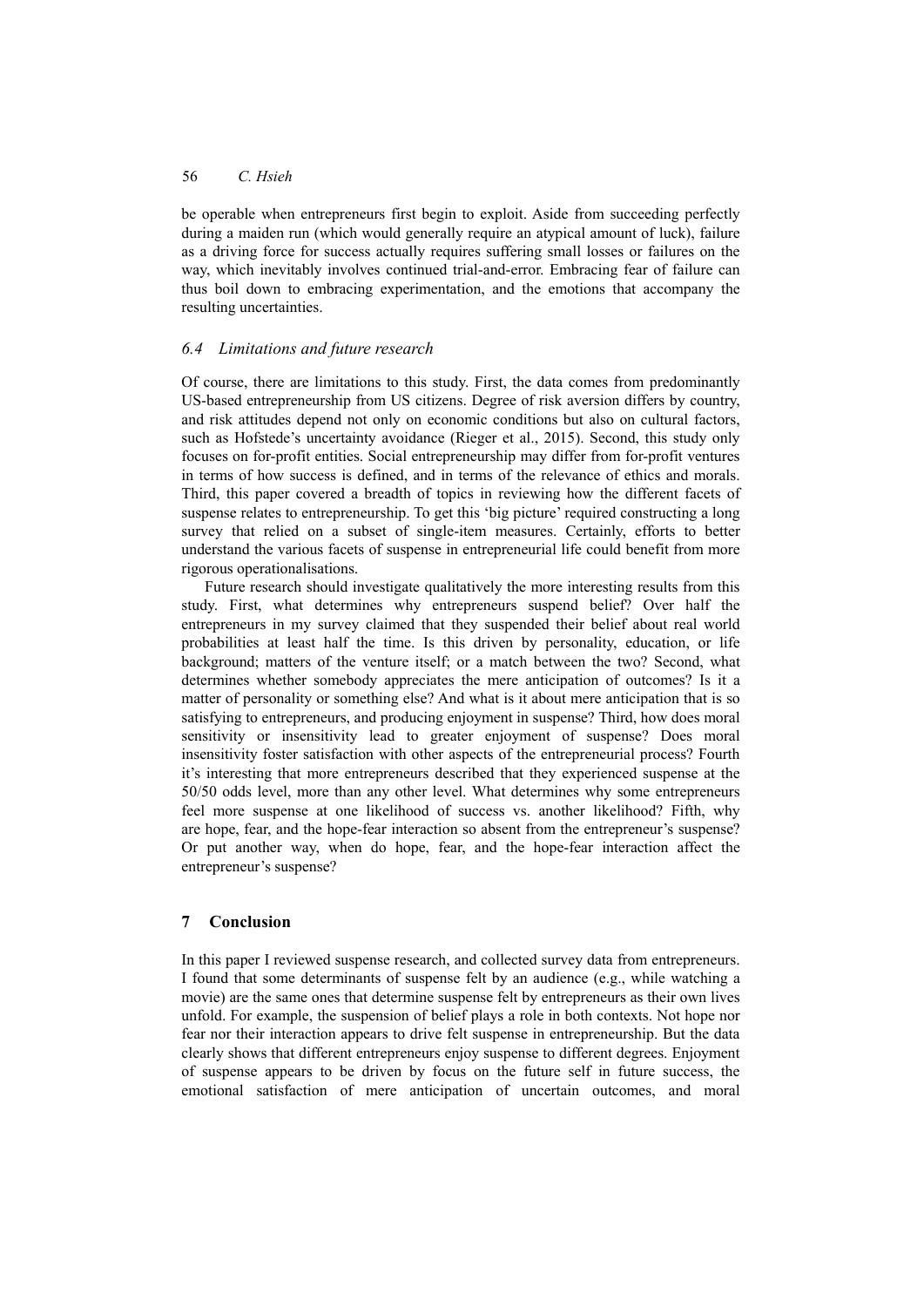insensitivity. Future work could investigate what leads to these factors that increase amount and enjoyment of suspense.

#### **References**

- Abuhamdeh, S., Csikszentmihalyi, M. and Jalal, B. (2015) 'Enjoying the possibility of defeat: outcome uncertainty, suspense, and intrinsic motivation', *Motivation and Emotion*, Vol. 39, pp.1–10.
- Anderson, A.R. and Warren, L. (2011) 'The entrepreneur as hero and jester: enacting the entrepreneurial discourse', *International Small Business Journal*, Vol. 29, No. 6, pp.589–609.
- Anderson, C.R. (1977) 'Locus of control, coping behaviors, and performance in a stress setting: a longitudinal study', *Journal of Applied Psychology*, Vol. 62, pp.446–451.
- Artinger, S.P. and Powell, T.C. (2016) 'Entrepreneurial failure: statistical and psychological explanations', *Strategic Management Journal*, Vol. 37, No. 6, pp.1047–1064.
- Baron, R.A. (1998) 'Cognitive mechanisms in entrepreneurship: why and when entrepreneurs think differently than other people', *Journal of Business Venturing*, Vol. 13, No. 4, pp.275–294.
- Berlyne, D.E. (1960) *Conflict, Arousal, and Curiosity*, McGraw-Hill, New York.
- Birney, R.C., Burdick, H. and Teevan, R.C. (1969) *Fear of Failure*, Van Nostrand-Reinhold, New York.
- Bizzozero, P., Flepp, R. and Franck, E. (2016) 'The importance of suspense and surprise in entertainment demand: evidence from Wimbledon', *Journal of Economic Behavior and Organization*, Vol. 130, pp.47–63.
- Blank, S. (2011) 'Embrace failure to start up success', *Nature*, Vol. 477, No. 7363, p.133.
- Bouderbala, R. (2019) 'The direct role of anticipated regret in the formation of student's entrepreneurial intention', *Journal of Enterprising Culture*. Vol. 27, No. 4, pp.385–417.
- Brewer, W.F. (1996) 'The nature of narrative suspense and the problem of rereading', in Vorderer, P., Wulff, H.J. and Friedrichsen, M. (Eds.): *Suspense: Conceptualizations, Theoretical Analyses, and Empirical Explorations*, Lawrence Erlbaum Associates, Mahwah, NJ, pp.107–127.
- Brewer, W.F. and Lichtenstein, E.H. (1981) 'Event schemas, story schemas, and story grammars', in Long, J. and Baddeley, A. (Eds.): *Attention and Performance IX*, Lawrence Erlbaum Associates, Hillsdale, NJ, pp.363–379.
- Brewer, W.F. and Lichtenstein, E.H. (1982) 'Stories are to entertain: a structural-affect theory of stories', *Journal of Pragmatics*, Vol. 6, pp.473–486.
- Bryant, P. (2009) 'Self-regulation and moral awareness among entrepreneurs', *Journal of Business Venturing*, Vol. 24, pp.505–518.
- Cacciotti, G. and Hayton, J.C. (2015) 'Fear and entrepreneurship: a review and research agenda', *International Journal of Management Reviews*, Vol. 17, No. 2, pp.165–190.
- Caliendo, M., Fossen, F. and Kritikos, A. (2010) 'The impact of risk attitudes on entrepreneurial survival', *Journal of Economic Behavior & Organization*, Vol. 76, No. 1, October, pp.45–63.
- Carroll, N. (1984) 'Toward a theory of film suspense', *Persistence of Vision*, Vol. 1, pp.65–89.
- Carroll, N. (1990) *The Philosophy of Horror or Paradoxes of the Heart*, Routledge, New York.
- Carroll, N. (1996) 'The paradox of suspense', in Vorderer, P., Wulff, H.J. and Friedrichsen, M. (Eds.): *Suspense: Conceptualizations, Theoretical Analyses, and Empirical Explorations*, Lawrence Erlbaum Associates, Mahwah, NJ, pp.71–91.
- Cassar, G. (2010) 'Are individuals entering self-employment overly optimistic? An empirical test of plans and projections on nascent entrepreneur expectations', *Strategic Management Journal*. Vol. 31, No. 8, pp.822–840.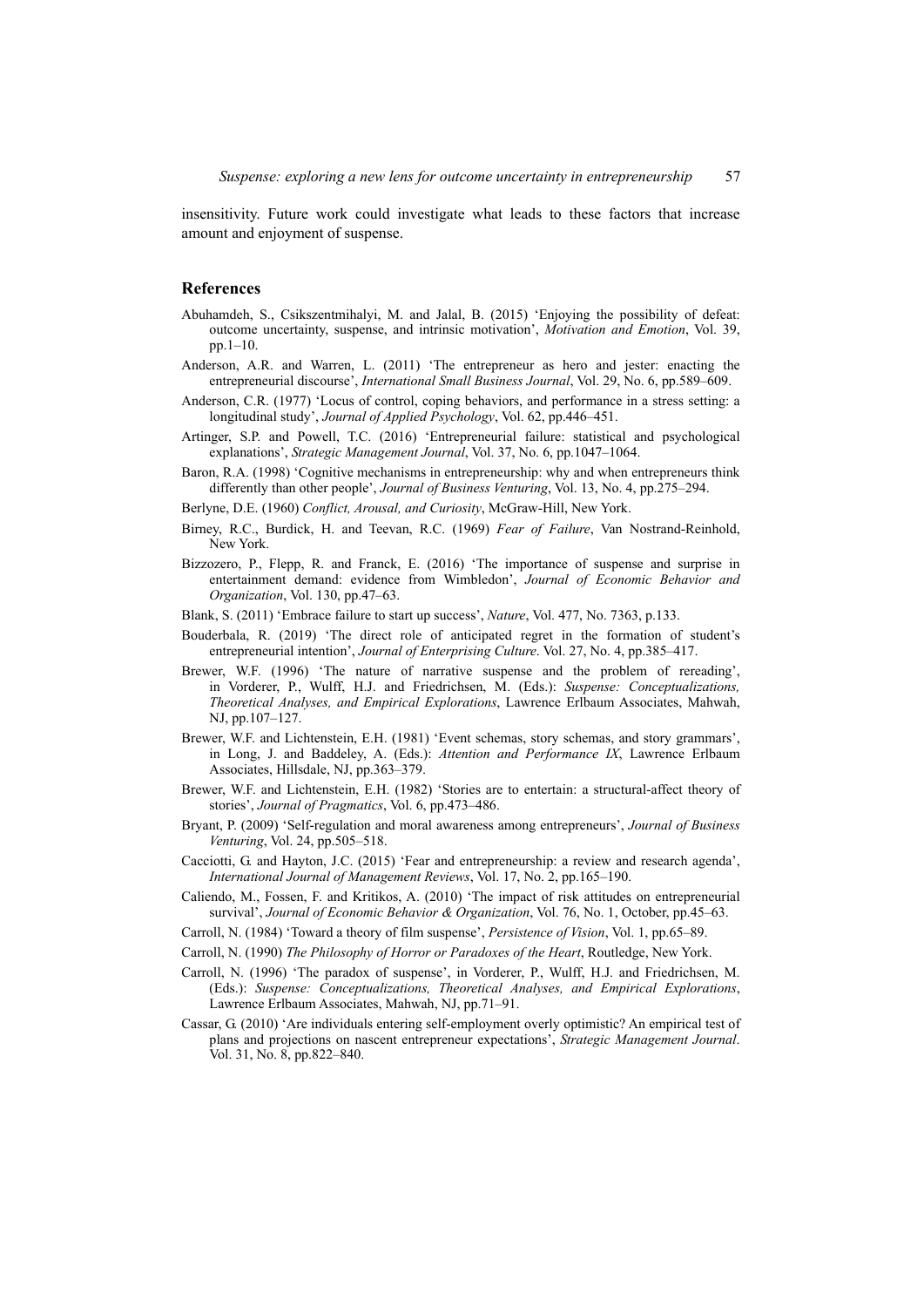- Chen, C., Greene, P. and Crick, A. (1998) 'Does entrepreneurial self-efficacy distinguish entrepreneurs from managers?', *Journal of Business Venturing*, Vol. 13, No. 4, pp.295–316.
- Chen, J.S., Croson, D.C., Elfenbein, D.W. and Posen, H.E. (2018) 'The impact of learning and overconfidence on entrepreneurial entry and exit', *Organization Science*, Vol. 29, No. 6, November–December, pp.989–1009.
- Cope, J. (2011) 'Entrepreneurial learning from failure: an interpretative phenomenological analysis', *Journal of Business Venturing*, Vol. 26, No. 6, pp.604–623.
- Cupchik, G.C. (1996) 'Suspense and disorientation: two poles of emotionally charged literary uncertainty', in Vorderer, P., Wulff, H.J. and Friedrichsen, M. (Eds.): *Suspense: Conceptualizations, Theoretical Analyses, and Empirical Explorations*, Lawrence Erlbaum Associates, Mahwah, NJ, pp.189–197.
- Das, T.K. and Teng, B-S. (1997) 'Time and entrepreneurial risk behaviour', *Entrepreneurship: Theory & Practice*, Vol. 22, No. 2, pp.69–88.
- Davis, D., Morris, M. and Allen, J. (1991) 'Perceived environmental turbulence and its effect on selected entrepreneurship, marketing, and organizational characteristics in industrial firms'. *Journal of the Academy of Marketing Science*, Vol. 19, pp.43–51.
- Dushnitsky, G. (2010) 'Entrepreneurial optimism in the market for technological inventions', *Organization Science*, Vol. 21, No. 1, pp.150–167.
- Dweck, C. (1986) 'Motivational processes affecting learning', *American Psychologist*, Vol. 41, No. 10, pp.1040–1048.
- Ely, J., Frankel, A. and Kamenica, E. (2015) 'Suspense and surprise', *Journal of Political Economy*, Vol. 123, No. 1, pp.215–260.
- Farmer, S.M., Yao, X. and Kung Mcintyre, K. (2011) 'The behavioral impact of entrepreneur identity aspiration and prior entrepreneurial experience', *Entrepreneurship Theory and Practice*, Vol. 35, No. 2, pp.245–273.
- Felin, T. and Zenger, T.R. (2009) 'Entrepreneurs as theorists: on the origins of collective beliefs and novel strategies', *Strategic Entrepreneurship Journal*, Vol. 3, pp.127–146.
- Foo, M. (2011) 'Emotions and entrepreneurial opportunity evaluation', *Entrepreneurship Theory & Practice*, Vol. 35, No. 2, pp.375–393.
- Gaglio, C.M. (2004) 'The role of mental simulations and counterfactual thinking in the opportunity identification process', *Entrepreneurship Theory and Practice*, Vol. 28, No. 6, pp.533–552.
- Garrett, R.P. and Holland, D.V. (2015) 'Environmental effects on the cognitions of corporate and independent entrepreneurs', *Small Business Economics*, Vol. 45, No. 2, pp.369–381.
- Gartner, W.B. (2007) 'Entrepreneurial narrative and a science of the imagination', *Journal of Business Venturing*, Vol. 22, No. 5, pp.613–627.
- Gerrig, R.J. (1989) 'Reexperiencing fiction and non-fiction', *Journal of Aesthetics and Art Criticism*, Vol. 47, No. 3, pp.277–280.
- Gerrig, R.J. (1996) 'The resiliency of suspense', in Vorderer, P., Wulff, H.J. and Friedrichsen, M. (Eds.): *Suspense: Conceptualizations, Theoretical Analyses, and Empirical Explorations*, Lawrence Erlbaum Associates, Mahwah, NJ, pp.93–105.
- Gerrig, R.J. and Bernardo, A.B.I. (1994) 'Readers as problem-solvers in the experience of suspense', *Poetics*, Vol. 22, No. 6, pp.459–472.
- González-López, M.J., Pérez-López, M.C. and Rodríguez-Ariza, L. (2019) 'Clearing the hurdles in the entrepreneurial race: the role of resilience in entrepreneurship education', *Academy of Management Learning & Education*, Vol. 18, No. 3, pp.457–483.
- Grodal, T. (2000) 'Video games and the pleasures of control', in Zillmann, D. and Vorderer, P. (Eds.): *Media Entertainment: The Psychology of its Appeal*, Erlbaum, Mahwah, New Jersey, pp.197–213.
- Hahn, C., Wilson, T.D., McRae, K. and Gilbert, D.T. (2013) ''Show me the money': vulnerability to gambling moderates the attractiveness of money versus suspense', *Personality and Social Psychology Bulletin*, Vol. 39, No. 10, pp.1259–1267.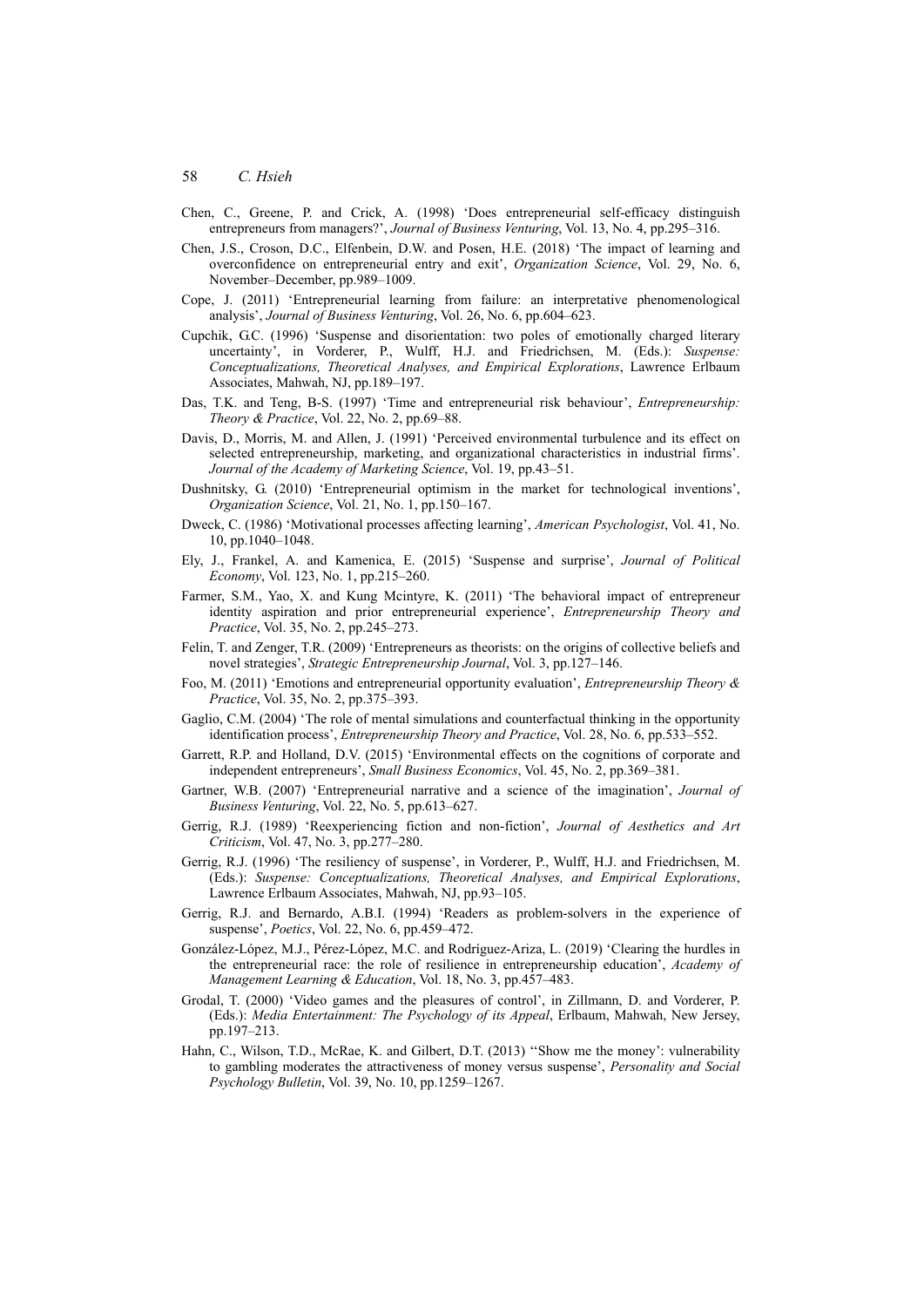- Hartmann, T., Stuke, D. and Daschmann, G. (2008) 'Positive parasocial relationships with drivers affect suspense in racing sport spectators', *Journal of Media Psychology*, Vol. 20, No. 1, pp.24–34.
- Hayward, M.L.A., Forster, W.R., Sarasvathy, S.D. and Fredrickson, B.L. (2010) 'Beyond hubris: How highly confident entrepreneurs rebound to venture again', *Journal of Business Venturing*, Vol. 25, No. 6, pp.569–578.
- Hebb, D.O. (1955) 'Drives and the C.N.S. (conceptual nervous system)', *Psychological Review*, Vol. 62, No. 4, pp.243–254.
- Hechavarria, D.M., Renko, M. and Matthews, C.H. (2012) 'The nascent entrepreneurship hub: goals, entrepreneurial self-efficacy and start-up outcomes', *Small Business Economics*, Vol. 39, No. 3, pp.685–701.
- Hmieleski, K.M. and Baron, R.A. (2008) 'When does entrepreneurial self-efficacy enhance versus reduce firm performance?', *Strategic Entrepreneurship Journal*, Vol. 2, No. 1, pp.57–72.
- Hoeken, H. and van Vliet, M. (2000) 'Suspense, curiosity, and surprise: How discourse structure influences the affective and cognitive processing of a story', *Poetics*, Vol. 27, No. 4, pp.277–286.
- Hsieh, C. (2015) 'Only a symptom of opportunity? Investigating entrepreneurial incongruity through humour science', *International Journal of Entrepreneurial Venturing*, Vol. 7, No. 4, pp.341–369.
- James, H., Ng, D. and Klein, P.G. (2016) 'Complexity, novelty, and ethical judgement by entrepreneurs', *International Journal of Entrepreneurial Venturing*, Vol. 8, No. 2, pp.170–195.
- Jose, P.E. and Brewer, W.F. (1984) 'Development of story liking: character identification, suspense, and outcome resolution', *Developmental Psychology*, Vol. 20, pp.911–924.
- Kanfer, R., Chen, G. and Pritchard, R.D. (2008) 'Work motivation: forging new perspectives and directions in the post-millennium', in Kanfer, R., Chen, G. and Pritchard, R.D. (Eds.): *Work Motivation: Past, Present, and Future*, Routledge, New York, pp.601–632.
- Kato, S. and Wiklund, J. (2011) 'Doing good to feel good: a theory of entrepreneurial action based in hedonic psychology', *Frontiers of Entrepreneurship Research*, Vol. 31, No. 4, Article 1.
- Kets deVries, M. (1985) 'The dark side of entrepreneurship', *Harvard Business Review*, Vol. 63, No. 6, pp.160–167.
- Khalil, E.L. (1997) 'Buridan's ass, risk, uncertainty, and self-competition: a theory of entrepreneurship', *Kyklos*, Vol. 50, No. 2, pp.147–163.
- Knobloch-Westerwick, S. and Keplinger, C. (2007) 'Thrilling news: factors generating suspense during news exposure', *Media Psychology*, Vol. 9, pp.193–210.
- Koudstaal, M., Sloof, R. and van Praag, M. (2016) 'Risk, uncertainty, and entrepreneurship: evidence from a lab-in-the-field experiment', *Management Science*, Vol. 62, No. 10, October, pp.2897–2915.
- Krakowiak, K.M. and Oliver, M.B. (2012) 'When good characters do bad things: examining the effect of moral ambiguity on enjoyment', *Journal of Communication*, Vol. 62, No. 1, pp.117–135.
- Lans, T., Gulikers, J. and Batterink, M. (2010) 'Moving beyond traditional measures of entrepreneurial intentions in a study among life-sciences students in the Netherlands', *Research in Post-Compulsory Education*, Vol. 15, No. 3, pp.259–274.
- Lehne, M. and Koelsch, S. (2015) 'Toward a general psychological model of tension and suspense', *Frontiers in Psychology*, Vol. 6, No. 79, pp.1–11.
- Madrigal, R. and Bee, C. (2005) 'Suspense as an experience of mixed emotions: feelings of hope and fear while watching suspenseful commercials', in Menon, G. and Rao, A.R. (Eds.): *NA – Advances in Consumer Research Volume 32*, Association for Consumer Research, Duluth, MN, pp.561–567.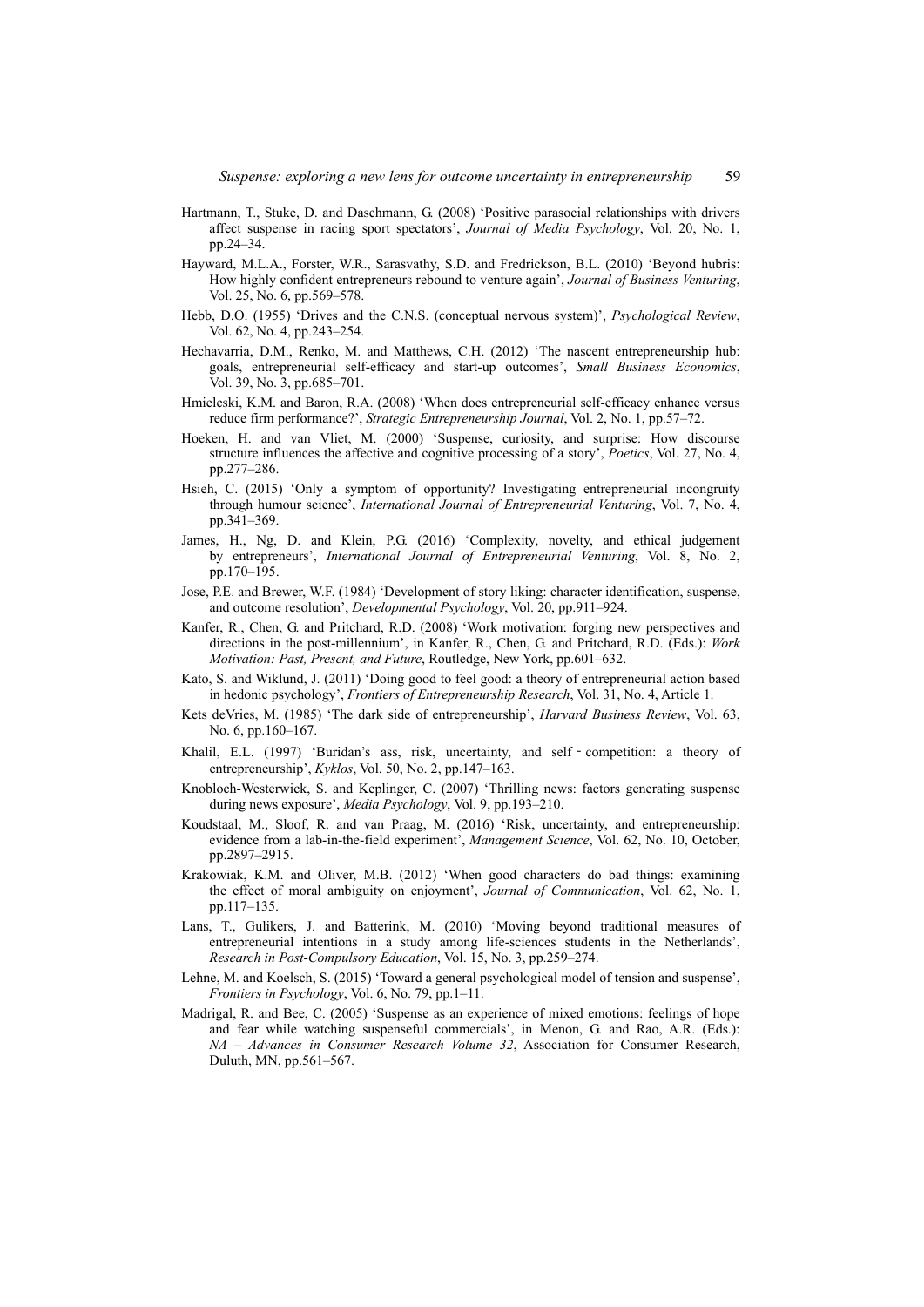- Madrigal, R., Bee, C. and Chen, J. (2011) 'The effect of suspense on enjoyment following a desirable outcome: the mediating role of relief', *Journal of Media Psychology*, Vol. 14, No. 3, pp.259–288.
- Markowska, M., Grichnik, D. and Brinckmann, J. (2019) 'Strategic orientations of nascent entrepreneurs: antecedents of prediction and risk orientation', *Small Business Economics*, Vol. 53, No. 4, pp.859–878.
- Martin, A.J. and Marsh, H.W. (2003) 'Fear of failure: Friend or foe?', *Australian Psychologist*, Vol. 38, No. 1, pp.31–38.
- McCann, B.T. and Vroom, G. (2015) 'Opportunity evaluation and changing beliefs during the nascent entrepreneurial process', *International Small Business Journal: Researching Entrepreneurship*, Vol. 33, No. 6, pp.612–637.
- McGrath, R.G. (1999) 'Falling forward: real options reasoning and entrepreneurial failure', *Academy of Management Review*, Vol. 24, No. 1, pp.13–30.
- McKennell, A. (1974) 'Surveying subjective welfare: strategies and methodological considerations', in Strumpel, B. (Ed.): *Subjective Elements of Well-being*, Organization for Economic Development and Cooperation, Paris, pp.45–72.
- McMullen, J.S. and Kier, A.S. (2017) 'You don't have to be an entrepreneur to be entrepreneurial: the unique role of imaginativeness in new venture ideation', *Business Horizons*.
- McVea, J.F. (2009) 'A field study of entrepreneurial decision-making and moral imagination', *Journal of Business Venturing*, Vol. 24, pp.491–504.
- Meredith, G.G., Nelson, R.E. and Neck, P.A. (1982) *The Practice of Entrepreneurship*, International Labour Office, Geneva.
- Mikos, L. (1996) 'The experience of suspense: between fear and pleasure', in Vorderer, P., Wulff, H.J. and Friedrichsen, M. (Eds.): *Suspense: Conceptualizations, Theoretical Analyses, and Empirical Explorations*, Lawrence Erlbaum, New Jersey.
- Miller, D. and LeBreton-Miller, I. (2017) 'Underdog entrepreneurs: a model of challenge-based entrepreneurship', *Entrepreneurship: Theory & Practice*, Vol. 41, No. 1, January, pp.7–17.
- Mitchell, T.R. and Daniels, D. (2003) 'Motivation', in Borman, W.C., Ilgen, D.R. and Klimoski, R.J. (Eds.): *Handbook of Psychology: Industrial and Organizational Psychology*, 12th ed., Wiley, Hoeboken, NJ, pp.225–254.
- Morris, M.H., Kuratko, D.F., Schindehutte, M. and Spivack, A.J. (2012) 'Framing the entrepreneurial experience', *Entrepreneurship Theory and Practice*, Vol. 36, No. 1, pp.11–40.
- Moulard, J.G., Kroff, M.W. and Folse, J.A.G. (2012) 'Unraveling consumer suspense: the role of hope, fear, and probability fluctuations', *Journal of Business Research*, Vol. 65, No. 3, pp.340– 346.
- Oh, J., Chung, M. and Han, S. (2014) 'The more control, the better? the effects of user control on movie trailer immersion and enjoyment', *Journal of Media Psychology*, Vol. 26, pp.81–91.
- Ohler, P. and Nieding, G. (1996) 'Cognitive modeling of suspense-inducing structures in narrative films', in Vorderer, P., Wulff, H.J. and Friedrichsen, M. (Eds.): *Suspense: Conceptualizations, Theoretical Analyses and Empirical Explorations*, Lawrence Erlbaum Associates, Mahwah, NJ, pp.129–145.
- Ortony, A., Clore, G.L. and Collins, A. (1988) *The Cognitive Structure of Emotions*, Cambridge University Press, New York.
- Palich, L.E. and Bagby, D.R. (1995) 'Using cognitive theory to explain entrepreneurial risk-taking – challenging conventional wisdom', *Journal of Business Venturing*, Vol. 10, pp.425–438.
- Parhankangas, A. and Hellstrom, T. (2007) 'How experience and perceptions shape risky behaviour: evidence from the venture capital industry', *Venture Capital*, Vol. 9, No. 3, pp.183–205.
- Peterson, E.M. and Raney, A.A. (2008) 'Reconceptualizing and reexamining suspense as a predictor of mediated sports enjoyment', *Journal of Broadcasting and Electronic Media*, Vol. 52, No. 4, pp.544–562.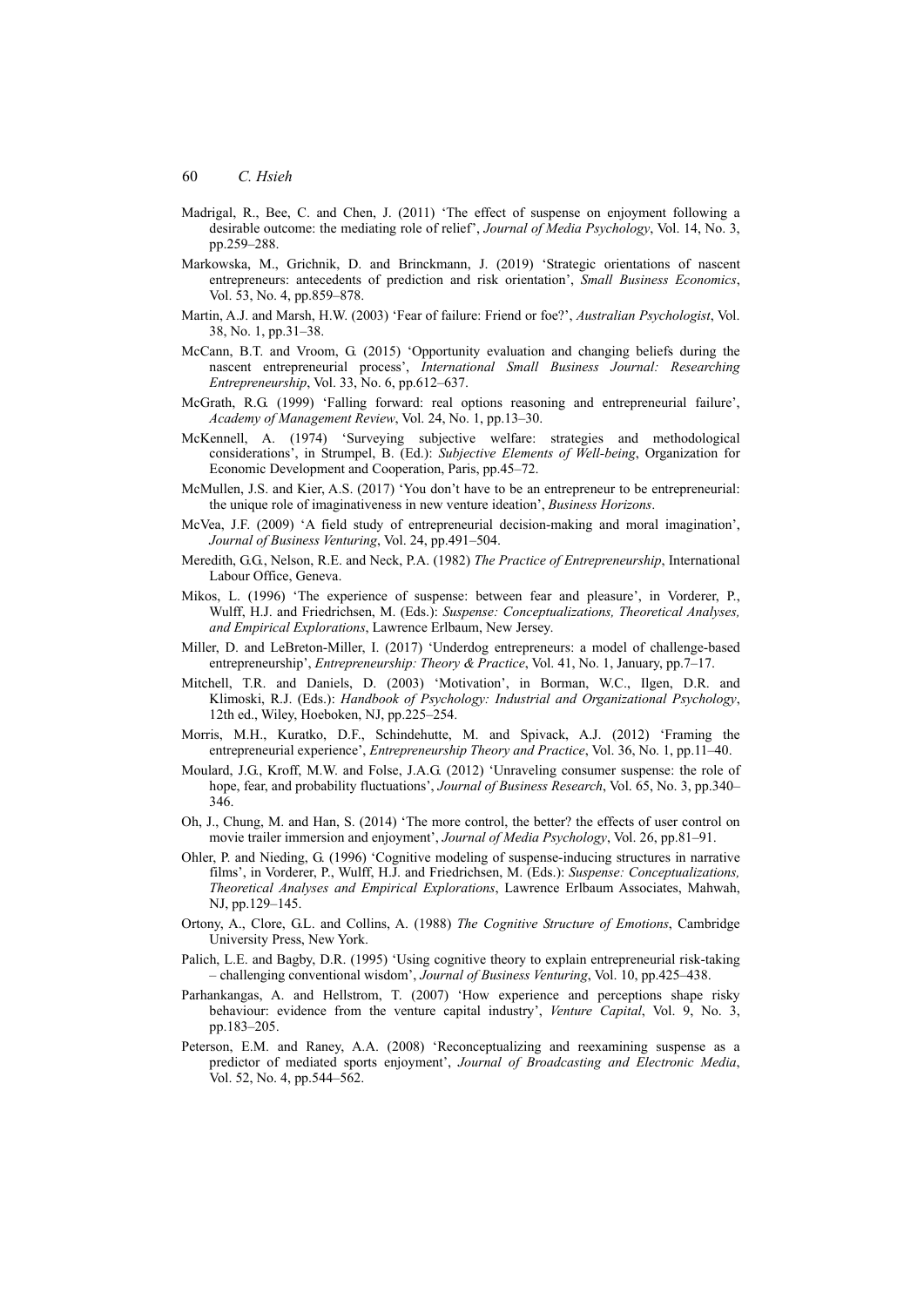- Raney, A.A. (2011) 'The role of morality in emotional reactions to and enjoyment of media entertainment', *Journal of Media Psychology*, Vol. 23, No. 1, pp.18–23.
- Reich, R.B. (1987) 'Entrepreneurship reconsidered: the team as hero', *Harvard Business Review*, Vol. 65, pp.77–83.
- Rieger, M.O., Wang, M. and Hens, T. (2015) 'Risk preferences around the world', *Management Science*, Vol. 61, No. 3, pp.637–648.
- Schindehutte, M., Morris, M. and Allen, J. (2006) 'Beyond achievement: entrepreneurship as extreme experience', *Small Business Economics*, Vol. 27, Nos. 4–5, pp.349–368.
- Schlesinger, L.A., Kiefer, C.F. and Brown, P.B. (2012) *Just Start: Take Action, Embrace Uncertainty, Create the Future*, Harvard Business School Press.
- Shafer, D.M. (2014) 'Investigating suspense as a predictor of enjoyment in sports video games', *Journal of Broadcasting & Electronic Media*, Vol. 58, No. 2, pp.272–288.
- Shane, S., Locke, E.A. and Collins, C.J. (2003) 'Entrepreneurial motivation', *Human Resource Management Review*, Vol. 13, No. 2, pp.257–279.
- Shepherd, D. (2015) 'Party on! A call for entrepreneurship research that is more interactive, activity based, cognitively hot, compassionate, and prosocial', *Journal of Business Venturing*, Vol. 30, No. 4, pp.489–507.
- Shepherd, D.A. (2003) 'Learning from business failure: propositions of grief recovery for the self-employed', *Academy of Management Review*, Vol. 28, No. 2, pp.318–328.
- Shepherd, D.A., Haynie, J.M. and McMullen, J.S. (2012) 'Confirmatory search as a useful heuristic? Testing the veracity of entrepreneurial conjectures', *Journal of Business Venturing*, Vol. 27, pp.637–651.
- Shepherd, D.A., Williams, T.A. and Patzelt, H. (2015) 'Thinking about entrepreneurial decision making: review and research agenda', *Journal of Management*, Vol. 41, No. 1, pp.11–46.
- Simon, M. and Shrader, R.C. (2012) 'Entrepreneurial actions and optimistic overconfidence: the role of motivated reasoning in new product introductions', *Journal of Business Venturing*, Vol. 27, No. 3, May, pp.291–309.
- Singh, S. (1989) 'Personality characteristics, work values, and life styles of fast- and slowprogressing small-scale industrial entrepreneurs', *Journal of Social Psychology*, Vol. 129, No. 6, pp.801–805.
- Spoerrle, M., Breugst, N. and Welpe, I. (2009) ''That seems to be promising!' predicting opportunity evaluation by means of situational characteristics and individual cognitions', *International Journal of Entrepreneurial Venturing*, Vol. 1, No. 1, pp.41–56.
- Sternberg, M. (1978) *Expositional Modes and Temporal Ordering in Fiction*, Johns Hopkins University Press, Baltimore.
- Sull, D.N. (2004) 'Disciplined entrepreneurship', *MIT Sloan Management Review*, Vol. 46, No. 1, p.71.
- Thomas, O. and Wulf, T. (2019) 'Entrepreneurship education and the intention to start a business: the moderating role of cognitive biases', *International Journal of Entrepreneurial Venturing*, Vol. 11, No. 5, pp.413–439.
- Timmons, J.A. (1978) 'Goal-setting and the entrepreneur', *Journal of Small Business Management*, Vol. 16, No. 2, pp.1–9.
- Trevelyan, R. (2008) 'Optimism, overconfidence and entrepreneurial activity', *Management Decision*, Vol. 46, No. 7, pp.986–1001.
- Ucbasaran, D., Shepherd, D.A., Lockett, A. and John Lyon, S. (2013) 'Life after business failure: the process and consequences of business failure for entrepreneurs', *Journal of Management*. Vol. 39, No. 1, pp.163–202.
- Uy, M.A. and Foo, M. (2010) 'Feeling, thinking, doing: affective influences on goal progress and entrepreneurial efforts', *Frontiers of Entrepreneurship Research*, Vol. 30, No. 5, Article 5.